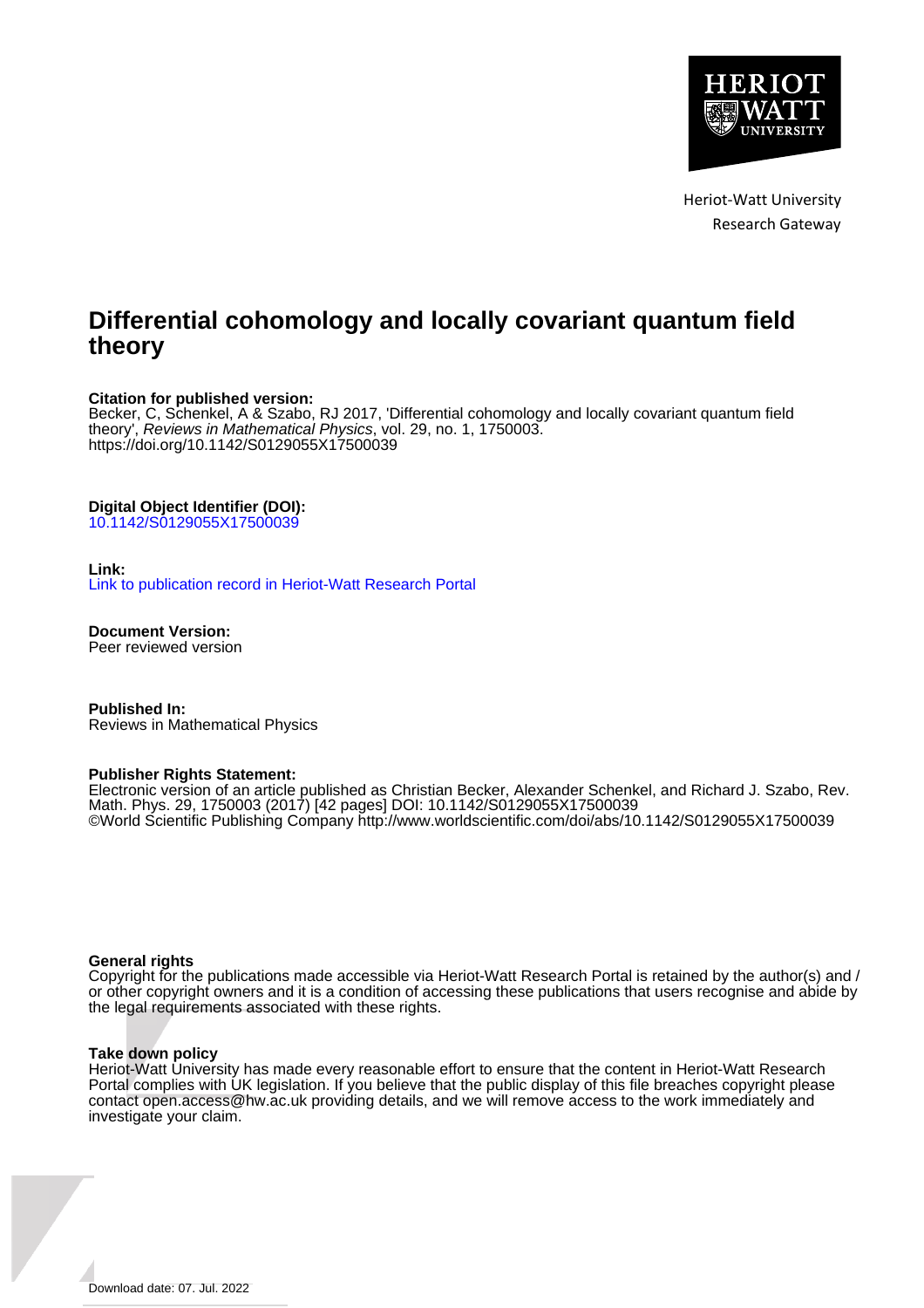# Differential cohomology and locally covariant quantum field theory

Christian Becker<sup>1,a</sup>, Alexander Schenkel<sup>2,b</sup> and Richard J. Szabo<sup>2,c</sup>

 $<sup>1</sup>$  Institut für Mathematik, Universität Potsdam</sup> Am Neuen Palais 10, 14469 Potsdam, Germany

<sup>2</sup> Department of Mathematics, Heriot-Watt University Colin Maclaurin Building, Riccarton, Edinburgh EH14 4AS, United Kingdom Maxwell Institute for Mathematical Sciences, Edinburgh, United Kingdom The Tait Institute, Edinburgh, United Kingdom

Email:  ${}^a$  becker@math.uni-potsdam.de ,  ${}^b$  aschenkel83@gmail.com ,  ${}^c$  R.J.Szabo@hw.ac.uk

June 2014

#### Abstract

We study differential cohomology on categories of globally hyperbolic Lorentzian manifolds. The Lorentzian metric allows us to define a natural transformation whose kernel generalizes Maxwell's equations and fits into a restriction of the fundamental exact sequences of differential cohomology. We consider smooth Pontryagin duals of differential cohomology groups, which are subgroups of the character groups. We prove that these groups fit into smooth duals of the fundamental exact sequences of differential cohomology and equip them with a natural presymplectic structure derived from a generalized Maxwell Lagrangian. The resulting presymplectic Abelian groups are quantized using the CCR-functor, which yields a covariant functor from our categories of globally hyperbolic Lorentzian manifolds to the category of  $C^*$ -algebras. We prove that this functor satisfies the causality and time-slice axioms of locally covariant quantum field theory, but that it violates the locality axiom. We show that this violation is precisely due to the fact that our functor has topological subfunctors describing the Pontryagin duals of certain singular cohomology groups. As a byproduct, we develop a Fréchet-Lie group structure on differential cohomology groups.

Report no.: EMPG–14–11

Keywords: algebraic quantum field theory, generalized Abelian gauge theory, differential cohomology

MSC 2010: 81T05, 81T13, 53C08, 55N20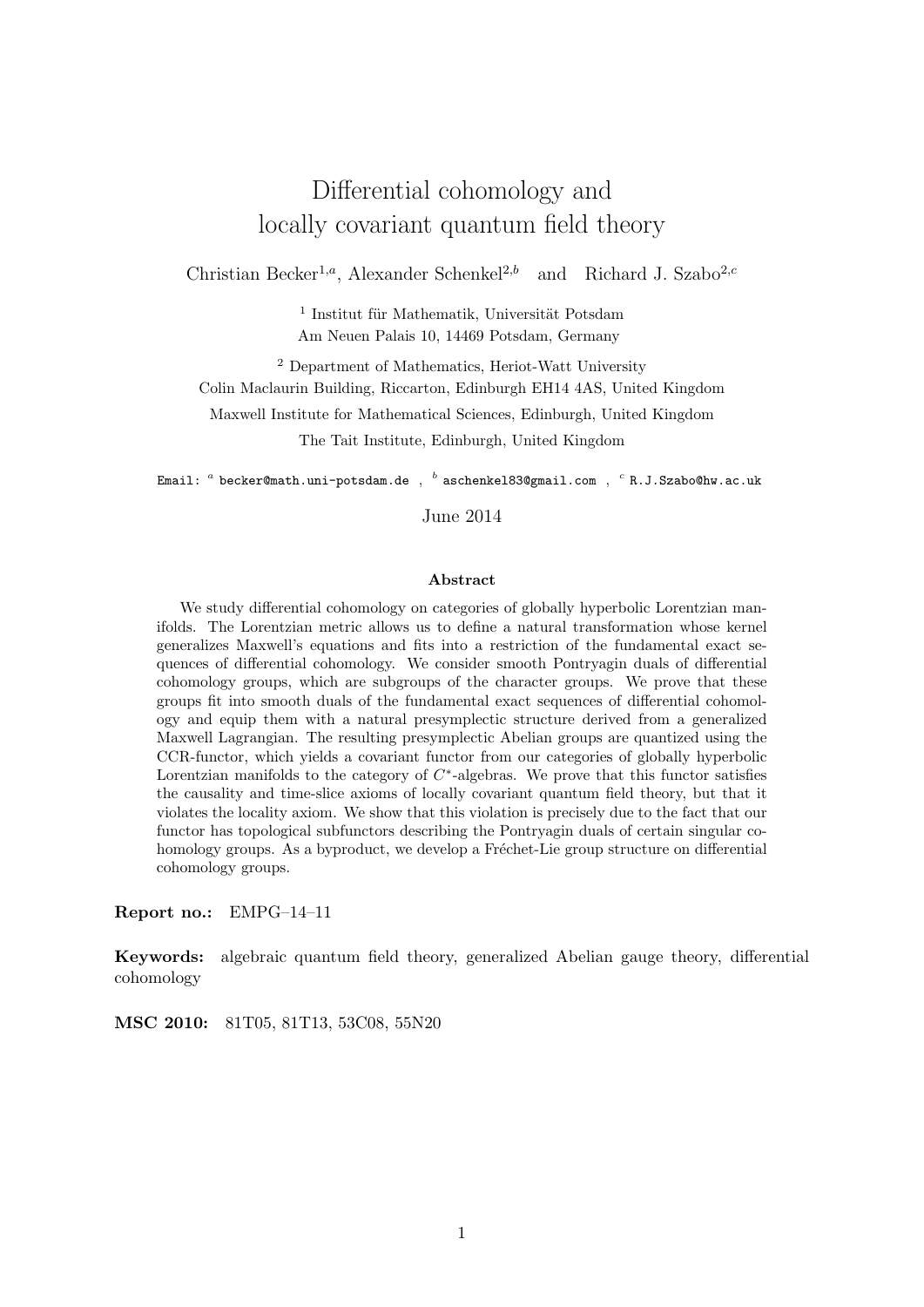## Contents

| 1 Introduction and summary             | $\bf{2}$                |
|----------------------------------------|-------------------------|
| 2 Differential cohomology              | $\overline{\mathbf{4}}$ |
| 3 Generalized Maxwell maps             | 8                       |
| 4 Smooth Pontryagin duality            | 11                      |
| 5 Presymplectic Abelian group functors | 17                      |
| 6 Quantum field theory                 | 24                      |
| A Fréchet-Lie group structures         | 29                      |

## <span id="page-2-0"></span>1 Introduction and summary

In [\[CS85\]](#page-34-0), Cheeger and Simons develop the theory of differential characters, which can be understood as a differential refinement of singular cohomology  $H^k(\cdot;\mathbb{Z})$ . For a smooth manifold M, a differential character is a group homomorphism  $h : Z_{k-1}(M; \mathbb{Z}) \to \mathbb{T}$  from smooth singular k−1-cycles to the circle group  $\mathbb{T} = U(1)$ , which evaluated on smooth singular k−1-boundaries is given by integrating a differential form, the curvature curv $(h)$  of h. This uniquely defines the curvature map curv :  $\widehat{H}^k(M; \mathbb{Z}) \to \Omega^k_{\mathbb{Z}}(M)$ , which is a natural group epimorphism from the group of differential characters to the group of  $k$ -forms with integral periods. To each differential character one can assign its characteristic class via a second natural group epimorphism char :  $\widehat{H}^k(M; \mathbb{Z}) \to H^k(M; \mathbb{Z})$ , which is why one calls differential characters a differential refinement of  $H^k(M;\mathbb{Z})$ . In addition to their characteristic class and curvature, differential characters carry further information that is described by two natural group monomorphisms  $\iota : \Omega^{k-1}(M)/\Omega_{\mathbb{Z}}^{k-1}(M) \to \widehat{H}^k(M;\mathbb{Z})$  and  $\kappa : H^{k-1}(M;\mathbb{T}) \to \widehat{H}^k(M;\mathbb{Z})$ , which map, respectively, to the kernel of char and curv. The group of differential characters  $\widehat{H}^k(M; \mathbb{Z})$  together with these group homomorphisms fits into a natural commutative diagram of exact sequences, see e.g. [\(2.11\)](#page-6-0) in the main text. It was recognized later in [\[SS08,](#page-35-0) [BB13\]](#page-33-0) that this diagram uniquely fixes (up to a unique natural isomorphism) the functors  $\widehat{H}^k(\cdot;\mathbb{Z})$ . It is therefore natural to abstract these considerations and to define a differential cohomology theory as a contravariant functor from the category of smooth manifolds to the category of Abelian groups that fits (via four natural transformations) into the diagram [\(2.11\)](#page-6-0).

Differential cohomology finds its physical applications in field theory and string theory as an efficient way to describe the gauge orbit spaces of generalized or higher Abelian gauge theories. The degree  $k = 2$  differential cohomology group  $\widehat{H}^2(M; \mathbb{Z})$  describes isomorphism classes of pairs  $(P, \nabla)$  consisting of a T-bundle  $P \to M$  and a connection  $\nabla$  on P. Physically this is exactly the gauge orbit space of Maxwell's theory of electromagnetism. The characteristic class map char :  $\widehat{H}^2(M; \mathbb{Z}) \to H^2(M; \mathbb{Z})$  assigns the first Chern class of P and the curvature map curv :  $\widehat{H}^2(M;\mathbb{Z}) \to \Omega_{\mathbb{Z}}^2(M)$  assigns (up to a prefactor) the curvature of  $\nabla$ . The topological trivialization  $\iota : \Omega^1(M)/\Omega^1_\mathbb{Z}(M) \to \widehat{H}^2(M;\mathbb{Z})$  identifies gauge equivalence classes of connections on the trivial T-bundle  $P = M \times T$  and the map  $\kappa : H^1(M; T) \to \widehat{H}^2(M; \mathbb{Z})$  is the inclusion of equivalence classes of flat bundle-connection pairs  $(P, \nabla)$ . In degree  $k = 1$ , the differential cohomology group  $\widehat{H}^1(M; \mathbb{Z})$  describes T-valued smooth functions  $C^{\infty}(M, \mathbb{T})$ , where char(h) gives the "winding number" of the map  $h : M \to \mathbb{T}$  around the circle and  $\text{curv}(h) = \frac{1}{2\pi i} d \log h$ ; this field theory is called the  $\sigma$ -model on M with target space T. In degree  $k \geq 3$ , the differential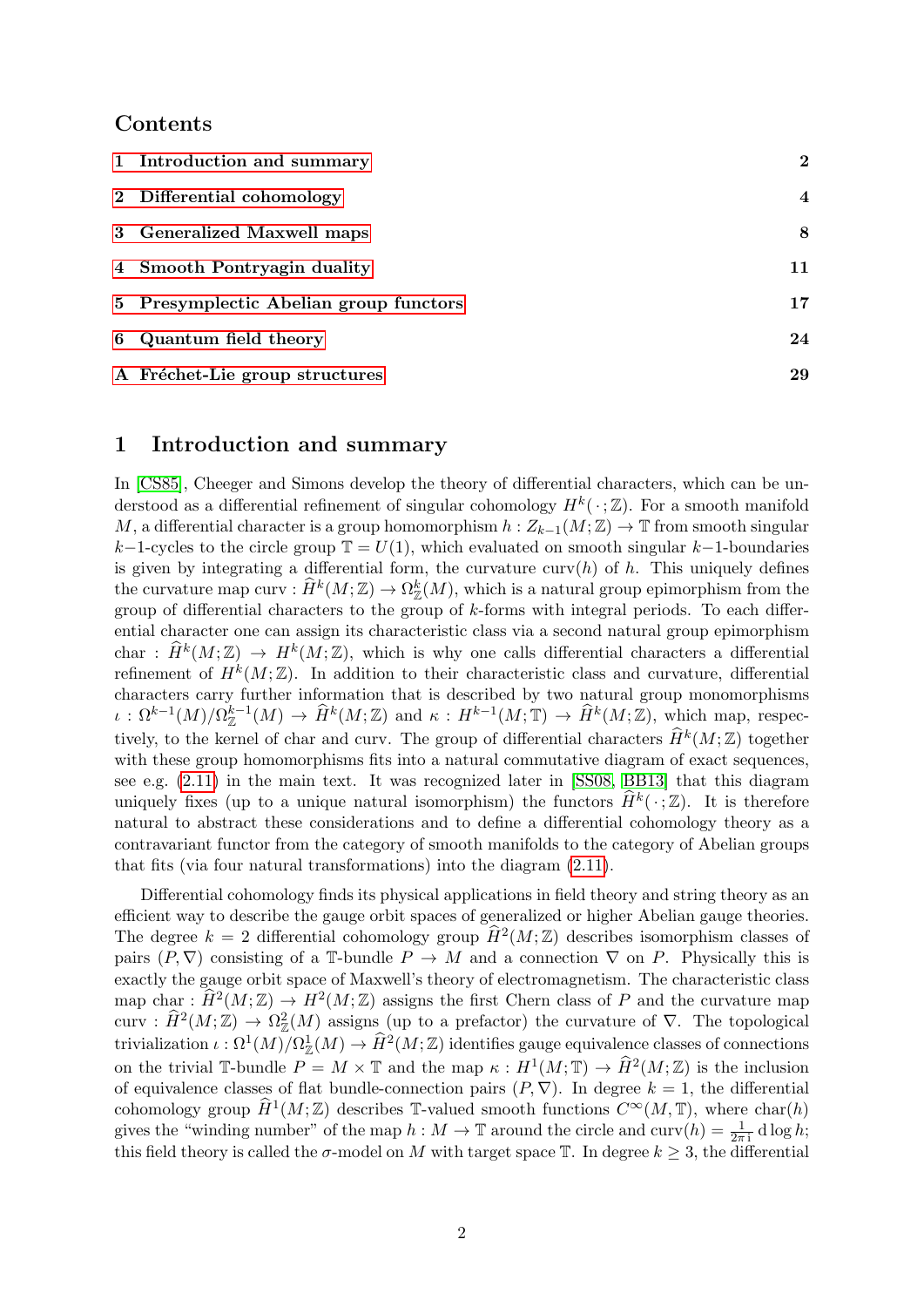cohomology groups  $\widehat{H}^k(M;\mathbb{Z})$  describe isomorphism classes of k-2-gerbes with connection, which are models of relevance in string theory; see e.g. [\[Sza12\]](#page-35-1) for a general introduction.

The goal of this paper is to understand the classical and quantum field theory described by a differential cohomology theory. Earlier approaches to this subject [\[FMS07a,](#page-34-1) [FMS07b\]](#page-34-2) have focused on the Hamiltonian approach, which required the underlying Lorentzian manifold M to be ultrastatic, i.e. that the Lorentzian metric g on  $M = \mathbb{R} \times \Sigma_M$  is of the form  $g = -dt \otimes dt + h$ , where h is a complete Riemannian metric on  $\Sigma_M$  that is independent of time t. Here we shall instead work in the framework of locally covariant quantum field theory [\[BFV03,](#page-34-3) [FV12\]](#page-34-4), which allows us to treat generic globally hyperbolic Lorentzian manifolds M without this restriction. In addition, our construction of the quantum field theory is functorial in the sense that we shall obtain a covariant functor  $\widehat{\mathfrak{A}}^k(\cdot)$  : Loc<sup>m</sup>  $\rightarrow$  C\*Alg from a suitable category of  $m$ -dimensional globally hyperbolic Lorentzian manifolds to the category of  $C^*$ -algebras, which describes quantized observable algebras of a degree  $k$  differential cohomology theory. This means that in addition to obtaining for each globally hyperbolic Lorentzian manifold  $M$  a  $C^*$ -algebra of observables  $\widehat{\mathfrak{A}}^k(M)$ , we get  $C^*$ -algebra morphisms  $\widehat{\mathfrak{A}}^k(f) : \widehat{\mathfrak{A}}^k(M) \to \widehat{\mathfrak{A}}^k(N)$ whenever there is a causal isometric embedding  $f : M \to N$ . This in particular provides a mapping of observables from certain subregions of  $M$  to  $M$  itself, which is known to encode essential physical characteristics of the quantum field theory since the work of Haag and Kastler [\[HK64\]](#page-34-5).

Let us outline the content of this paper: In Section [2](#page-4-0) we give a short introduction to differential cohomology, focusing both on the abstract approach and the explicit model of Cheeger-Simons differential characters. In Section [3](#page-8-0) we restrict any (abstract) degree  $k$  differential cohomology theory to a suitable category of m-dimensional globally hyperbolic Lorentzian manifolds  $Loc<sup>m</sup>$ , introduce generalized Maxwell maps and study their solution subgroups (generalizing Maxwell's equations in degree  $k = 2$ ). The solution subgroups are shown to fit into a fundamental commutative diagram of exact sequences. We also prove that local generalized Maxwell solutions (i.e. solutions given solely in a suitable region containing a Cauchy surface) uniquely extend to global ones. In Section [4](#page-11-0) we study the character groups of the differential cohomology groups. Inspired by [\[HLZ03\]](#page-34-6) we introduce the concept of smooth Pontryagin duals, which are certain subgroups of the character groups, and prove that they fit into a commutative diagram of fundamental exact sequences. We further show that the smooth Pontryagin duals separate points of the differential cohomology groups and that they are given by a covariant functor from  $\text{Loc}^m$  to the category of Abelian groups. In Section [5](#page-17-0) we equip the smooth Pontryagin duals with a natural presymplectic structure, which we derive from a generalized Maxwell Lagrangian by adapting Peierls' construction [\[Pei52\]](#page-34-7). This then leads to a covariant functor  $\hat{\mathfrak{G}}^k(\cdot)$  from Loc<sup>m</sup> to the category of presymplectic Abelian groups, which describes the classical field theory associated to a differential cohomology theory. The generalized Maxwell equations are encoded by taking a quotient of this functor by the vanishing subgroups of the solution subgroups. Due to the fundamental commutative diagram of exact sequences for the smooth Pontryagin duals, we observe immediately that the functor  $\hat{\mathfrak{G}}^k(\cdot)$  has two subfunctors, one of which is  $H^k(\cdot;\mathbb{Z})^*$ , the Pontryagin dual of Z-valued singular cohomology, and hence is purely topological. The second subfunctor describes "curvature observables" and we show that it has a further subfunctor  $H^{m-k}(\cdot; \mathbb{R})^*$ . This gives a more direct and natural perspective on the locally covariant topological quantum fields described in [\[BDS13\]](#page-33-1) for connections on a fixed T-bundle. In Section [6](#page-24-0) we carry out the canonical quantization of our field theory by using the CCR-functor for presymplectic Abelian groups developed in  $[M<sup>+</sup>73]$  $[M<sup>+</sup>73]$  and also in [\[BDHS13,](#page-33-2) Appendix A. This yields a covariant functor  $\widehat{\mathfrak{A}}^k(\cdot)$  : Loc<sup> $m \to C^*$ </sup>Alg to the category of  $C^*$ . algebras. We prove that  $\widehat{\mathfrak{A}}^k(\cdot)$  satisfies the causality axiom and the time-slice axiom, which have been proposed in [\[BFV03\]](#page-34-3) to single out physically reasonable models for quantum field theory from all covariant functors  $\mathsf{Loc}^m \to C^* \mathsf{Alg}$ . The locality axiom, demanding that  $\widehat{\mathfrak{A}}^k(f)$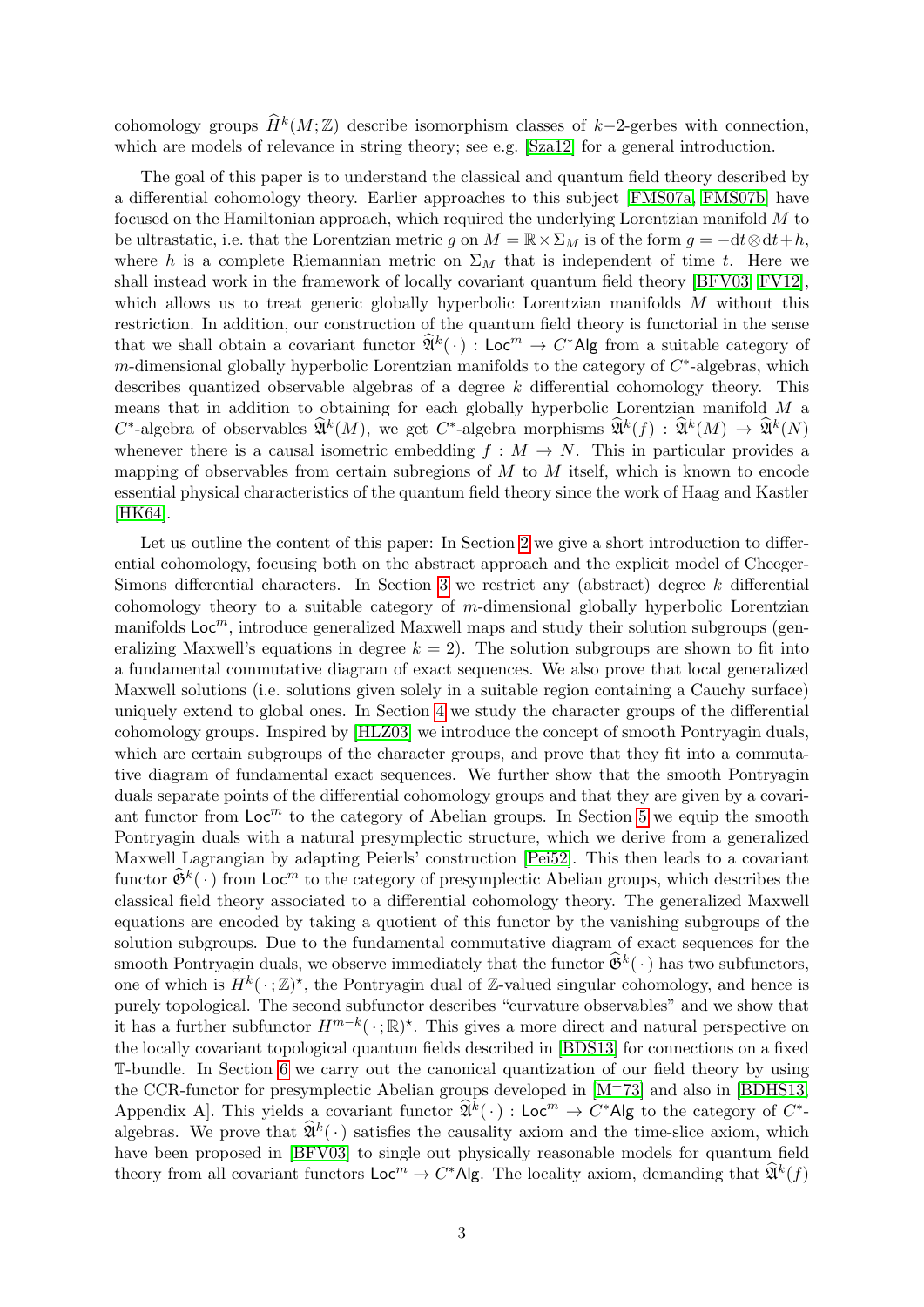is injective for any  $\text{Loc}^m$ -morphism f, is in general not satisfied (except in the special case  $(m, k) = (2, 1)$ . We prove that for a  $\mathsf{Loc}^m$ -morphism  $f : M \to N$  the morphism  $\mathfrak{A}^k(f)$  is injective if and only if the morphism  $H^{m-k}(M;\mathbb{R})^* \oplus H^k(M;\mathbb{Z})^* \to H^{m-k}(N;\mathbb{R})^* \oplus H^k(N;\mathbb{Z})^*$  in the topological subtheories is injective, which is in general not the case. This provides a precise connection between the violation of the locality axiom and the presence of topological subtheories, which generalizes the results obtained in [\[BDHS13\]](#page-33-2) for gauge theories of connections on fixed  $\mathbb{T}\text{-}$ bundles. In [A](#page-29-0)ppendix A we develop a Fréchet-Lie group structure on differential cohomology groups, which is required to make precise our construction of the presymplectic structure.

# <span id="page-4-0"></span>2 Differential cohomology

In this section we summarize some background material on (ordinary) differential cohomology that will be used in this paper. In order to fix notation we shall first give a condensed summary of singular homology and cohomology. We shall then briefly review the Cheeger-Simons differential characters defined in [\[CS85\]](#page-34-0). The group of differential characters is a particular model of (ordinary) differential cohomology. Even though our results in the ensuing sections are formulated in a model independent way, it is helpful to have the explicit model of differential characters in mind.

## 2.1 Singular homology and cohomology

Let M be a smooth manifold. We denote by  $C_k(M;\mathbb{Z})$  the free Abelian group of smooth singular k-chains in M. There exist boundary maps  $\partial_k : C_k(M; \mathbb{Z}) \to C_{k-1}(M; \mathbb{Z})$ , which are homomorphisms of Abelian groups satisfying  $\partial_{k-1} \circ \partial_k = 0$ . The subgroup  $Z_k(M; \mathbb{Z}) := \text{Ker } \partial_k$ is called the group of *smooth singular k-cycles* and it has the obvious subgroup  $B_k(M;\mathbb{Z}) :=$ Im  $\partial_{k+1}$  of smooth singular k-boundaries. The k-th smooth singular homology group of M is defined as the quotient

$$
H_k(M; \mathbb{Z}) := \frac{Z_k(M; \mathbb{Z})}{B_k(M; \mathbb{Z})} = \frac{\text{Ker } \partial_k}{\text{Im } \partial_{k+1}}.
$$
\n(2.1)

Notice that  $H_k(\cdot; \mathbb{Z})$ : Man  $\rightarrow$  Ab is a covariant functor from the category of smooth manifolds to the category of Abelian groups; for a Man-morphism  $f : M \to N$  (i.e. a smooth map) the Abmorphism  $H_k(f; \mathbb{Z}) : H_k(M; \mathbb{Z}) \to H_k(N; \mathbb{Z})$  is given by push-forward of smooth k-simplices. In the following we shall often drop the adjective *smooth singular* and simply use the words k-chain, k-cycle and k-boundary. Furthermore, we shall drop the label  $_k$  on the boundary maps  $\partial_k$  whenever there is no risk of confusion.

Given any Abelian group  $G$ , the Abelian group of  $G$ -valued k-cochains is defined by

$$
C^k(M;G) := \text{Hom}(C_k(M; \mathbb{Z}), G) \tag{2.2}
$$

where Hom denotes the group homomorphisms. The boundary maps  $\partial_k$  dualize to the coboundary maps  $\delta^k: C^k(M; G) \to C^{k+1}(M; G)$ ,  $\phi \mapsto \phi \circ \partial_{k+1}$ , which are homomorphisms of Abelian groups and satisfy  $\delta^{k+1} \circ \delta^k = 0$ . Elements in  $Z^k(M;G) := \text{Ker} \, \delta^k$  are called G-valued k-cocycles and elements in  $B^k(M;G) := \text{Im } \delta^{k-1}$  are called G-valued k-coboundaries. The (smooth singu- $\text{lar})$  cohomology group with coefficients in G is defined by

$$
H^{k}(M;G) := \frac{Z^{k}(M;G)}{B^{k}(M;G)} = \frac{\text{Ker }\delta^{k}}{\text{Im }\delta^{k-1}}.
$$
\n(2.3)

Notice that  $H^k(\cdot;G): \mathsf{Man} \to \mathsf{Ab}$  is a contravariant functor.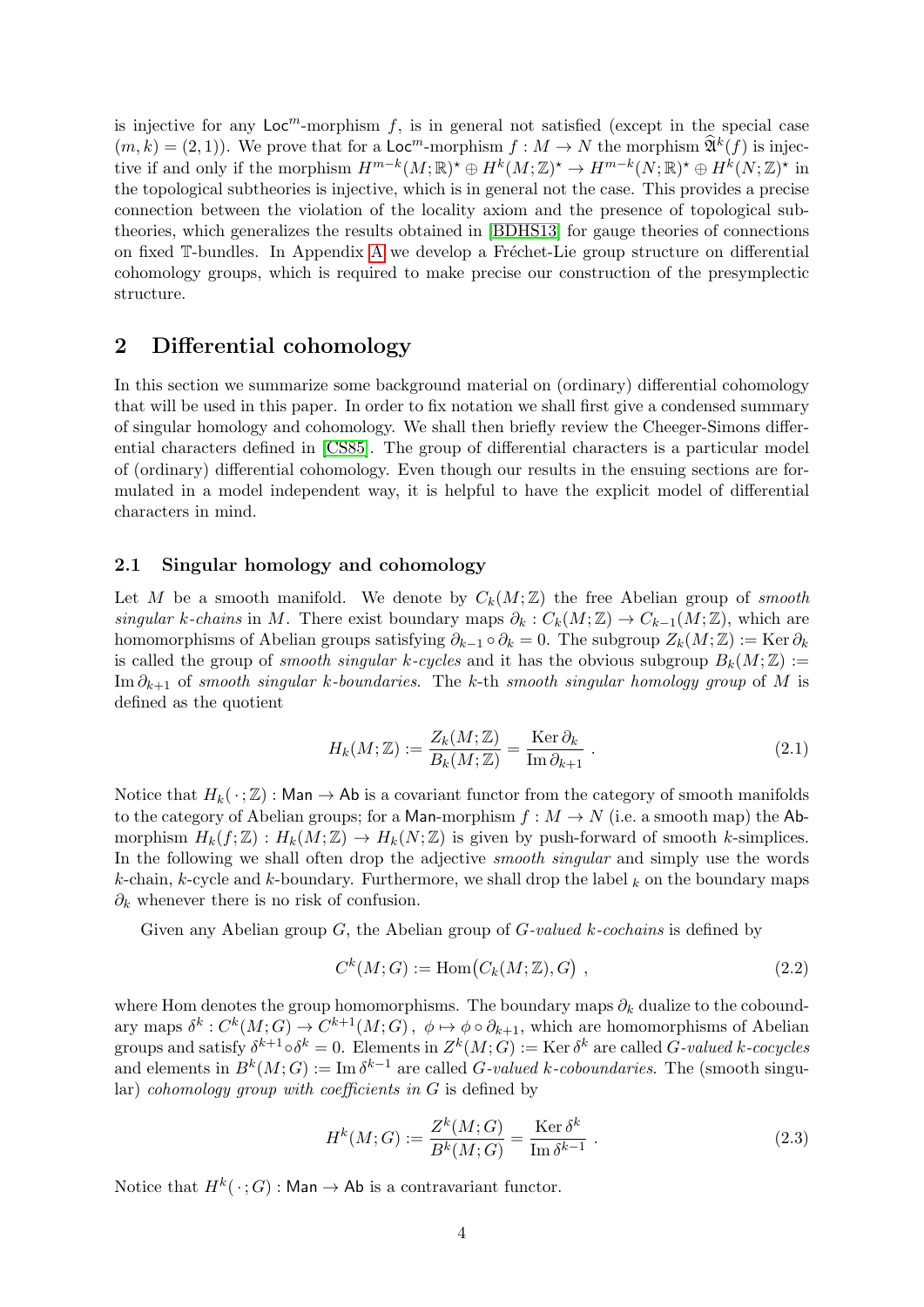The cohomology group  $H^k(M;G)$  is in general not isomorphic to  $\text{Hom}(H_k(M;\mathbb{Z}),G)$ . The obvious group homomorphism  $H^k(M;G) \to \text{Hom}(H_k(M;\mathbb{Z}),G)$  is in general only surjective but not injective. Its kernel is described by the *universal coefficient theorem for cohomology* (see e.g. [ $Hat02$ , Theorem 3.2]), which states that there is an exact sequence

$$
0 \longrightarrow \text{Ext}(H_{k-1}(M;\mathbb{Z}),G) \longrightarrow H^k(M;G) \longrightarrow \text{Hom}(H_k(M;\mathbb{Z}),G) \longrightarrow 0. (2.4)
$$

In this paper the group G will be either  $\mathbb{Z}, \mathbb{R}$  or  $\mathbb{T} = U(1)$  (the circle group). As  $\mathbb{R}$  and  $\mathbb{T}$  are divisible groups, we have  $Ext(\cdot, \mathbb{R}) = Ext(\cdot, \mathbb{T}) = 0$ . Thus  $H^k(M; \mathbb{R}) \simeq Hom(H_k(M; \mathbb{Z}), \mathbb{R})$ and  $H^k(M; \mathbb{T}) \simeq \text{Hom}(H_k(M; \mathbb{Z}), \mathbb{T})$ . However  $\text{Ext}(\cdot, \mathbb{Z}) \neq 0$  and hence in general  $H^k(M; \mathbb{Z}) \not\simeq$  $Hom(H_k(M;\mathbb{Z}),\mathbb{Z})$ . Following the notations in [\[HLZ03\]](#page-34-6), we denote the image of the Abelian group  $\text{Ext}(H_{k-1}(M;\mathbb{Z}),\mathbb{Z})$  under the group homomorphism in  $(2.4)$  by  $H^k_{\text{tor}}(M;\mathbb{Z}) \subseteq H^k(M;\mathbb{Z})$ and call it the torsion subgroup. We further denote by  $H^k_{\text{free}}(M;\mathbb{Z}) := H^k(M;\mathbb{Z})/H^k_{\text{tor}}(M;\mathbb{Z})$ the associated free k-th cohomology group with coefficients in  $\mathbb{Z}$ . By [\(2.4\)](#page-5-0), the Abelian group  $H^k_{\text{free}}(M;\mathbb{Z})$  is isomorphic to  $\text{Hom}(H_k(M;\mathbb{Z}),\mathbb{Z})$  and, by using the inclusion  $\mathbb{Z} \hookrightarrow \mathbb{R}$ , we can regard  $H^k_{\text{free}}(M;\mathbb{Z})$  as a lattice in  $H^k(M;\mathbb{R})$ .

## 2.2 Differential characters

Let M be a smooth manifold and denote by  $\Omega^k(M)$  the R-vector space of smooth k-forms on  $M$ .

**Definition 2.[1](#page-5-1).** The Abelian group of degree k differential characters<sup>1</sup> on M, with  $1 \leq$  $k \in \mathbb{N}$ , is defined by

$$
\widehat{H}^k(M; \mathbb{Z}) := \left\{ h \in \text{Hom}\big( Z_{k-1}(M; \mathbb{Z}), \mathbb{T} \big) : h \circ \partial \in \Omega^k(M) \right\}.
$$
 (2.5)

By the notation  $h \circ \partial \in \Omega^k(M)$  we mean that there exists  $\omega_h \in \Omega^k(M)$  such that

<span id="page-5-2"></span><span id="page-5-0"></span>
$$
h(\partial c) = \exp\left(2\pi i \int_c \omega_h\right) \tag{2.6}
$$

for all  $c \in C_k(M; \mathbb{Z})$ . We further define  $\widehat{H}^k(M; \mathbb{Z}) := H^k(M; \mathbb{Z})$  for all  $0 \geq k \in \mathbb{Z}$ .

The Abelian group structure on  $\widehat{H}^k(M;\mathbb{Z})$  is defined pointwise. As it will simplify the notations throughout this paper, we shall use an additive notation for the group structure on  $\widehat{H}^k(M;\mathbb{Z})$ , even though this seems counterintuitive from the perspective of differential characters. Explicitly, we define the group operation + on  $\widehat{H}^k(M;\mathbb{Z})$  by  $(h+l)(z) := h(z) l(z)$  for all  $h, l \in \widehat{H}^k(M; \mathbb{Z})$  and  $z \in Z_{k-1}(M; \mathbb{Z})$ . The unit element  $\mathbf{0} \in \widehat{H}^k(M; \mathbb{Z})$  is the constant homomorphism  $\mathbf{0}(z) = 1 \in \mathbb{T}$  and the inverse  $-h$  of  $h \in \widehat{H}^k(M; \mathbb{Z})$  is defined by  $(-h)(z) := (h(z))^{-1}$ for all  $z \in Z_{k-1}(M;\mathbb{Z})$ .

There are various interesting group homomorphisms with the Abelian group  $\widehat{H}^k(M; \mathbb{Z})$  as target or source. The first one is obtained by observing that the form  $\omega_h \in \Omega^k(M)$  in [\(2.6\)](#page-5-2) is uniquely determined for any  $h \in \widehat{H}^k(M; \mathbb{Z})$ . Furthermore,  $\omega_h$  is closed, i.e.  $d\omega_h = 0$  with d being the exterior differential, and it has integral periods, i.e.  $\int_z \omega_h \in \mathbb{Z}$  for all  $z \in Z_k(M; \mathbb{Z})$ . We denote the Abelian group of closed k-forms with integral periods by  $\Omega_{\mathbb{Z}}^k(M) \subseteq \Omega_{\mathrm{d}}^k(M) \subseteq \Omega^k(M)$ , where  $\Omega_d^k(M)$  is the subspace of closed k-forms. Hence we have found a group homomorphism

$$
curv: \widehat{H}^k(M; \mathbb{Z}) \longrightarrow \Omega^k_{\mathbb{Z}}(M) , \qquad h \longmapsto curv(h) = \omega_h , \qquad (2.7)
$$

which we call the *curvature*.

<span id="page-5-1"></span><sup>&</sup>lt;sup>1</sup> We use the conventions in [\[BB13\]](#page-33-0) for the degree k of a differential character, which is shifted by  $+1$  compared to the original definition [\[CS85\]](#page-34-0).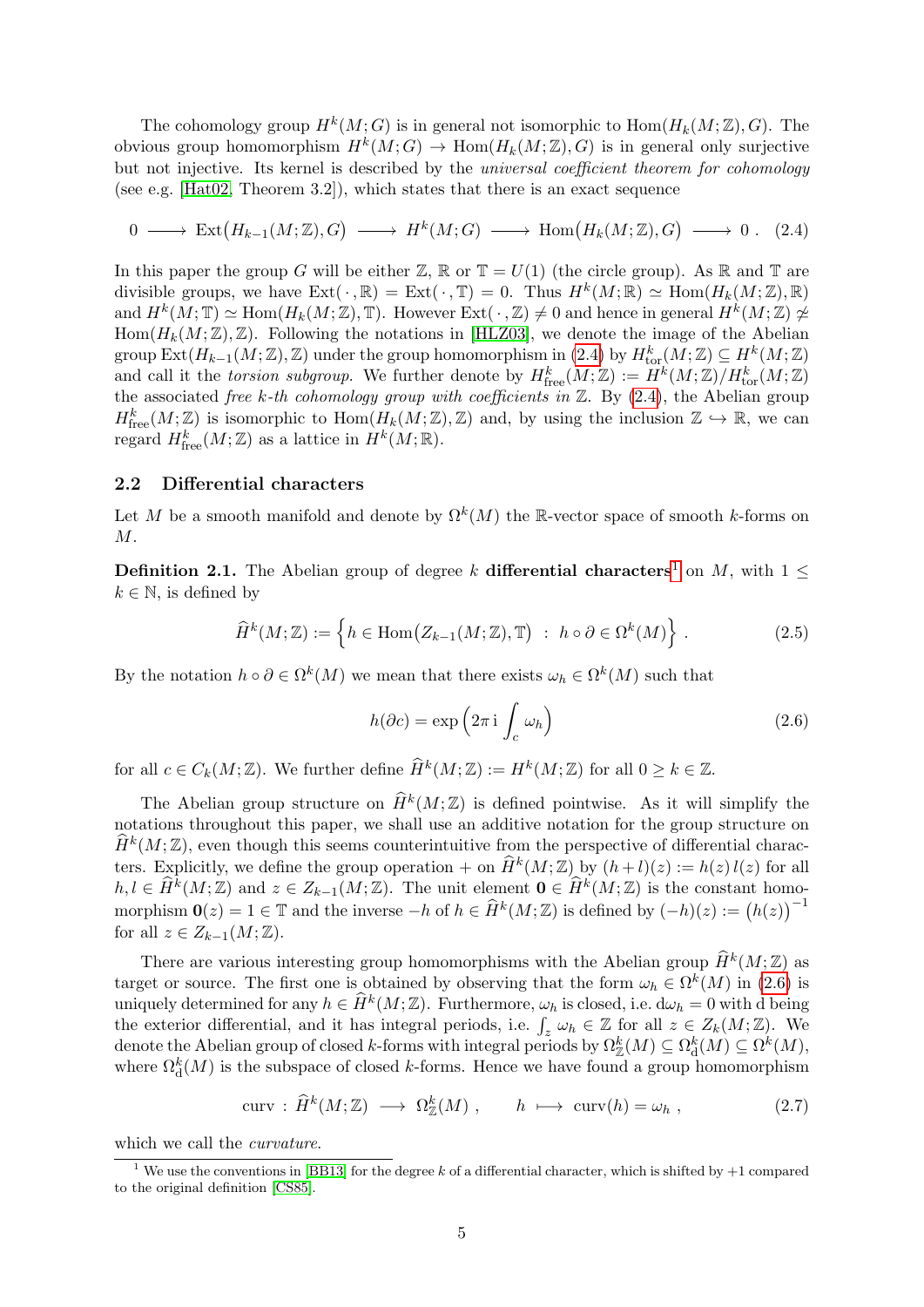We can also associate to each differential character its characteristic class, which is an element in  $H^k(M;\mathbb{Z})$ . There exists a group homomorphism

$$
char: \widehat{H}^k(M; \mathbb{Z}) \longrightarrow H^k(M; \mathbb{Z}) \tag{2.8}
$$

called the *characteristic class*, which is constructed as follows: Since  $Z_{k-1}(M;\mathbb{Z})$  is a free  $\mathbb{Z}\text{-module},$  any  $h \in \widehat{H}^k(M;\mathbb{Z})$  has a real lift  $\tilde{h} \in \text{Hom}(Z_{k-1}(M;\mathbb{Z}),\mathbb{R})$  such that  $h(z) =$  $\exp(2\pi i \tilde{h}(z))$  for all  $z \in Z_{k-1}(M;\mathbb{Z})$ . We define a real valued k-cochain by  $\mu^{\tilde{h}}: C_k(M;\mathbb{Z}) \to$  $\mathbb{R}, c \mapsto \int_c \text{curv}(h) - \tilde{h}(\partial c)$ . It can be easily checked that  $\mu^{\tilde{h}}$  is a k-cocycle, i.e.  $\delta \mu^{\tilde{h}} = 0$ , and that it takes values in Z. We define the class  $char(h) := [\mu^{\tilde{h}}] \in H^k(M; \mathbb{Z})$  and note that it is independent of the choice of lift  $\tilde{h}$  of h.

It can be shown that the curvature and characteristic class maps are surjective, however, in general they are not injective [\[CS85\]](#page-34-0). This means that differential characters have further properties besides their curvature and characteristic class. In order to characterize these properties we shall define two further homomorphisms of Abelian groups with  $\widehat{H}^k(M;\mathbb{Z})$  as target: Firstly, the topological trivialization is the group homomorphism

$$
\iota: \frac{\Omega^{k-1}(M)}{\Omega_{\mathbb{Z}}^{k-1}(M)} \longrightarrow \widehat{H}^k(M; \mathbb{Z})
$$
\n(2.9)

defined by  $\iota([\eta])(z) := \exp(2\pi i \int_z \eta)$  for all  $[\eta] \in \Omega^{k-1}(M)/\Omega^{k-1}_\mathbb{Z}(M)$  and  $z \in Z_{k-1}(M;\mathbb{Z})$ . This expression is well-defined since by definition  $\int_z \eta \in \mathbb{Z}$  for all  $\eta \in \Omega_{\mathbb{Z}}^{k-1}(M)$  and  $z \in Z_{k-1}(M;\mathbb{Z})$ . Secondly, the *inclusion of flat classes* is the group homomorphism

<span id="page-6-0"></span>
$$
\kappa: H^{k-1}(M; \mathbb{T}) \longrightarrow \widehat{H}^k(M; \mathbb{Z}) \tag{2.10}
$$

defined by  $\kappa(u)(z) := \langle u, [z] \rangle$  for all  $u \in H^{k-1}(M; \mathbb{T})$  and  $z \in Z_{k-1}(M; \mathbb{Z})$ , where  $[z] \in$  $H_{k-1}(M;\mathbb{Z})$  is the homology class of z and  $\langle \cdot, \cdot \rangle$  is the pairing induced by the isomorphism  $H^{k-1}(M; \mathbb{T}) \simeq \text{Hom}(H_{k-1}(M; \mathbb{Z}), \mathbb{T})$  given by the universal coefficient theorem [\(2.4\)](#page-5-0). (Recall that  $T$  is divisible.)

As shown in [\[CS85,](#page-34-0) [BB13\]](#page-33-0), the various group homomorphisms defined above fit into a commutative diagram of short exact sequences.

**Theorem 2.2.** The following diagram of homomorphisms of Abelian groups commutes and its rows and columns are exact sequences:

$$
0 \longrightarrow H^{k-1}(M;\mathbb{Z}) \longrightarrow \begin{array}{c} 0 & 0 & 0 \\ \downarrow & \downarrow & \downarrow \\ H^{k-1}(M;\mathbb{Z}) & \longrightarrow \Omega^{k-1}(M) & \longrightarrow 0 \\ \downarrow & \downarrow & \downarrow \\ 0 & \longrightarrow H^{k-1}(M;\mathbb{T}) \longrightarrow \hat{H}^{k}(M;\mathbb{Z}) \longrightarrow \Omega^{k}(M) \longrightarrow 0 \\ \downarrow & \downarrow & \downarrow \\ 0 & \longrightarrow H^{k-1}(M;\mathbb{Z}) \longrightarrow \hat{H}^{k}(M;\mathbb{Z}) \longrightarrow \Omega^{k}(M) \longrightarrow 0 \\ \downarrow & \downarrow & \downarrow \\ 0 & \downarrow & \downarrow & \downarrow \\ 0 & 0 & 0 & 0 \end{array} \tag{2.11}
$$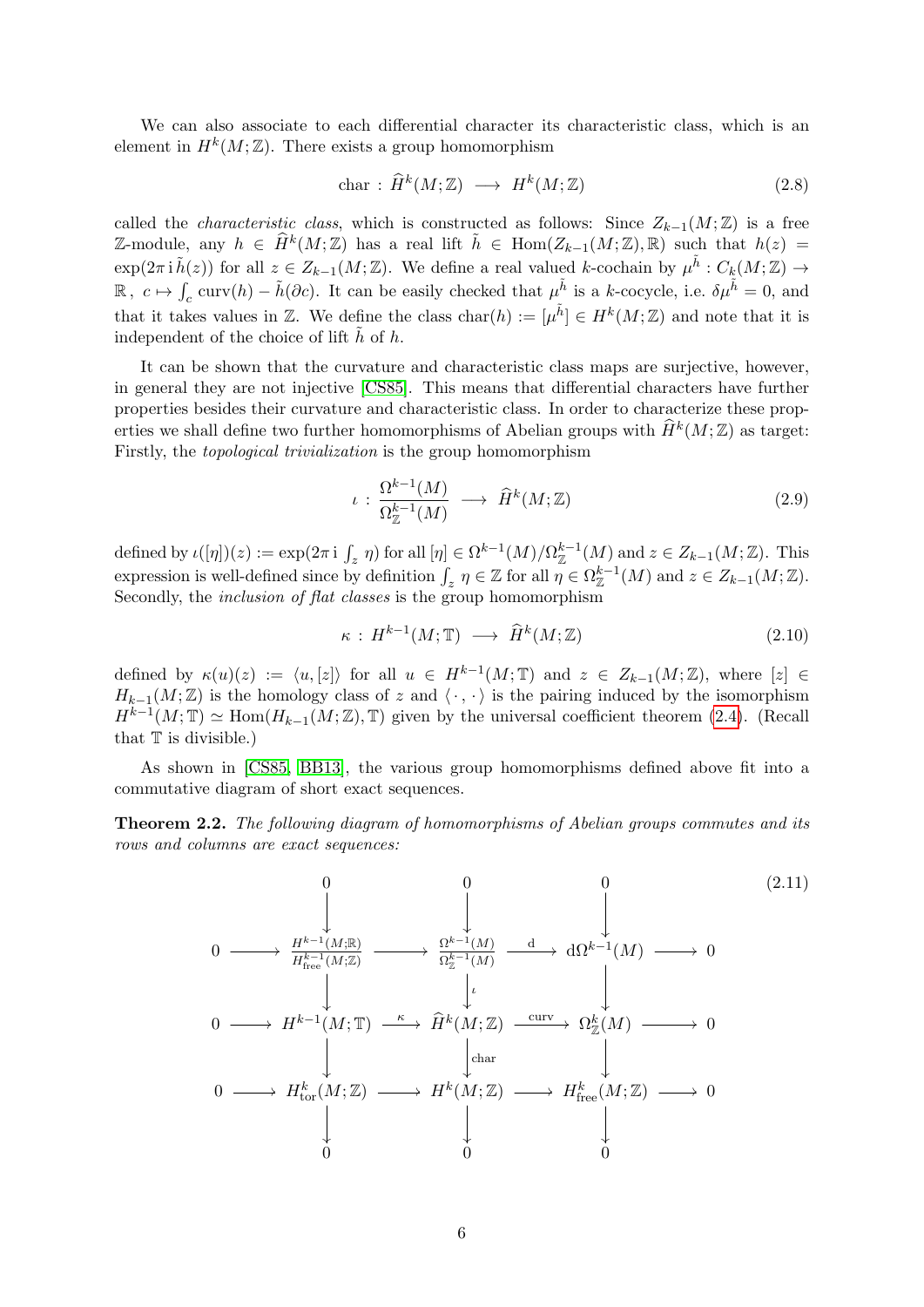The Abelian group of differential characters  $\widehat{H}^k(M; \mathbb{Z})$ , as well as all other Abelian groups appearing in the diagram [\(2.11\)](#page-6-0), are given by contravariant functors from the category of smooth manifolds Man to the category of Abelian groups Ab. The morphisms appearing in the diagram [\(2.11\)](#page-6-0) are natural transformations.

**Example 2.3.** The Abelian groups of differential characters  $\widehat{H}^k(M; \mathbb{Z})$  can be interpreted as gauge orbit spaces of (higher) Abelian gauge theories, see e.g. [\[BB13,](#page-33-0) Examples 5.6–5.8] for mathematical details and [\[Sza12\]](#page-35-1) for a discussion of physical applications.

- 1. In degree  $k = 1$ , the differential characters  $\widehat{H}^1(M; \mathbb{Z})$  describe smooth T-valued functions on M, i.e.  $\widehat{H}^1(M;\mathbb{Z}) \simeq C^{\infty}(M,\mathbb{T})$ . The characteristic class in this case is the "winding number" of a smooth map  $h \in C^{\infty}(M, \mathbb{T})$  around the circle, while the curvature is curv $(h) = \frac{1}{2\pi i} \text{d} \log h$ . Physically the group  $\widehat{H}^1(M; \mathbb{Z})$  describes the  $\sigma$ -model on M with target space the circle T.
- 2. In degree  $k = 2$ , the differential characters  $\widehat{H}^2(M; \mathbb{Z})$  describe isomorphism classes of T-bundles with connections  $(P, \nabla)$  on M. The holonomy map associates to any onecycle  $z \in Z_1(M;\mathbb{Z})$  a group element  $h(z) \in \mathbb{T}$ . This defines a differential character  $h \in \hat{H}^2(M; \mathbb{Z})$ , whose curvature is curv $(h) = -\frac{1}{2\pi}$  $\frac{1}{2\pi i} F_{\nabla}$  and whose characteristic class is the first Chern class of P. The topological trivialization  $\iota : \Omega^1(M)/\Omega^1_{\mathbb{Z}}(M) \to \hat{H}^2(M;\mathbb{Z})$ assigns to gauge equivalence classes of connections on the trivial T-bundle their holonomy maps. The inclusion of flat classes  $\kappa : H^1(M; \mathbb{T}) \to \hat{H}^2(M; \mathbb{Z})$  assigns to isomorphism classes of flat bundle-connection pairs  $(P, \nabla)$  their holonomy maps. Physically the group  $\widehat{H}^2(M; \mathbb{Z})$  describes the ordinary Maxwell theory of electromagnetism.
- 3. In degree  $k \geq 3$ , the differential characters  $\widehat{H}^k(M; \mathbb{Z})$  describe isomorphism classes of k−2-gerbes with connections, see e.g. [\[Hit01\]](#page-34-10) for the case of usual gerbes, i.e.  $k = 3$ . These models are examples of higher Abelian gauge theories where the curvature is given by a k-form, and they physically arise in string theory, see e.g. [\[Sza12\]](#page-35-1).

## 2.3 Differential cohomology theories

The functor describing Cheeger-Simons differential characters is a specific model of what is called a differential cohomology theory. There are also other explicit models for differential cohomology, as for example those obtained in smooth Deligne cohomology (see e.g. [\[Sza12\]](#page-35-1)), the de Rham-Federer approach [\[HLZ03\]](#page-34-6) making use of de Rham currents (i.e. distributional differential forms), and the seminal Hopkins-Singer model [\[HS05\]](#page-34-11) which is based on differential cocycles and the homotopy theory of differential function spaces. These models also fit into the commutative diagram of exact sequences in  $(2.11)$ . The extent to which  $(2.11)$  determines the functors  $\widehat{H}^k(\cdot;\mathbb{Z})$  has been addressed in [\[SS08,](#page-35-0) [BB13\]](#page-33-0) and it turns out that they are uniquely determined (up to a unique natural isomorphism). This motivates the following

Definition 2.4 ([\[BB13\]](#page-33-0)). A differential cohomology theory is a contravariant functor  $\widetilde{H}^*(\cdot,\mathbb{Z})$ : Man  $\rightarrow$  Ab<sup>Z</sup> from the category of smooth manifolds to the category of Z-graded Abelian groups, together with four natural transformations

- $\widetilde{\mathrm{curv}} : \widetilde{H}^*(\cdot;\mathbb{Z}) \Rightarrow \Omega^*_{\mathbb{Z}}(\cdot)$  (called *curvature*)
- char:  $\widetilde{H}^*(\cdot;\mathbb{Z}) \Rightarrow H^*(\cdot;\mathbb{Z})$  (called *characteristic class*)
- $\tilde{\iota}: \Omega^{*-1}(\cdot)/\Omega_{\mathbb{Z}}^{*-1}(\cdot) \Rightarrow \tilde{H}^*(\cdot;\mathbb{Z})$  (called topological trivialization)
- $\widetilde{\kappa}: H^{*-1}(\cdot; \mathbb{T}) \Rightarrow \widetilde{H}^*(\cdot; \mathbb{Z})$  (called *inclusion of flat classes*)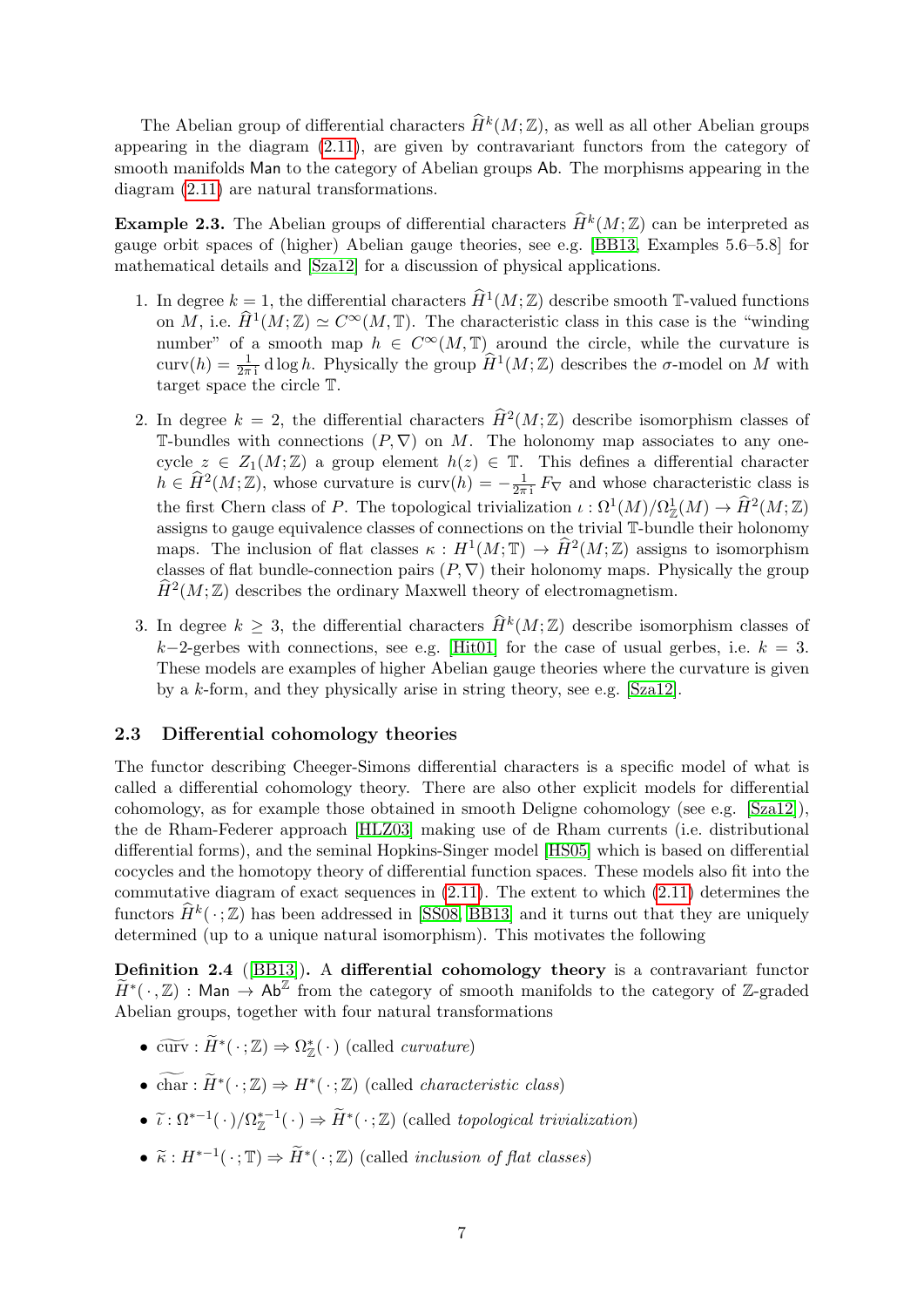such that for any smooth manifold M the following diagram commutes and has exact rows and columns:

<span id="page-8-2"></span>
$$
0 \longrightarrow \frac{H^{*-1}(M;\mathbb{R})}{H^{*-1}_{free}(M;\mathbb{Z})} \longrightarrow \frac{\Omega^{*-1}(M)}{\Omega_{\mathbb{Z}}^{*-1}(M)} \longrightarrow d\Omega^{*-1}(M) \longrightarrow 0
$$
\n
$$
0 \longrightarrow H^{*-1}(M;\mathbb{T}) \stackrel{\tilde{\kappa}}{\longrightarrow} \tilde{H}^{*}(M;\mathbb{Z}) \stackrel{\text{curv}}{\longrightarrow} \Omega_{\mathbb{Z}}^{*}(M) \longrightarrow 0
$$
\n
$$
\downarrow
$$
\n
$$
0 \longrightarrow H^{*-1}(M;\mathbb{T}) \stackrel{\tilde{\kappa}}{\longrightarrow} \tilde{H}^{*}(M;\mathbb{Z}) \stackrel{\text{curv}}{\longrightarrow} \Omega_{\mathbb{Z}}^{*}(M) \longrightarrow 0
$$
\n
$$
\downarrow
$$
\n
$$
0 \longrightarrow H^{*}_{tor}(M;\mathbb{Z}) \longrightarrow H^{*}(M;\mathbb{Z}) \longrightarrow H^{*}_{free}(M;\mathbb{Z}) \longrightarrow 0
$$
\n
$$
\downarrow
$$
\n
$$
0 \qquad \qquad 0 \qquad \qquad 0
$$
\n
$$
(2.12)
$$

### Theorem 2.5 ([\[BB13,](#page-33-0) Theorems 5.11 and 5.14]).

For any differential cohomology theory  $(\widetilde{H}^*(\cdot;\mathbb{Z}), \widetilde{\text{curv}}, \widetilde{\text{char}}, \widetilde{\lambda}, \widetilde{\kappa})$  there exists a unique natural<br>isomorphism  $\Xi : \widetilde{H}^*(\cdot;\mathbb{Z}) \to \widetilde{H}^*(\cdot;\mathbb{Z})$  to differential characters such that isomorphism  $\Xi : \widetilde{H}^*(\cdot;\mathbb{Z}) \Rightarrow \widehat{H}^*(\cdot;\mathbb{Z})$  to differential characters such that

$$
\Xi \circ \widetilde{\iota} = \iota \;, \qquad \Xi \circ \widetilde{\kappa} = \kappa \;, \qquad \text{curv} \circ \Xi = \widetilde{\text{curv}} \;, \qquad \text{char} \circ \Xi = \text{char} \; . \tag{2.13}
$$

Remark 2.6. In order to simplify the notation we shall denote in the following any differential cohomology theory by  $(\widehat{H}^*(\cdot;\mathbb{Z}), \text{curv}, \text{char}, \iota, \kappa).$ 

# <span id="page-8-0"></span>3 Generalized Maxwell maps

Our main interest lies in understanding the classical and quantum field theory described by a differential cohomology theory  $\widehat{H}^*(\cdot;\mathbb{Z})$ : Man  $\rightarrow$  Ab<sup> $\mathbb{Z}$ </sup>. For a clearer presentation we shall fix  $1 \leq k \in \mathbb{Z}$  and study the differential cohomology groups of degree k, i.e. the contravariant functor  $\widehat{H}^k(\cdot;\mathbb{Z})$ : Man  $\rightarrow$  Ab. Furthermore, in order to formulate relativistic field equations which generalize Maxwell's equations in degree  $k = 2$ , we shall restrict the category of smooth manifolds to a suitable category of globally hyperbolic spacetimes. A natural choice, see e.g. [\[BFV03,](#page-34-3) [FV12,](#page-34-4) [BG11,](#page-33-3) [BGP07\]](#page-33-4), is the following

**Definition 3.1.** The category  $\text{Loc}^m$  consists of the following objects and morphisms:

- The objects M in  $Loc<sup>m</sup>$  are oriented and time-oriented globally hyperbolic Lorentzian manifolds, which are of dimension  $m \geq 2$  $m \geq 2$  and of finite-type.<sup>2</sup> (For ease of notation we shall always suppress the orientation, time-orientation and Lorentzian metric.)
- The morphisms  $f : M \to N$  in  $\mathsf{Loc}^m$  are orientation and time-orientation preserving isometric embeddings, such that the image  $f[M] \subseteq N$  is causally compatible and open.

**Remark 3.2.** The curvature curv :  $\widehat{H}^k(M; \mathbb{Z}) \to \Omega_{\mathbb{Z}}^k(M)$  is only non-trivial if the degree k is less than or equal to the dimension  $m$  of  $M$ . Hence when restricting the contravariant functor  $\widehat{H}^k(\cdot;\mathbb{Z})$  to the category  $\mathsf{Loc}^m$  we shall always assume that  $k \leq m$ .

<span id="page-8-1"></span><sup>&</sup>lt;sup>2</sup> A manifold is of finite-type if it has a finite good cover, i.e. a finite cover by contractible open subsets such that all (multiple) overlaps are also contractible. This condition is not part of the original definition in [\[BFV03,](#page-34-3) [FV12\]](#page-34-4), however it is very useful for studying gauge theories as it makes available Poincaré duality. See also [\[BDHS13,](#page-33-2) [BDS13\]](#page-33-1) for similar issues.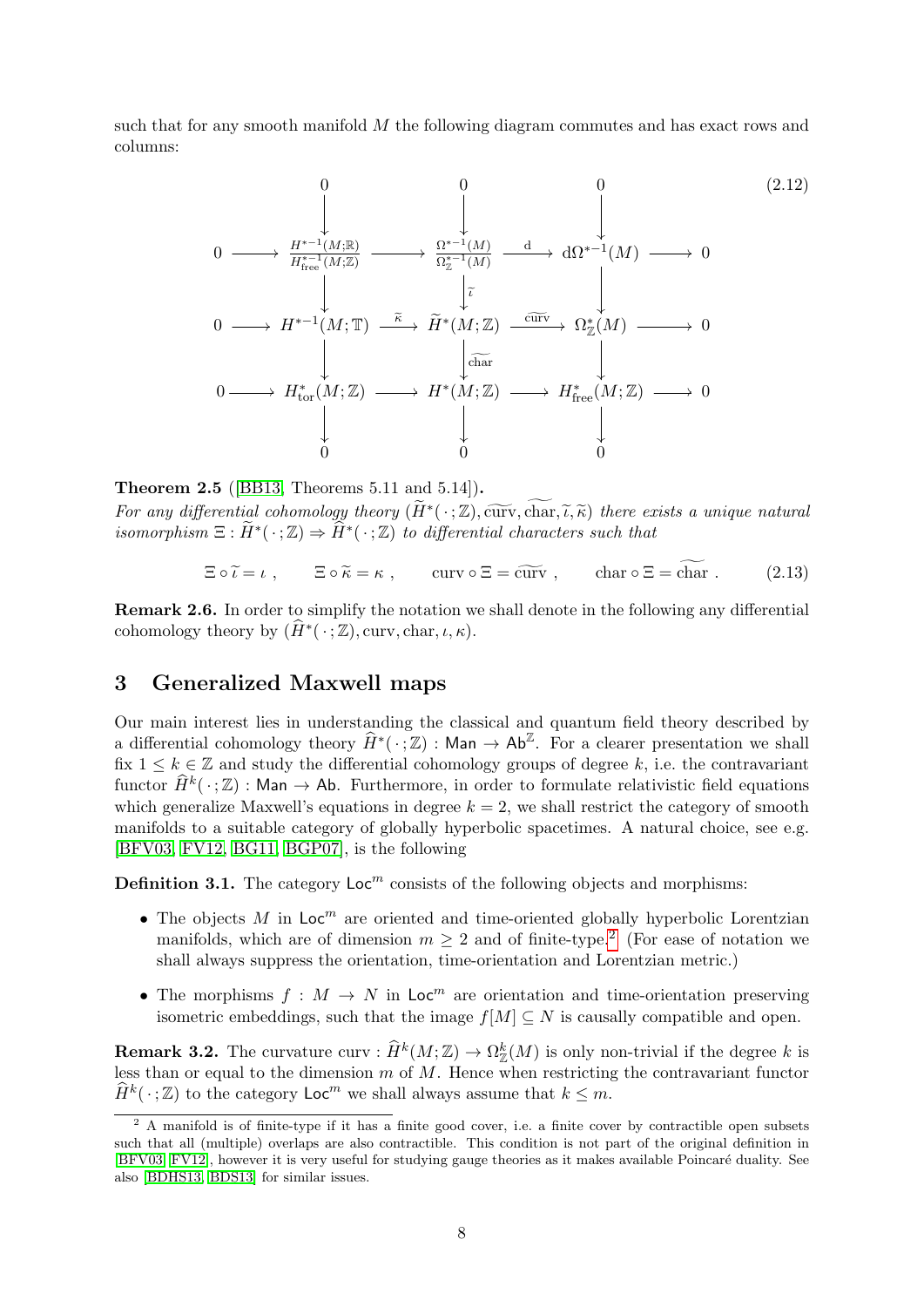When working on the category  $Loc<sup>m</sup>$  we have available a further natural transformation given by the *codifferential*  $\delta : \Omega^*(\cdot) \to \Omega^{*-1}(\cdot).$ <sup>[3](#page-9-0)</sup> Our conventions for the codifferential  $\delta$  are as follows: Denoting by  $*$  the Hodge operator, we define  $\delta$  on p-forms by

$$
\delta : \Omega^p(M) \longrightarrow \Omega^{p-1}(M) , \qquad \omega \longmapsto (-1)^{m(p+1)} * d * \omega . \tag{3.1}
$$

For any two forms  $\omega, \omega' \in \Omega^p(M)$  with compactly overlapping support we have a natural indefinite inner product defined by

<span id="page-9-2"></span><span id="page-9-1"></span>
$$
\langle \omega, \omega' \rangle := \int_M \omega \wedge * \omega'. \tag{3.2}
$$

Then the codifferential  $\delta$  is the formal adjoint of the differential d with respect to this inner product, i.e.  $\langle \delta \omega, \omega' \rangle = \langle \omega, d\omega' \rangle$  for all  $\omega \in \Omega^p(M)$  and  $\omega' \in \Omega^{p-1}(M)$  with compactly overlapping support.

Definition 3.3. The (generalized) Maxwell map is the natural transformation

$$
\text{MW} := \delta \circ \text{curv} : \hat{H}^k(\cdot; \mathbb{Z}) \implies \Omega^{k-1}(\cdot). \tag{3.3}
$$

For any object M in  $\mathsf{Loc}^m$ , the **solution subgroup** in  $\widehat{H}^k(M; \mathbb{Z})$  is defined as the kernel of the Maxwell map,

$$
\widehat{\mathfrak{Sol}}^k(M) := \left\{ h \in \widehat{H}^k(M; \mathbb{Z}) \ : \ \text{MW}(h) = \delta(\text{curv}(h)) = 0 \right\} \ . \tag{3.4}
$$

**Lemma 3.4.**  $\widehat{\mathfrak{Sol}}^k(\cdot)$  : Loc<sup>m</sup>  $\rightarrow$  Ab is a subfunctor of  $\widehat{H}^k(\cdot;\mathbb{Z})$  : Loc<sup>m</sup>  $\rightarrow$  Ab.

*Proof.* Let M be any object in  $\mathsf{Loc}^m$ . Then clearly  $\widehat{\mathfrak{Sol}}^k(M)$  is a subgroup of  $\widehat{H}^k(M;\mathbb{Z})$ , since MW is a homomorphism of Abelian groups. Let now  $f : M \to N$  be any Loc<sup>m</sup>morphism. We have to show that  $\widehat{H}^k(f; \mathbb{Z}) : \widehat{H}^k(N; \mathbb{Z}) \to \widehat{H}^k(M; \mathbb{Z})$  restricts to an Abmorphism  $\widetilde{\mathfrak{Sol}}^k(N) \to \widetilde{\mathfrak{Sol}}^k(M)$ . This follows from naturality of MW: for any  $h \in \widetilde{\mathfrak{Sol}}^k(N)$ we have  $\text{MW}(\widehat{H}^k(f;\mathbb{Z})(h)) = \Omega^{k-1}(f)(\text{MW}(h)) = 0$ , hence  $\widehat{H}^k(f;\mathbb{Z})(h) \in \widehat{\mathfrak{Sol}}^k(M)$ .  $\Box$ 

**Remark 3.5.** For any  $\text{Loc}^m$ -morphism  $f : M \to N$  we shall denote the restriction of  $\widehat{H}^k(f; \mathbb{Z})$ to  $\widetilde{\mathfrak{Sol}}^k(N)$  by  $\widetilde{\mathfrak{Sol}}^k(f) : \widetilde{\mathfrak{Sol}}^k(N) \to \widetilde{\mathfrak{Sol}}^k(M)$ .

The next goal is to restrict the diagram  $(2.12)$  to the solution subgroup  $\widetilde{\mathfrak{Sol}}^k(M) \subseteq$  $\widehat{H}^k(M;\mathbb{Z})$ . Let us denote by  $\Omega_{\mathbb{Z},\delta}^k(M)$  the Abelian group of closed and coclosed k-forms with integral periods. From the definition of the solution subgroups [\(3.4\)](#page-9-1) it is clear that the middle horizontal sequence in  $(2.12)$  restricts to the exact sequence

$$
0 \longrightarrow H^{k-1}(M; \mathbb{T}) \stackrel{\kappa}{\longrightarrow} \widehat{\mathfrak{Sol}}^k(M) \stackrel{\text{curv}}{\longrightarrow} \Omega^k_{\mathbb{Z}, \delta}(M) \longrightarrow 0.
$$
 (3.5)

In order to restrict the complete diagram [\(2.12\)](#page-8-2) to the solution subgroups we need the following

**Lemma 3.6.** The inverse image of  $\widetilde{\mathfrak{Sol}}^k(M)$  under the topological trivialization  $\iota$  is given by

$$
\mathfrak{Sol}^k(M) := \iota^{-1}(\widehat{\mathfrak{Sol}}^k(M)) = \left\{ [\eta] \in \frac{\Omega^{k-1}(M)}{\Omega_{\mathbb{Z}}^{k-1}(M)} : \delta d\eta = 0 \right\}.
$$
 (3.6)

Proof. This follows immediately from the commutative square in the upper right corner of the diagram [\(2.12\)](#page-8-2): the equivalence class  $[\eta] \in \Omega^{k-1}(M)/\Omega_{\mathbb{Z}}^{k-1}(M)$  maps under  $\iota$  to  $\widehat{\mathfrak{Sol}}^k(M)$  if and only if  $dn$  is coclosed.  $\Box$ 

<span id="page-9-0"></span><sup>&</sup>lt;sup>3</sup>We have denoted the codifferential by the same symbol as the coboundary maps in singular cohomology. It should be clear from the context to which of these maps the symbol  $\delta$  refers to.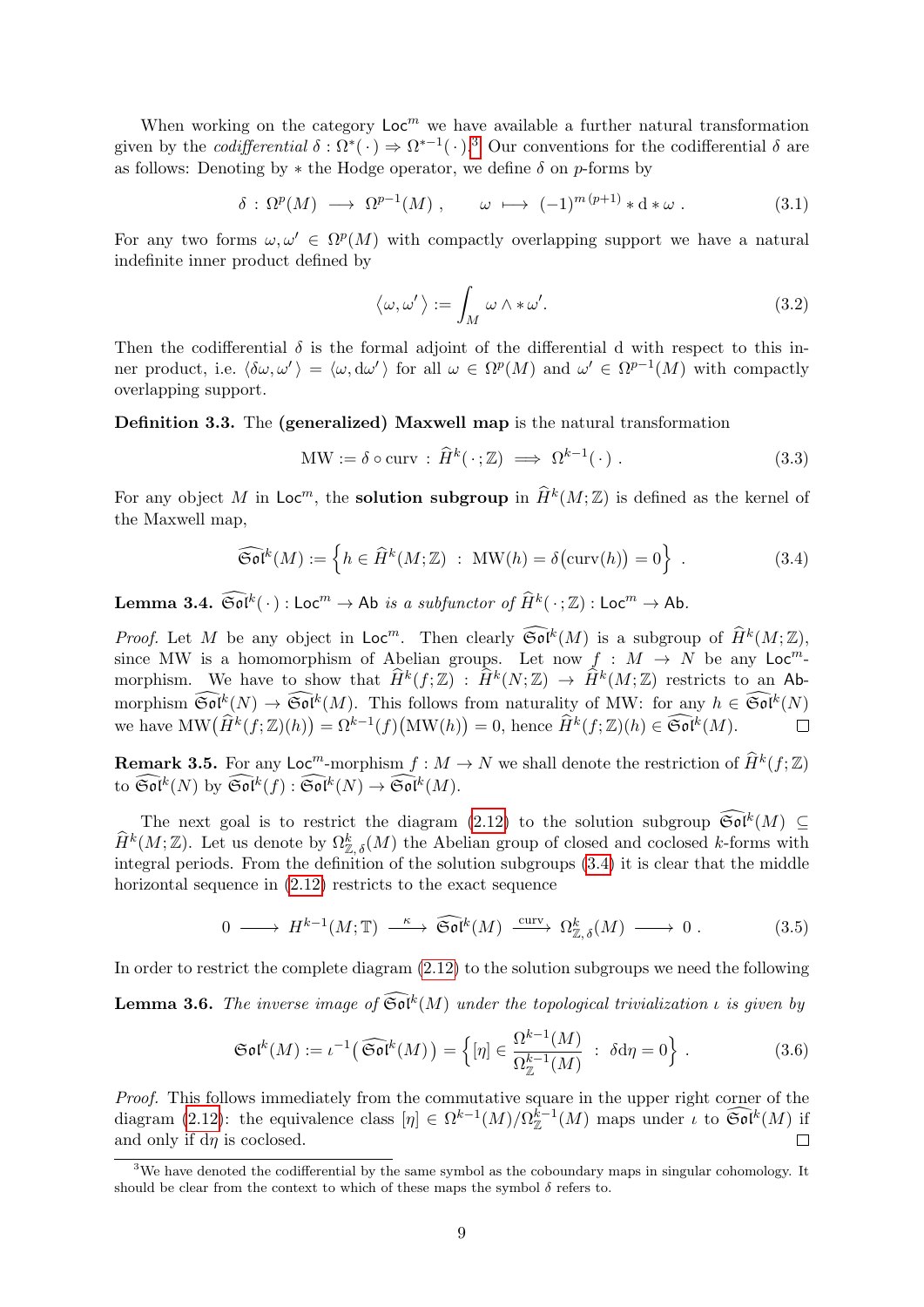<span id="page-10-1"></span>Denoting by  $(d\Omega^{k-1})_{\delta}(M)$  the space of exact k-forms which are also coclosed, we obtain Theorem 3.7. The following diagram commutes and has exact rows and columns:

<span id="page-10-2"></span>0 0 0 0 / <sup>H</sup>k−<sup>1</sup> (M;R) H k−1 free (M;Z) / Sol<sup>k</sup> (M) ι <sup>d</sup> / (dΩk−<sup>1</sup> )δ(M) / 0 0 / Hk−<sup>1</sup> (M; T) <sup>κ</sup> / Sol <sup>d</sup><sup>k</sup> (M) char curv / Ω k <sup>Z</sup>, δ(M) / 0 0 / H<sup>k</sup> tor(M; Z) / H<sup>k</sup> (M; Z) / H<sup>k</sup> free(M; <sup>Z</sup>) / 0 0 0 0 (3.7)

*Proof.* The only nontrivial step is to show that char :  $\widehat{\mathfrak{Sol}}^k(M) \to H^k(M;\mathbb{Z})$  is surjective. Let  $u \in H^k(M;\mathbb{Z})$  be any cohomology class. By the middle vertical exact sequence in [\(2.12\)](#page-8-2) there exists  $h \in \widehat{H}^k(M; \mathbb{Z})$  such that char(h) = u. Note that h is not necessarily an element in  $\widehat{\mathfrak{Sol}}^k(M)$ , i.e. in general  $0 \neq \text{MW}(h) \in \Omega^{k-1}(M)$ . Let us now take  $[\eta] \in \Omega^{k-1}(M)/\Omega_{\mathbb{Z}}^{k-1}(M)$ and note that the characteristic class of  $h' := h + \iota([\eta]) \in \widehat{H}^k(M; \mathbb{Z})$  is again u as  $\iota$  maps to the kernel of char. We now show that  $[\eta]$  can be chosen such that  $\text{MW}(h') = 0$ , which completes the proof. By posing  $MW(h') = 0$  as a condition we obtain the partial differential equation

<span id="page-10-0"></span>
$$
0 = MW(h) + MW(\iota([\eta])) = MW(h) + \delta d\eta , \qquad (3.8)
$$

where  $\eta \in \Omega^{k-1}(M)$  is any representative of the class  $[\eta]$ . As the inhomogeneity  $\text{MW}(h)$  $\delta(\text{curv}(h))$  is coexact, there always exists a solution  $\eta$  to the equation [\(3.8\)](#page-10-0), see e.g. [\[SDH14,](#page-34-12) Section 2.3].  $\Box$ 

Remark 3.8. In the context of compact Riemannian manifolds, a result similar to Theorem [3.7](#page-10-1) is proven in [\[GM09\]](#page-34-13). They consider harmonic differential characters on a compact Riemannian manifold, i.e. differential characters with harmonic curvature forms, and prove that these fit into exact sequences similar to the ones in [\(3.7\)](#page-10-2). However, the proof in [\[GM09\]](#page-34-13) relies on the theory of elliptic partial differential equations and therefore differs from our proof of Theorem [3.7,](#page-10-1) which uses the theory of hyperbolic partial differential equations. In particular, the results of [\[GM09\]](#page-34-13) do not imply our results.

We say that a  $Loc<sup>m</sup>$ -morphism  $f : M \to N$  is a *Cauchy morphism* if its image  $f[M]$  contains a Cauchy surface of N. The following statement proves that local solutions to the generalized Maxwell equation (or more precisely solutions local in time) uniquely extend to global solutions, i.e. that MW imposes a deterministic dynamical law on  $\widehat{H}^k(M; \mathbb{Z})$ .

<span id="page-10-3"></span>**Theorem 3.9.** If  $f : M \to N$  is a Cauchy morphism, then  $\widetilde{\mathfrak{Sol}}^k(f) : \widetilde{\mathfrak{Sol}}^k(N) \to \widetilde{\mathfrak{Sol}}^k(M)$  is an Ab-isomorphism.

*Proof.* Let us start with a simple observation: Any  $Loc^m$ -morphism  $f : M \rightarrow N$  can be factorized as  $f = \iota_{N: f[M]} \circ f$ , where  $f : M \to f[M]$  is the Loc<sup>m</sup>-isomorphism given by restricting f to its image and  $\iota_{N,f[M]}^{\bullet}$ :  $f[M] \to N$  is the Loc<sup>m</sup>-morphism given by the canonical inclusion of subsets. As functors map isomorphisms to isomorphisms, it is sufficient to prove that for any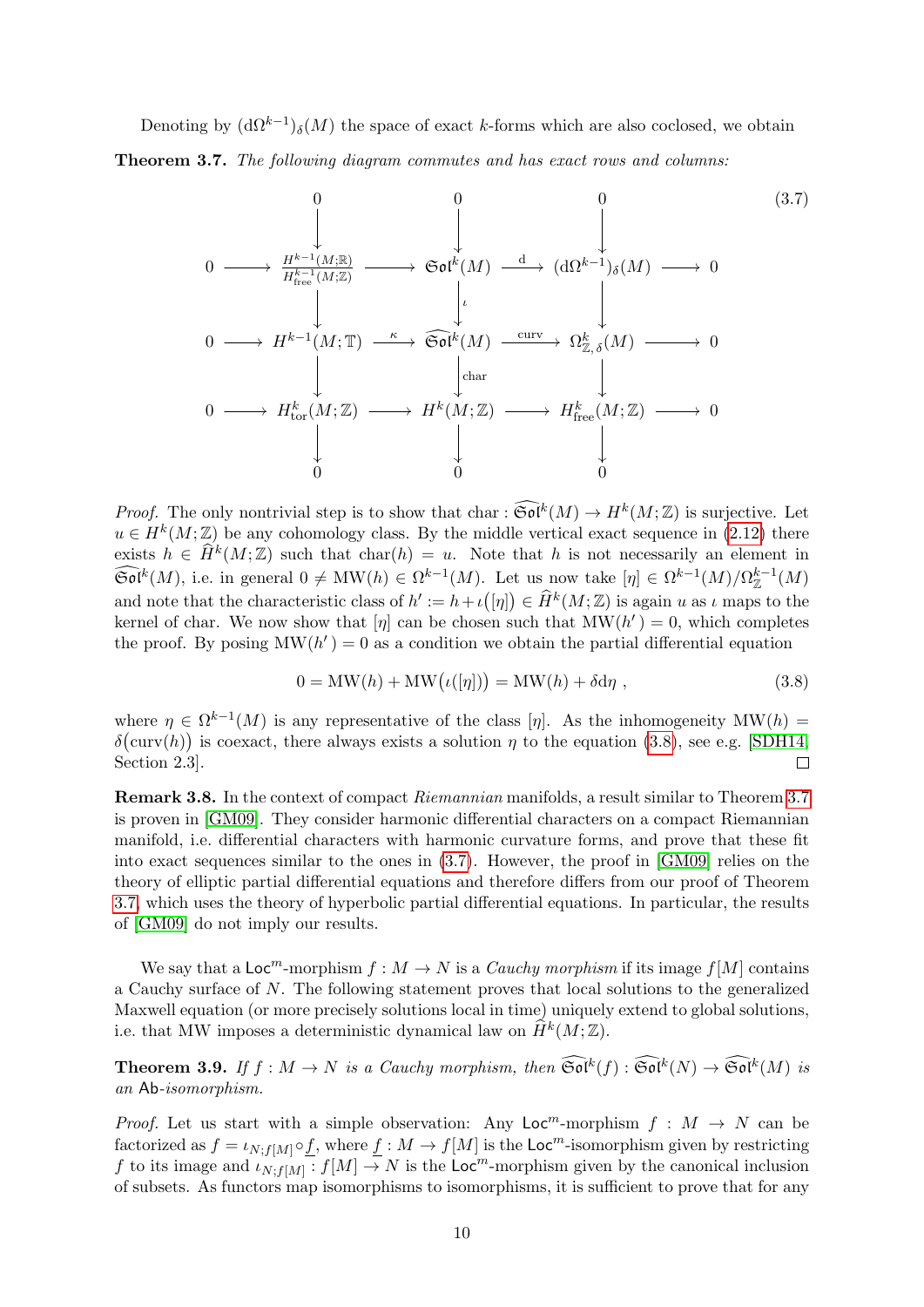object N in Loc<sup>m</sup> and any causally compatible, open and globally hyperbolic subset  $O \subseteq N$ that contains a Cauchy surface of N, the canonical inclusion  $\iota_{N;O}:O\to N$  is mapped to an Ab-isomorphism  $\widetilde{\mathfrak{Sol}}^k(\iota_{N;O}) : \widetilde{\mathfrak{Sol}}^k(N) \to \widetilde{\mathfrak{Sol}}^k(O).$ 

We first prove injectivity. Let  $h \in \widetilde{\mathfrak{Sol}}^k(N)$  be any element in the kernel of  $\widetilde{\mathfrak{Sol}}^k(\iota_{N;O})$ . Applying char implies that char(h) lies in the kernel of  $H^k(\iota_{N,O};\mathbb{Z}): H^k(N;\mathbb{Z}) \to H^k(O;\mathbb{Z}),$ which is an isomorphism since  $O$  and  $N$  are both homotopic to their common Cauchy surface. As a consequence char $(h) = 0$  and by Theorem [3.7](#page-10-1) there exists  $[\eta] \in \mathfrak{Sol}^k(N)$  such that  $h = \iota([{\eta}])$ . Since  $\iota$  is natural and injective, this implies that  $[{\eta}]$  lies in the kernel of  $\mathfrak{Sol}^k(\iota_{N;O})$ . We can always choose a coclosed representative  $\eta \in \Omega^{k-1}_\delta$  $\delta^{k-1}(N)$  of the class  $[\eta]$  (by going to Lorenz gauge, cf. [\[SDH14,](#page-34-12) Section 2.3]) and the condition that  $[\eta]$  lies in the kernel of  $\mathfrak{Sol}^k(\iota_{N;O})$  implies that the restriction  $\eta|_O \in \Omega^{k-1}_\delta$  $\delta^{k-1}(O)$  of  $\eta$  to O is an element of  $\Omega_{\mathbb{Z}}^{k-1}(O)$ . In particular,  $\delta\eta|_O=0$ and  $d\eta|_O = 0$ , so by [\[Ben14,](#page-33-5) Theorem 7.8] there exist forms  $\alpha \in \Omega_{\text{tc},d}^k(O)$  and  $\beta \in \Omega_{\text{tc},\delta}^{k-2}(O)$ of timelike compact support such that  $\eta|_O = G(\delta \alpha + d\beta)$ . Here  $G := G^+ - G^- : \Omega_{\text{tc}}^{k-1}(O) \to$  $\Omega^{k-1}(O)$  is the unique retarded-minus-advanced Green's operator for the Hodge-d'Alembert operator  $\square := \delta \circ d + d \circ \delta : \Omega^{k-1}(O) \to \Omega^{k-1}(O)$ , see [\[BGP07,](#page-33-4) Bär13]. Since  $O \subseteq N$  contains a Cauchy surface of  $N$ , any form of timelike compact support on  $O$  can be extended by zero to a form of timelike compact support on  $N$  (denoted with a slight abuse of notation by the same symbol). Hence there exists  $\rho \in \Omega^{k-1}(N)$  satisfying  $\rho|_O = 0$  such that  $\eta = G(\delta \alpha + d\beta) + \rho$  on all of N. As  $\eta$  satisfies  $\delta d\eta = 0$  and the Lorenz gauge condition  $\delta \eta = 0$ , it also satisfies  $\Box \eta = 0$ . Since also  $\Box G(\delta \alpha + d \beta) = 0$ , we obtain  $\Box \rho = 0$ , which together with the support condition  $\rho|_O = 0$  implies  $\rho = 0$ . So  $\eta = G(\delta \alpha + d\beta)$  on all of N and it remains to prove that  $\eta \in \Omega_{\mathbb{Z}}^{k-1}(N)$ . As  $\eta$  is obviously closed, the integral  $\int_z \eta$  depends only on the homology class  $[z] \in H_{k-1}(N;\mathbb{Z})$ . The inclusion  $\iota_{N;O}:O\to N$  induces isomorphisms  $H_{k-1}(\iota_{N;O};\mathbb{Z}):H_{k-1}(O;\mathbb{Z})\to H_{k-1}(N;\mathbb{Z})$ and  $H^{k-1}(\iota_{N;O};\mathbb{Z}): H^{k-1}(N;\mathbb{Z}) \to H^{k-1}(O;\mathbb{Z})$ . Thus any  $z \in Z_{k-1}(N;\mathbb{Z})$  is homologous to a cycle of the form  $\iota_{N,O_*}(z')$  for some  $z' \in Z_{k-1}(O;\mathbb{Z})$ , where  $\iota_{N,O_*}$  is the push-forward. This yields  $\int_z \eta = \int_{\iota_{N;O_*}(z')} \eta = \int_{z'} \iota_{N;O}^*(\eta) = \int_{z'} \eta |_{O} \in \mathbb{Z}$ , since  $\eta |_{O} \in \Omega_{\mathbb{Z}}^{k-1}(O)$ . Thus  $\eta \in \Omega_{\mathbb{Z}}^{k-1}(N)$ and hence  $h = \iota(|\eta|) = 0$ .

We now prove surjectivity. Let  $l \in \widetilde{\mathfrak{Sol}}^k(O)$  be arbitrary and consider its characteristic class char(l)  $\in H^k(O;\mathbb{Z})$ . As we have explained above,  $H^k(\iota_{N,O};\mathbb{Z}): H^k(N;\mathbb{Z}) \to H^k(O;\mathbb{Z})$ is an isomorphism, hence by using also Theorem [3.7](#page-10-1) we can find  $h \in \widetilde{\mathfrak{Sol}}^k(N)$  such that  $char(l) = H^k(\iota_{N;O}; \mathbb{Z}) \big( char(h) \big) = char\big(\widetilde{\mathfrak{Sol}}^k(\iota_{N;O})(h)\big)$ . Again by Theorem [3.7,](#page-10-1) there exists  $[\eta] \in \mathfrak{Sol}^k(O)$  such that  $l = \widetilde{\mathfrak{Sol}}^k(\iota_{N,O})(h) + \iota([\eta])$ . By [\[Ben14,](#page-33-5) Theorem 7.4] the equivalence class  $[\eta]$  has a representative  $\eta \in \Omega^{k-1}(O)$  which is of the form  $\eta = G(\alpha)$  for some  $\alpha \in$  $\Omega_{\mathrm{tc}, \delta}^{k-1}(O)$ . We can extend  $\alpha$  by zero (denoted with a slight abuse of notation by the same symbol) and define  $[G(\alpha)] \in \mathfrak{Sol}^k(N)$ . Since  $[\eta] = \mathfrak{Sol}^k(\iota_{N,O})([G(\alpha)])$  we have  $l = \widetilde{\mathfrak{Sol}}^k(\iota_{N,O})(h)$  +  $\iota(\mathfrak{Sol}^k(\iota_{N;O})([G(\alpha)])) = \widetilde{\mathfrak{Sol}}^k(\iota_{N;O})(h + \iota([G(\alpha)])),$  which gives the assertion.  $\Box$ 

## <span id="page-11-0"></span>4 Smooth Pontryagin duality

Let  $(\widehat{H}^*(\cdot;\mathbb{Z}), \text{curv}, \text{char}, \iota, \kappa)$  be a differential cohomology theory and let us consider its restriction  $\widehat{H}^k(\cdot;\mathbb{Z})$ : Loc<sup>m</sup>  $\rightarrow$  Ab to degree  $k \geq 1$  and to the category Loc<sup>m</sup> with  $m \geq k$ . For an Abelian group G, the *character group* is defined by  $G^* := \text{Hom}(G, \mathbb{T})$ , where Hom denotes the homomorphisms of Abelian groups. Since the circle group T is divisible, the Hom-functor Hom( $\cdot$ , T) preserves exact sequences. Hence we can dualize the degree k component of the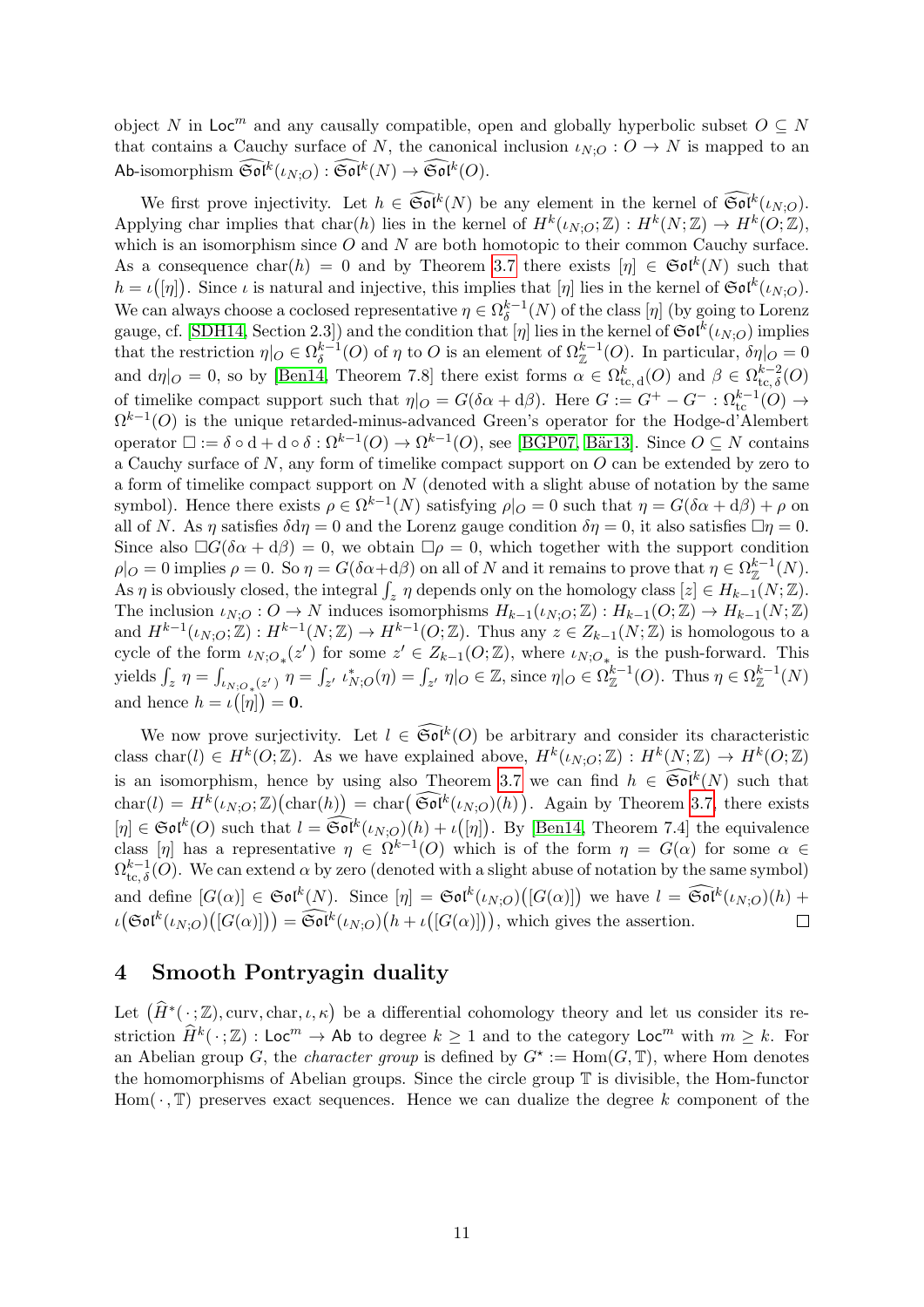diagram [\(2.12\)](#page-8-2) and obtain the following commutative diagram with exact rows and columns:

<span id="page-12-0"></span>
$$
0 \longrightarrow H_{\text{free}}^{k}(M;\mathbb{Z})^{\star} \longrightarrow H^{k}(M;\mathbb{Z})^{\star} \longrightarrow H^{k}(M;\mathbb{Z})^{\star} \longrightarrow 0
$$
\n
$$
0 \longrightarrow \Omega_{\mathbb{Z}}^{k}(M)^{\star} \xrightarrow{\text{curv}\star} \hat{H}^{k}(M;\mathbb{Z})^{\star} \xrightarrow{\kappa^{\star}} H^{k-1}(M;\mathbb{T})^{\star} \longrightarrow 0
$$
\n
$$
0 \longrightarrow (\mathrm{d}\Omega^{k-1}(M))^{\star} \xrightarrow{\mathrm{d}\star} \left(\begin{array}{c} \Omega^{k-1}(M) \\ \Omega^{k-1}(M) \end{array}\right)^{\star} \longrightarrow \left(\begin{array}{c} H^{k-1}(M;\mathbb{R}) \\ \overline{H}^{k-1}(M;\mathbb{Z}) \end{array}\right)^{\star} \longrightarrow 0
$$
\n
$$
\downarrow
$$
\n
$$
0 \longrightarrow 0
$$
\n
$$
\downarrow
$$
\n
$$
0 \longrightarrow 0
$$
\n
$$
\downarrow
$$
\n
$$
0 \longrightarrow 0
$$
\n
$$
\downarrow
$$
\n
$$
\downarrow
$$
\n
$$
\downarrow
$$
\n
$$
\downarrow
$$
\n
$$
\downarrow
$$
\n
$$
\downarrow
$$
\n
$$
\downarrow
$$
\n
$$
\downarrow
$$
\n
$$
\downarrow
$$
\n
$$
\downarrow
$$
\n
$$
\downarrow
$$
\n
$$
\downarrow
$$
\n
$$
\downarrow
$$
\n
$$
\downarrow
$$
\n
$$
\downarrow
$$
\n
$$
\downarrow
$$
\n
$$
\downarrow
$$
\n
$$
\downarrow
$$
\n
$$
\downarrow
$$
\n
$$
\downarrow
$$
\n
$$
\downarrow
$$
\n
$$
\downarrow
$$
\n
$$
\downarrow
$$
\n
$$
\downarrow
$$
\n
$$
\downarrow
$$
\n
$$
\downarrow
$$
\n
$$
\downarrow
$$
\n
$$
\downarrow
$$
\n
$$
\downarrow
$$
\n
$$
\downarrow
$$
\n
$$
\downarrow
$$
\n
$$
\downarrow
$$
\n<math display="</math>

The diagram [\(4.1\)](#page-12-0) contains the character groups of  $\widehat{H}^k(M;\mathbb{Z})$  and of various groups of differential forms, whose generic elements are too singular for our purposes. We shall use a strategy similar to [\[HLZ03\]](#page-34-6) (called smooth Pontryagin duality) in order to identify suitable subgroups of such character groups, which describe regular group characters. In order to explain the construction of the smooth Pontryagin duals of the Abelian group  $\widehat{H}^k(M;\mathbb{Z})$  and the various groups of differential forms, let us first notice that there exists an injective homomorphism of Abelian groups  $W: \Omega_0^p(M) \to \Omega^p(M)^*$ ,  $\varphi \mapsto \mathcal{W}_{\varphi}$ , from the space of compactly supported pforms  $\Omega_0^p(M)$  to the character group of the p-forms  $\Omega^p(M)$ . For any  $\varphi \in \Omega_0^p$  $_{0}^{p}(M)$ , the character  $\mathcal{W}_{\varphi}$  is defined as

$$
\mathcal{W}_{\varphi} : \Omega^{p}(M) \longrightarrow \mathbb{T} , \qquad \omega \longmapsto \exp (2\pi i \langle \varphi, \omega \rangle) = \exp \left(2\pi i \int_{M} \varphi \wedge * \omega \right). \tag{4.2}
$$

With this homomorphism we can regard  $\Omega_0^p(M)$  as a subgroup of  $\Omega^p(M)$ <sup>\*</sup> and we shall simply write  $\Omega_0^p(M) \subseteq \Omega^p(M)^*$ , suppressing the map W when there is no risk of confusion. We say that  $\Omega^p(M)_{\infty}^* := \Omega_0^p(M) \subseteq \Omega^p(M)^*$  is the smooth Pontryagin dual of the p-forms. It is important to notice that the smooth Pontryagin dual separates points of  $\Omega^p(M)$  since  $\mathcal{W}_{\varphi}(\omega) = 1$  for all  $\varphi \in \Omega^p_0$  $_{0}^{p}(M)$  if and only if  $\omega = 0$ .

We next come to the smooth Pontryagin dual of the Abelian group  $\Omega^{k-1}(M)/\Omega_{\mathbb{Z}}^{k-1}(M)$ . A smooth group character  $\varphi \in \Omega_0^{k-1}(M) = \Omega^{k-1}(M)_{\infty}^*$  induces to this quotient if and only if  $W_{\varphi}(\omega) = 1$  for all  $\omega \in \Omega_{\mathbb{Z}}^{k-1}(M)$ . Hence we have to understand the vanishing subgroups of differential forms with integral periods,

<span id="page-12-2"></span><span id="page-12-1"></span>
$$
\mathcal{V}^p(M) := \left\{ \varphi \in \Omega_0^p(M) \; : \; \mathcal{W}_\varphi(\omega) = 1 \quad \forall \omega \in \Omega_\mathbb{Z}^p(M) \right\} \; . \tag{4.3}
$$

To give an explicit characterization of the subgroups  $\mathcal{V}^p(M)$  we require some prerequisites: Any coclosed and compactly supported p-form  $\varphi \in \Omega_{0,\delta}^p(M)$  defines via the pairing [\(3.2\)](#page-9-2) a linear map  $\langle \varphi, \cdot \rangle : \Omega_d^p(M) \to \mathbb{R}$ ,  $\omega \mapsto \langle \varphi, \omega \rangle = \langle [\varphi], [\omega] \rangle$ , which depends only on the de Rham class  $[\omega] \in \Omega_d^p$  $\frac{p}{\mathrm{d}}(\tilde{M})/\mathrm{d}\Omega^{p-1}(M)$  of  $\omega$  and the compactly supported dual de Rham class  $[\varphi] \in \Omega^{p}_{0,\delta}(M)/\delta \Omega^{p+1}_{0}$  $_{0}^{p+1}(M)$  of  $\varphi$ . By Poincaré duality and de Rham's theorem, we can naturally identify the compactly supported dual de Rham cohomology group  $\Omega_{0,\,\delta}^p(M)/\delta\Omega_0^{p+1}$  $\binom{p+1}{0}(M)$  with the dual vector space  $\text{Hom}_{\mathbb{R}}(H^p(M;\mathbb{R}),\mathbb{R})$ . As  $H^p_{\text{free}}(M;\mathbb{Z})$  is a lattice in  $H^p(M;\mathbb{R})$ , we have the subgroup  $H_{\text{free}}^{\overline{p}}(M;\mathbb{Z})' := \text{Hom}(H_{\text{free}}^{\overline{p}}(M;\mathbb{Z}),\mathbb{Z})$  of  $\text{Hom}_{\mathbb{R}}(H^p(M;\mathbb{R}),\mathbb{R})$ . (By 'we denote the dual Z-module.) We then write  $[\varphi] \in H^p_{\text{free}}(M;\mathbb{Z})'$ , for some  $\varphi \in \Omega^p_{0,\delta}(M)$ , if and only if  $\langle [\varphi], \cdot \rangle$  restricts (under the isomorphisms above) to a homomorphism of Abelian groups  $H^p_{\text{free}}(M;\mathbb{Z}) \to \mathbb{Z}.$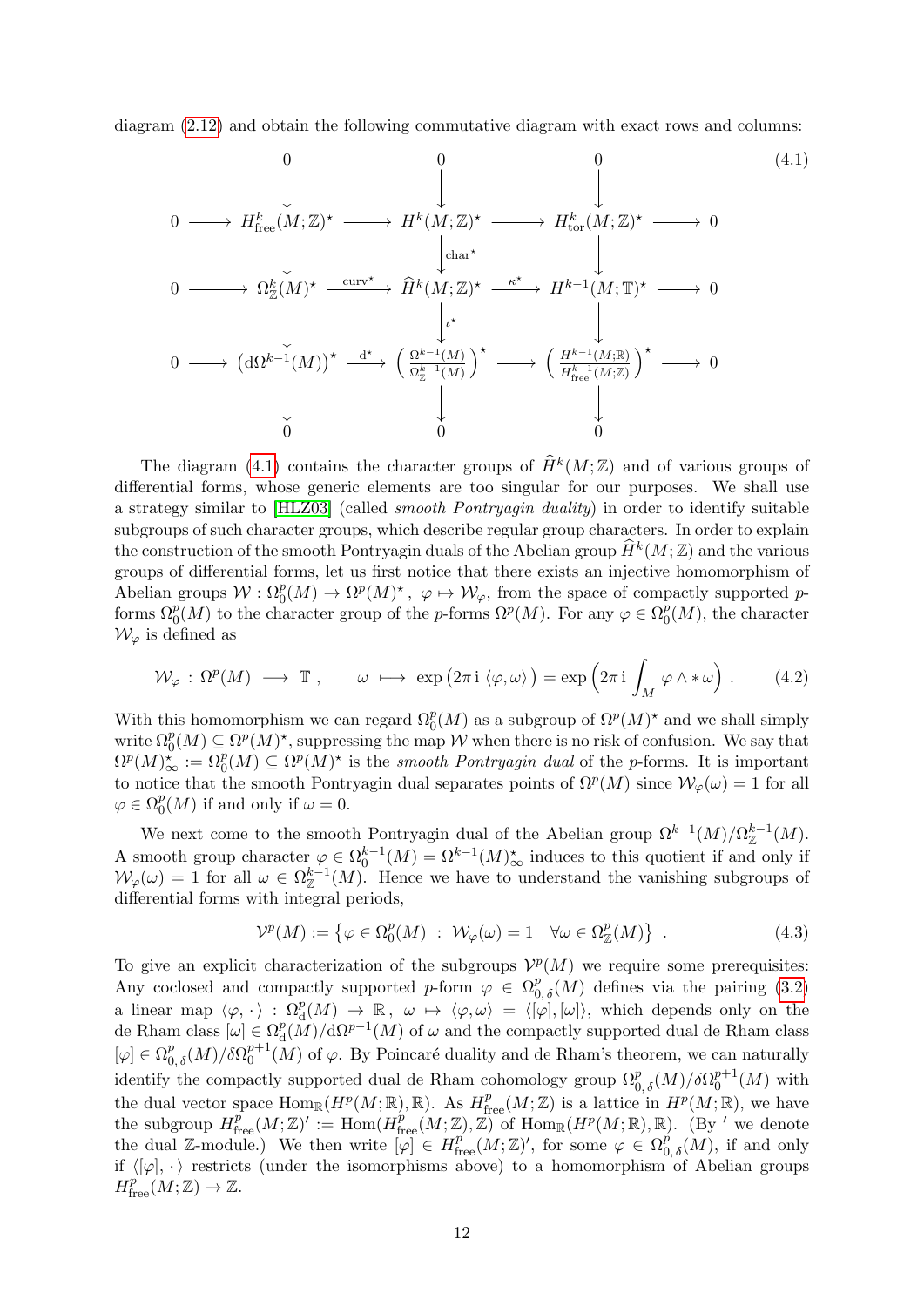<span id="page-13-0"></span>Lemma 4.1.  $\mathcal{V}^p(M) = \big\{\varphi \in \Omega^p_{0,\delta}(M) \; : \; [\varphi] \in H^p_{\text{free}}(M;\mathbb{Z})' \big\}.$ 

*Proof.* We first show the inclusion " $\supseteq$ ": Let  $\varphi \in \Omega_0^p$  $_{0}^{p}(M)$  be coclosed, i.e.  $\delta\varphi=0$ , and such that  $\langle [\varphi], \cdot \rangle$  restricts to a homomorphism of Abelian groups  $H^p_{\text{free}}(M; \mathbb{Z}) \to \mathbb{Z}$ . For any  $\omega \in \Omega^p_{\mathbb{Z}}(M)$ we have

$$
\mathcal{W}_{\varphi}(\omega) = \exp\left(2\pi i \langle \varphi, \omega \rangle\right) = \exp\left(2\pi i \langle [\varphi], [\omega] \rangle\right) = 1 , \qquad (4.4)
$$

where in the second equality we have used the fact that the pairing depends only on the equivalence classes and in the last equality we have used  $[\omega] \in H^p_{\text{free}}(M;\mathbb{Z})$  via the de Rham isomorphism.

Let us now show the inclusion " $\subseteq$ ": Let  $\varphi \in \mathcal{V}^p(M)$ . As  $d\Omega^{p-1}(M) \subseteq \Omega_{\mathbb{Z}}^p(M)$  we obtain  $W_{\varphi}(\mathrm{d}\eta) = \exp(2\pi i \langle \varphi, \mathrm{d}\eta \rangle) = \exp(2\pi i \langle \delta\varphi, \eta \rangle) = 1$  for all  $\eta \in \Omega^{p-1}(M)$ , which implies that  $\delta\varphi=0$  and hence  $\varphi\in\Omega^p_{0,\delta}(M)$ . For any  $\omega\in\Omega^p_\mathbb{Z}(M)$  we obtain  $\mathcal{W}_\varphi(\omega)=\exp\left(2\pi\operatorname{i}\,\langle[\varphi],[\omega]\rangle\right)=$ 1, and hence  $[\varphi] \in H^p_{\text{free}}(M; \mathbb{Z})'.$  $\Box$ 

Motivated by the definition [\(4.3\)](#page-12-1) we define the smooth Pontryagin dual of the quotient group  $\Omega^{k-1}(M)/\Omega_{\mathbb{Z}}^{k-1}(M)$  by

$$
\left(\frac{\Omega^{k-1}(M)}{\Omega_{\mathbb{Z}}^{k-1}(M)}\right)^{\star}_{\infty} := \mathcal{V}^{k-1}(M) \tag{4.5}
$$

<span id="page-13-2"></span>**Lemma 4.2.** The smooth Pontryagin dual  $\mathcal{V}^{k-1}(M)$  separates points of  $\Omega^{k-1}(M)/\Omega_{\mathbb{Z}}^{k-1}(M)$ .

Proof. Let  $\eta \in \Omega^{k-1}(M)$  be such that  $\mathcal{W}_{\varphi}(\eta) = \exp\left(2\pi i \langle \varphi, \eta \rangle\right) = 1$  for all  $\varphi \in \mathcal{V}^{k-1}(M)$ . We need to prove that  $\eta$  is closed and has integral periods, which implies that  $\mathcal{V}^{k-1}(M)$  separates points of the quotient  $\Omega^{k-1}(M)/\Omega_{\mathbb{Z}}^{k-1}(M)$ . Since by Lemma [4.1](#page-13-0) we have  $\delta\Omega_0^k(M) \subseteq \mathcal{V}^{k-1}(M)$ , we obtain in particular the condition  $1 = \exp(2\pi i \langle \delta \zeta, \eta \rangle) = \exp(2\pi i \langle \zeta, d\eta \rangle)$  for all  $\zeta \in$  $\Omega_0^k(M)$ , which implies  $d\eta = 0$ . For any  $\varphi \in \mathcal{V}^{k-1}(M)$  we then get the condition

$$
1 = \exp(2\pi i \langle \varphi, \eta \rangle) = \exp(2\pi i \langle [\varphi], [\eta] \rangle)
$$
\n(4.6)

for all  $[\varphi] \in H^{k-1}_{\text{free}}(M;\mathbb{Z})'$ , which implies that the de Rham class  $[\eta]$  defines an element in the double dual Z-module  $H^{k-1}_{\text{free}}(M;\mathbb{Z})''$  of  $H^{k-1}_{\text{free}}(M;\mathbb{Z})$ . As  $H^{k-1}_{\text{free}}(M;\mathbb{Z})$  is finitely generated (by our assumption that M is of finite-type) and free, its double dual  $\mathbb{Z}$ -module is isomorphic to itself, hence the class  $[\eta]$  defines an element in  $H^{k-1}_{\text{free}}(M;\mathbb{Z})$  and as a consequence  $\eta$  has integral periods.  $\Box$ 

Using further the natural isomorphism (see e.g. [\[HLZ03,](#page-34-6) Lemma 5.1])

$$
\left(\frac{H^{k-1}(M;\mathbb{R})}{H_{\text{free}}^{k-1}(M;\mathbb{Z})}\right)^{\star} \simeq \text{Hom}\left(H_{\text{free}}^{k-1}(M;\mathbb{Z}),\mathbb{Z}\right) = H_{\text{free}}^{k-1}(M;\mathbb{Z})'\,,\tag{4.7}
$$

we observe that the restriction of the lowest row of the diagram [\(4.1\)](#page-12-0) to smooth Pontryagin duals reads as

$$
0 \longrightarrow \delta\Omega_0^k(M) \longrightarrow \mathcal{V}^{k-1}(M) \longrightarrow H_{\text{free}}^{k-1}(M;\mathbb{Z})' \longrightarrow 0 \tag{4.8}
$$

with the dual group homomorphisms

<span id="page-13-1"></span>
$$
\delta\Omega_0^k(M) \longrightarrow \mathcal{V}^{k-1}(M) , \qquad \delta\eta \longrightarrow \delta\eta , \qquad (4.9a)
$$

$$
\mathcal{V}^{k-1}(M) \longrightarrow H^{k-1}_{\text{free}}(M;\mathbb{Z})', \qquad \varphi \longmapsto [\varphi] . \tag{4.9b}
$$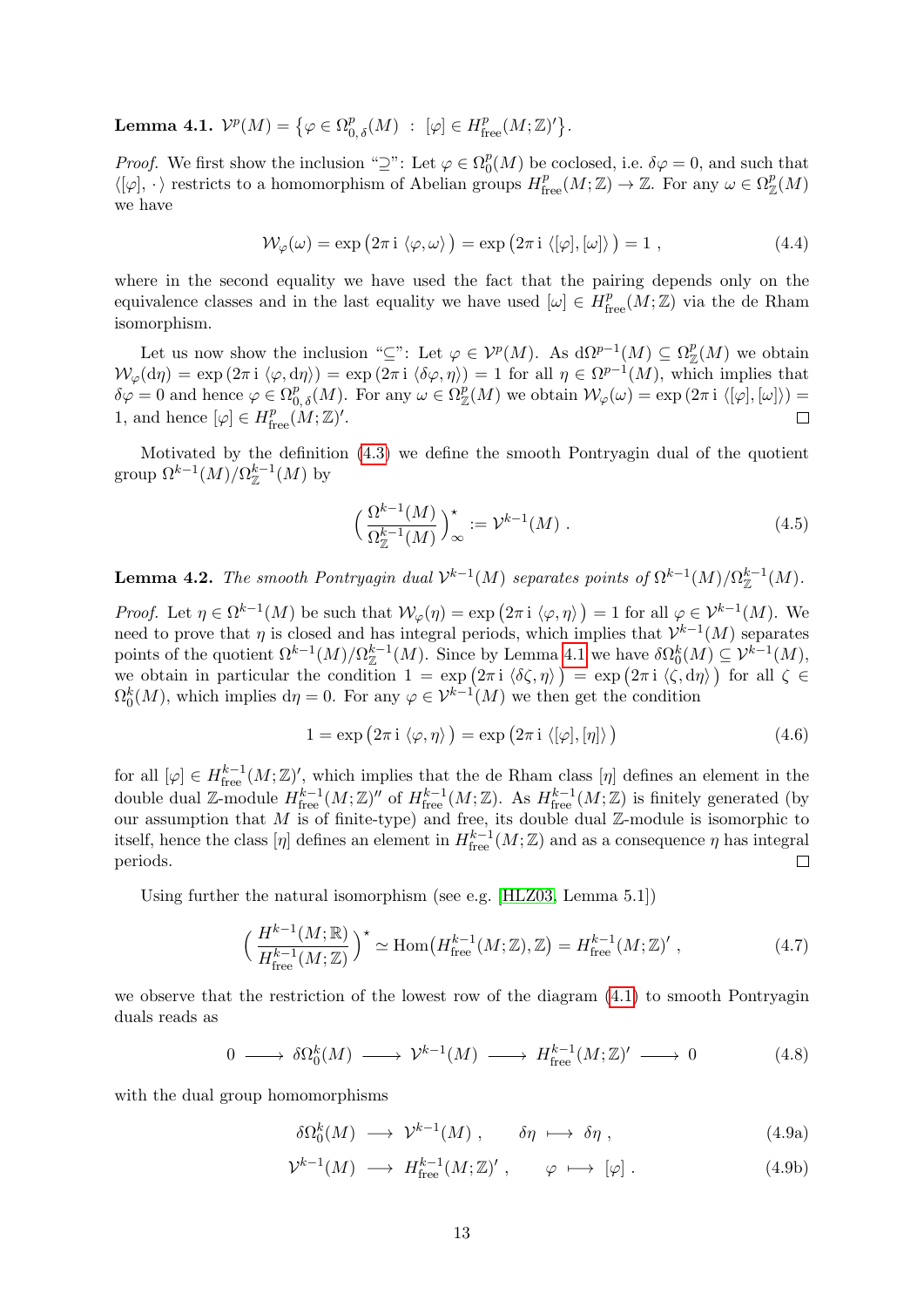Here we have implicitly used the injective homomorphism of Abelian groups  $W : \delta\Omega_0^k(M) \to$  $(d\Omega^{k-1}(M))^{\star}, \overline{\delta\zeta} \mapsto \mathcal{W}_{\delta\zeta},$  defined by

$$
\mathcal{W}_{\delta\zeta} : \mathrm{d}\Omega^{k-1}(M) \longrightarrow \mathbb{T} \;, \qquad \mathrm{d}\eta \; \longmapsto \; \exp\big(2\pi \, \mathrm{i} \, \langle \zeta, \mathrm{d}\eta \rangle \big) \; . \tag{4.10}
$$

We suppress this group homomorphism and call  $({\rm d}\Omega^{k-1}(M))_{\infty}^* := \delta\Omega_0^k(M) \subseteq ({\rm d}\Omega^{k-1}(M))$ <sup>\*</sup> the smooth Pontryagin dual of  $d\Omega^{k-1}(M)$ . The smooth Pontryagin dual  $\delta\Omega_0^k(M)$  separates points of  $d\Omega^{k-1}(M)$ : if  $\exp(2\pi i \langle \zeta, d\eta \rangle) = 1$  for all  $\zeta \in \Omega_0^k(M)$ , then  $d\eta = 0$ . Exactness of the sequence [\(4.8\)](#page-13-1) is an easy check.

We now define the smooth Pontryagin dual of the differential cohomology group  $\widehat{H}^k(M;\mathbb{Z})$ by the inverse image

<span id="page-14-1"></span><span id="page-14-0"></span>
$$
\widehat{H}^k(M;\mathbb{Z})^\star_{\infty} := \iota^{\star -1}(\mathcal{V}^{k-1}(M)).\tag{4.11}
$$

Furthermore, by [\(4.3\)](#page-12-1) it is natural to set  $(\Omega_{\mathbb{Z}}^k(M))_{\infty}^* := \Omega_0^k(M)/\mathcal{V}^k(M)$ , as in this way we divide out from the smooth group characters on  $\Omega^k(M)$  exactly those which are trivial on  $\Omega_{\mathbb{Z}}^k(M)$ . The diagram [\(4.1\)](#page-12-0) restricts as follows to the smooth Pontryagin duals.

<span id="page-14-2"></span>Theorem 4.3. The following diagram commutes and has exact rows and columns:

$$
0 \longrightarrow H_{\text{free}}^{k}(M;\mathbb{Z})^{\star} \longrightarrow H^{k}(M;\mathbb{Z})^{\star} \longrightarrow H^{k}_{\text{tor}}(M;\mathbb{Z})^{\star} \longrightarrow 0
$$
\n
$$
0 \longrightarrow H_{\text{free}}^{k}(M;\mathbb{Z})^{\star} \longrightarrow H^{k}(M;\mathbb{Z})^{\star} \longrightarrow H_{\text{tor}}^{k}(M;\mathbb{Z})^{\star} \longrightarrow 0
$$
\n
$$
0 \longrightarrow \frac{\Omega_{0}^{k}(M)}{\mathcal{V}^{k}(M)} \xrightarrow{\text{curv}^{\star}} \widehat{H}^{k}(M;\mathbb{Z})^{\star}_{\infty} \xrightarrow{\kappa^{\star}} H^{k-1}(M;\mathbb{T})^{\star} \longrightarrow 0
$$
\n
$$
0 \longrightarrow \delta\Omega_{0}^{k}(M) \longrightarrow \mathcal{V}^{k-1}(M) \longrightarrow H_{\text{free}}^{k-1}(M;\mathbb{Z})' \longrightarrow 0
$$
\n
$$
\downarrow \qquad \qquad \downarrow
$$
\n
$$
0 \qquad \qquad 0
$$
\n
$$
(4.12)
$$

*Proof.* By the constructions above and  $(4.1)$ , we have the following commutative subdiagram with exact rows and columns:

$$
0 \longrightarrow H_{\text{free}}^{k}(M;\mathbb{Z})^{\star} \longrightarrow H^{k}(M;\mathbb{Z})^{\star} \longrightarrow H_{\text{tor}}^{k}(M;\mathbb{Z})^{\star} \longrightarrow 0
$$
\n
$$
\downarrow \text{char}^{\star} \qquad \qquad \downarrow
$$
\n
$$
\widehat{H}^{k}(M;\mathbb{Z})_{\infty}^{\star} \xrightarrow{\kappa^{\star}} H^{k-1}(M;\mathbb{T})^{\star}
$$
\n
$$
0 \longrightarrow \delta\Omega_{0}^{k}(M) \longrightarrow \mathcal{V}^{k-1}(M) \longrightarrow H_{\text{free}}^{k-1}(M;\mathbb{Z})' \longrightarrow 0
$$
\n
$$
\downarrow \qquad \qquad \downarrow
$$
\n
$$
0 \qquad \qquad 0
$$
\n
$$
\downarrow
$$
\n
$$
0
$$
\n(4.13)

and it remains to prove that it extends to the diagram of exact sequences in [\(4.12\)](#page-14-0).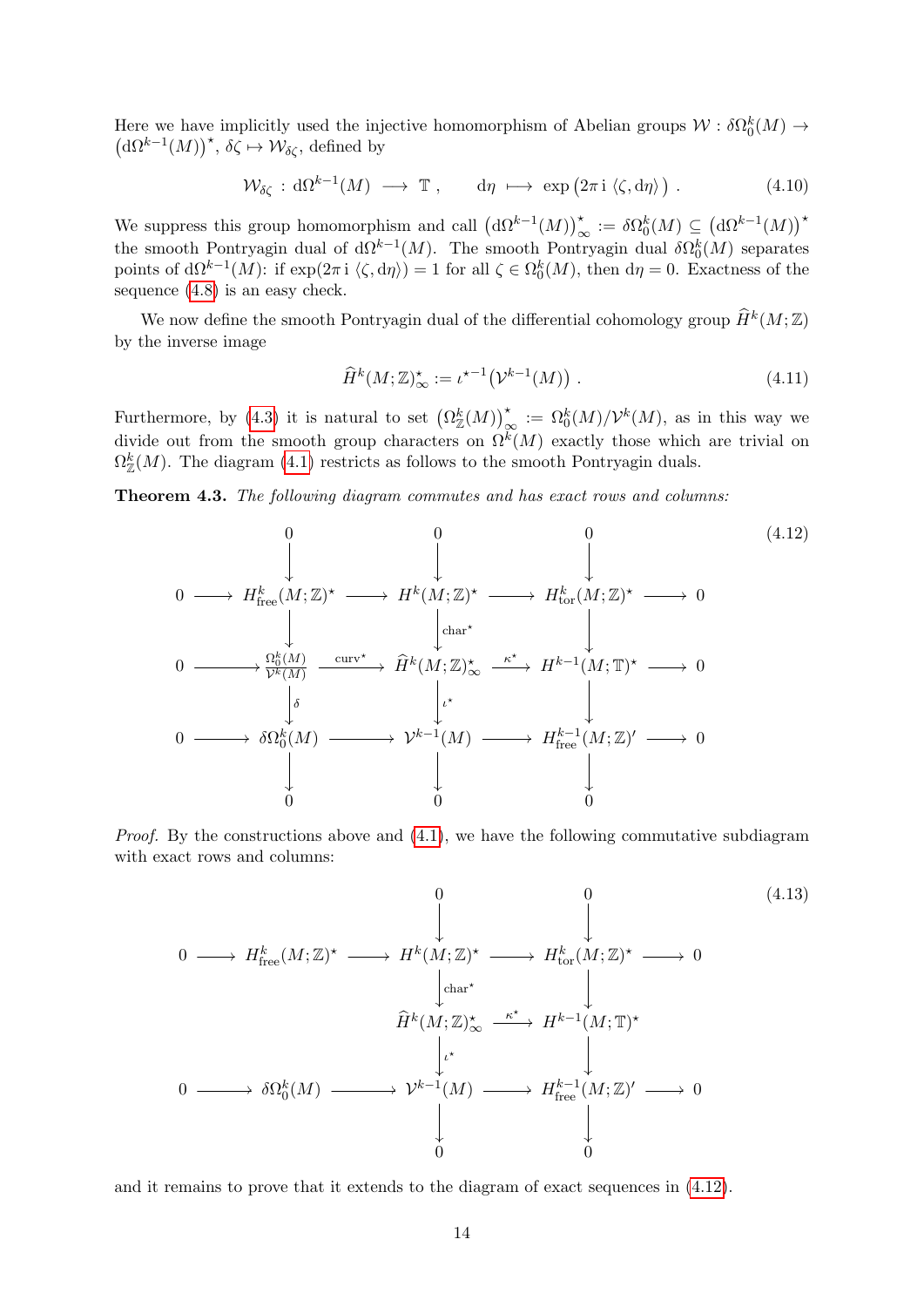Let us first focus on the left column in  $(4.12)$ . By  $(4.1)$ , there exists an injective group homomorphism  $H^k_{\text{free}}(M;\mathbb{Z})^* \to \Omega^k_{\mathbb{Z}}(M)^*$  and we have to show that its image lies in the smooth Pontryagin dual  $\Omega_0^{\tilde{k}}(M)/\mathcal{V}^k(M)$  of  $\Omega_{\mathbb{Z}}^k(M)$ . The character group  $H_{\text{free}}^k(M;\mathbb{Z})^*$  is isomorphic to the quotient  $\text{Hom}_{\mathbb{R}}(H^k(M;\mathbb{R}),\mathbb{R})/H^k_{\text{free}}(M;\mathbb{Z})^{\prime.4}$  $\text{Hom}_{\mathbb{R}}(H^k(M;\mathbb{R}),\mathbb{R})/H^k_{\text{free}}(M;\mathbb{Z})^{\prime.4}$  $\text{Hom}_{\mathbb{R}}(H^k(M;\mathbb{R}),\mathbb{R})/H^k_{\text{free}}(M;\mathbb{Z})^{\prime.4}$  Under this identification, the group homomorphism  $H^k_{\text{free}}(M;\mathbb{Z})^* \to \Omega^k_{\mathbb{Z}}(M)^*$  maps  $\psi \in \text{Hom}_{\mathbb{R}}(H^k(M;\mathbb{R}),\mathbb{R})$  to the group character on  $\Omega_{\mathbb{Z}}^k(M)$  given by

$$
\Omega^k_{\mathbb{Z}}(M) \longrightarrow \mathbb{T} , \qquad \omega \longmapsto \exp\left(2\pi i \psi([\omega])\right) = \exp\left(2\pi i \langle \varphi_\psi, \omega \rangle\right) . \tag{4.14}
$$

In the last equality we have used the fact that, by Poincaré duality and de Rham's theorem, there exists  $\varphi_{\psi} \in \Omega_{0,\delta}^{k}(M)$  such that  $\psi([\omega]) = \langle \varphi_{\psi}, \omega \rangle$  for all  $\omega \in \Omega_{\mathrm{d}}^{k}(M)$ . Hence the image of  $H^k_{\text{free}}(M;\mathbb{Z})^* \to \Omega^k_{\mathbb{Z}}(M)^*$  lies in the smooth Pontryagin dual  $\Omega^k_0(M)/\mathcal{V}^k(M)$  of  $\Omega^k_{\mathbb{Z}}(M)$ . Exactness of the corresponding sequence (the left column in [\(4.12\)](#page-14-0)) is an easy check.

It remains to understand the middle horizontal sequence in [\(4.12\)](#page-14-0). From the commutative square in the lower left corner of [\(4.1\)](#page-12-0) and the definition [\(4.11\)](#page-14-1), we find that  $\text{curv}^* : \Omega^k_\mathbb{Z}(M)^* \to$  $\widehat{H}^k(M;\mathbb{Z})^*$  restricts to the smooth Pontryagin duals: by commutativity of this square,  $\iota^* \circ$ curv\* maps the smooth Pontryagin dual  $\Omega_0^k(M)/\mathcal{V}^k(M)$  of  $\Omega_\mathbb{Z}^k(M)$  into the smooth Pontryagin dual  $\mathcal{V}^{k-1}(M)$  of  $\Omega^{k-1}(M)/\Omega^{k-1}(M)$ , thus curv<sup>\*</sup> maps  $\Omega_0^k(M)/\mathcal{V}^k(M)$  to  $\widehat{H}^k(M;\mathbb{Z})_{\infty}^*$  by the definition [\(4.11\)](#page-14-1). We therefore get the middle horizontal sequence in [\(4.12\)](#page-14-0) and it remains to prove that it is exact everywhere. As the restriction of an injective group homomorphism,  $\text{curv}^{\star}: \Omega_0^k(M)/\mathcal{V}^k(M) \to \widehat{H}^k(M;\mathbb{Z})_{\infty}^{\star}$  is injective. Next, we prove exactness of the middle part of this sequence by using what we already know about the diagram  $(4.12)$ : Let  $w \in \widehat{H}^k(M;\mathbb{Z})_\infty^*$ be such that  $\kappa^*(w) = 0$ . As a consequence of the commutative square in the lower right corner and exactness of the lower horizontal sequence in this diagram, there exists  $\varphi \in \Omega_0^k(M)$  such that  $\iota^*(w) = \delta \varphi$ . We can use  $\varphi$  to define an element  $[\varphi] \in \Omega_0^k(M)/\mathcal{V}^k(M)$ . By the commutative square in the lower left corner we have  $\iota^*(w - \text{curv}^*(\varphi)) = 0$ , hence by exactness of the middle vertical sequence there exists  $\phi \in H^k(M;\mathbb{Z})^*$  such that  $w = \text{curv}^*([\varphi]) + \text{char}^*(\phi)$ . Applying  $\kappa^*$  yields  $0 = \kappa^*$ (char<sup>\*</sup>( $\phi$ )), which by the commutative square in the upper right corner and exactness of the right vertical and upper horizontal sequences implies that  $\phi$  has a preimage  $\tilde{\phi} \in H^k_{\text{free}}(M;\mathbb{Z})^{\star}$ . Finally, the commutative square in the upper left corner implies that char<sup>\*</sup>( $\phi$ ) is in fact in the image of curv<sup>\*</sup> (restricted to the smooth Pontryagin dual), and hence so is w. It remains to prove that  $\kappa^* : \widehat{H}^k(M; \mathbb{Z})_{\infty}^* \to H^{k-1}(M; \mathbb{T})^*$  is surjective, which follows from a similar argument based on what we already know about the diagram [\(4.12\)](#page-14-0): Let  $\phi \in H^{k-1}(M; \mathbb{T})^{\star}$  and consider its image  $\tilde{\phi} \in H^{k-1}_{\text{free}}(M; \mathbb{Z})'$  under the group homomorphism in the right column in this diagram. Since  $\mathcal{V}^{k-1}(M) \to H^{k-1}_{\text{free}}(M;\mathbb{Z})'$  and  $\iota^* : \widehat{H}^k(M;\mathbb{Z})^*_{\infty} \to$  $\mathcal{V}^{k-1}(M)$  are surjective, there exists  $w \in \widehat{H}^k(M;\mathbb{Z})^{\star}_{\infty}$  which maps under the composition of these morphisms to  $\tilde{\phi}$ . Hence by the commutative square in the lower right corner we have  $\widetilde{\kappa^*(w)} - \tilde{\phi} = 0$ , which by exactness of the right vertical sequence implies that there exists  $\psi \in H_{\text{tor}}^k(M; \mathbb{Z})^*$  such that  $\phi = \kappa^*(w) + \hat{\psi}$ , where  $\hat{\psi} \in H^{k-1}(M; \mathbb{T})^*$  is the image of  $\psi$  under the group homomorphism  $H^k_{\text{tor}}(M;\mathbb{Z})^* \to H^{k-1}(M;\mathbb{T})^*$ . By exactness of the upper horizontal sequence,  $\psi$  has a preimage  $\psi \in H^k(M;\mathbb{Z})^*$ , and by the commutative square in the upper right corner we get  $\hat{\psi} = \kappa^{\star}(\text{char}^{\star}(\psi))$ . This proves surjectivity since  $\phi = \kappa^{\star}(\mathbf{w}')$  with  $\mathbf{w}' = \mathbf{w} + \text{char}^{\star}(\underline{\psi}) \in \widehat{H}^k(M; \mathbb{Z})_{\infty}^{\star}.$  $\Box$ 

It remains to study two important points: Firstly, we may ask whether the association of the Abelian groups  $\widehat{H}^k(M;\mathbb{Z})_{\infty}^{\star}$  to objects in  $\mathsf{Loc}^m$  is functorial and, secondly, we still have to

<span id="page-15-0"></span><sup>&</sup>lt;sup>4</sup> The isomorphism  $\text{Hom}_{\mathbb{R}}(H^k(M;\mathbb{R}),\mathbb{R})/H^k_{\text{free}}(M;\mathbb{Z})' \to H^k_{\text{free}}(M;\mathbb{Z})^*$  is constructed as follows: Given any R-linear map  $\psi: H^k(M;\mathbb{R}) \to \mathbb{R}$ , we define a group character on  $H^k_{\text{free}}(M;\mathbb{Z}) \subseteq H^k(M;\mathbb{R})$  by  $\exp(2\pi i \psi(\cdot)).$ This association is surjective since, as  $H^k_{\text{free}}(M;\mathbb{Z})$  is a free Abelian group, any character  $\phi: H^k_{\text{free}}(M;\mathbb{Z}) \to \mathbb{T}$  has a real lift  $\widetilde{\phi}: H^k_{\text{free}}(M;\mathbb{Z}) \to \mathbb{R}$ , i.e.  $\phi(\cdot) = \exp(2\pi i \widetilde{\phi}(\cdot))$ , which further has an  $\mathbb{R}$ -linear extension to  $H^k(M;\mathbb{R})$ . The kernel of this association is exactly  $H^k_{\text{free}}(M;\mathbb{Z})' = \text{Hom}(H^k_{\text{free}}(M;\mathbb{Z}),\mathbb{Z})$ .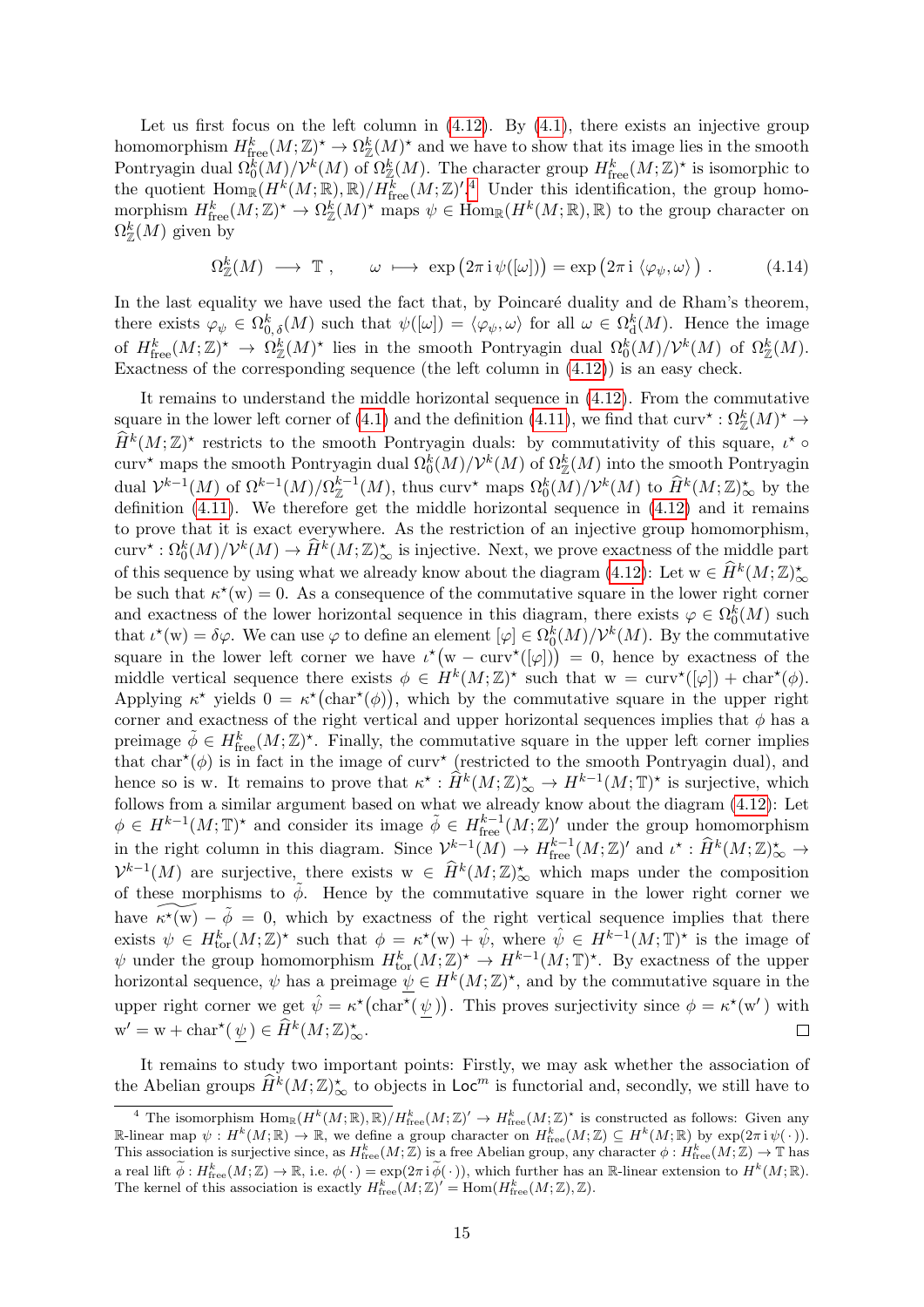prove that  $\widehat{H}^k(M;\mathbb{Z})^*_{\infty}$  separates points of  $\widehat{H}^k(M;\mathbb{Z})$ . Let us start with the second point:

**Proposition 4.4.** The smooth Pontryagin dual  $\widehat{H}^k(M;\mathbb{Z})_{\infty}^*$  separates points of  $\widehat{H}^k(M;\mathbb{Z})$ .

*Proof.* Let  $h \in \widehat{H}^k(M; \mathbb{Z})$  be such that  $w(h) = 1$  for all  $w \in \widehat{H}^k(M; \mathbb{Z})_{\infty}^{\star}$ . Due to the group homomorphism  $char^* : H^k(M; \mathbb{Z})^* \to \hat{H}^k(M; \mathbb{Z})^*_{\infty}$  we have in particular

$$
1 = \text{char}^{\star}(\phi)(h) = \phi(\text{char}(h)) \tag{4.15}
$$

for all  $\phi \in H^k(M;\mathbb{Z})^*$ . As the character group  $H^k(M;\mathbb{Z})^*$  separates points of  $H^k(M;\mathbb{Z})$ we obtain  $char(h) = 0$  and hence by [\(2.12\)](#page-8-2) there exists  $[\eta] \in \Omega^{k-1}(M)/\Omega_{\mathbb{Z}}^{k-1}(M)$  such that  $h = \iota([n])$ . The original condition  $w(h) = 1$  for all  $w \in \hat{H}^k(M; \mathbb{Z})^{\star}_{\infty}$  now reduces to

$$
1 = w(\iota([\eta])) = \exp(2\pi i \langle \iota^*(w), [\eta] \rangle)
$$
\n(4.16)

for all  $w \in \widehat{H}^k(M; \mathbb{Z})_\infty^*$ . Using [\(4.12\)](#page-14-0) the homomorphism  $\iota^* : \widehat{H}^k(M; \mathbb{Z})_\infty^* \to \mathcal{V}^{k-1}(M)$  is surjective, and hence by Lemma [4.2](#page-13-2) we find  $[\eta] = 0$ . As a consequence,  $h = \iota(0) = \mathbf{0}$  and the result follows.  $\Box$ 

We shall now address functoriality: First, recall that the compactly supported p-forms are given by a covariant functor  $\Omega_0^p(\cdot)$ : Loc<sup>m</sup>  $\to$  Ab. (In fact, this functor maps to the category of real vector spaces. We shall however forget the multiplication by scalars and only consider the Abelian group structure given by  $+$  on compactly supported p-forms.) Explicitly, to any object M in Loc<sup>m</sup> the functor associates the Abelian group  $\Omega_0^p(M)$  and to any Loc<sup>m</sup>-morphism  $f: M \to N$  the functor associates the Ab-morphism given by the push-forward (i.e. extension by zero)  $\Omega_0^p(f) := f_* : \Omega_0^p(M) \to \Omega_0^p$  $_{0}^{p}(N)$ . Notice that  $\mathcal{V}^{p}(\cdot)$  : Loc<sup>m</sup>  $\rightarrow$  Ab is a subfunctor of  $\overline{\Omega}^p_0$  $_{0}^{p}(\cdot)$ : using the definition [\(4.3\)](#page-12-1) we find

$$
\mathcal{W}_{f_*(\varphi)}(\omega) = \exp\left(2\pi i \langle f_*(\varphi), \omega \rangle\right) = \exp\left(2\pi i \langle \varphi, f^*(\omega) \rangle\right) = 1 \tag{4.17}
$$

for any Loc<sup>m</sup>-morphism  $f: M \to N$ , and for all  $\varphi \in \mathcal{V}^p(M)$  and  $\omega \in \Omega^p_{\mathbb{Z}}(N)$ , where  $f^*$  denotes the pull-back of differential forms. In the last equality we have used the fact that closed  $p$ -forms with integral periods on N are pulled-back under  $f$  to such forms on  $M$ . Thus in the diagram [\(4.12\)](#page-14-0) we can regard  $\Omega_0^k(\cdot)/\mathcal{V}^k(\cdot)$ ,  $\delta\Omega_0^k(\cdot)$  and  $\mathcal{V}^{k-1}(\cdot)$  as covariant functors from Loc<sup>m</sup> to Ab. Furthermore, as a consequence of being the character groups (or dual  $\mathbb{Z}$ -modules) of Abelian groups given by *contravariant* functors from Loc<sup>m</sup> to Ab, we can also regard  $H_{\text{free}}^k(\cdot;\mathbb{Z})^*$ ,  $H^k(\cdot;\mathbb{Z})^{\star}$ ,  $H^k_{\text{tor}}(\cdot;\mathbb{Z})^{\star}$ ,  $H^{k-1}(\cdot;\mathbb{T})^{\star}$  and  $H^{k-1}_{\text{free}}(\cdot;\mathbb{Z})^{\prime}$  as covariant functors from  $\mathsf{Loc}^{\mathfrak{m}}$  to Ab. (Indeed, they are just given by composing the corresponding contravariant functors of degree  $k$ in  $(2.12)$  with the contravariant Hom-functor Hom $(\cdot, \mathbb{T})$  in case of the character groups or with Hom $(\cdot, \mathbb{Z})$  in case of the dual Z-modules.) By the same argument, the full character groups  $\widehat{H}^k(\cdot;\mathbb{Z})^{\star}$  of  $\widehat{H}^k(\cdot;\mathbb{Z})$  are given by a covariant functor  $\widehat{H}^k(\cdot;\mathbb{Z})^{\star}$ : Loc<sup>m</sup>  $\to$  Ab.

**Proposition 4.5.** The smooth Pontryagin dual  $\widehat{H}^k(\cdot;\mathbb{Z})_{\infty}^*$  is a subfunctor of  $\widehat{H}^k(\cdot;\mathbb{Z})^*$ :  $Loc<sup>m</sup> \rightarrow Ab$ . Furthermore, [\(4.12\)](#page-14-0) is a diagram of natural transformations.

Proof. Let  $f : M \to N$  be any Loc<sup>m</sup>-morphism. Restricting  $\widehat{H}^k(f; \mathbb{Z})^{\star} : \widehat{H}^k(M; \mathbb{Z})^{\star} \to$  $\widehat{H}^k(N;\mathbb{Z})^*$  to the smooth Pontryagin dual  $\widehat{H}^k(M;\mathbb{Z})^*_{\infty}$ , we obtain by naturality of the (unrestricted) morphism  $\iota^*$  the commutative diagram

$$
\hat{H}^k(M; \mathbb{Z})^{\star}_{\infty} \xrightarrow{\hat{H}^k(f; \mathbb{Z})^{\star}} \hat{H}^k(N; \mathbb{Z})^{\star}
$$
\n
$$
\downarrow \downarrow^{\star} \qquad \qquad \downarrow \downarrow^{\star}
$$
\n
$$
\mathcal{V}^{k-1}(M) \xrightarrow{\mathcal{V}^{k-1}(f)} \mathcal{V}^{k-1}(N)
$$
\n
$$
(4.18)
$$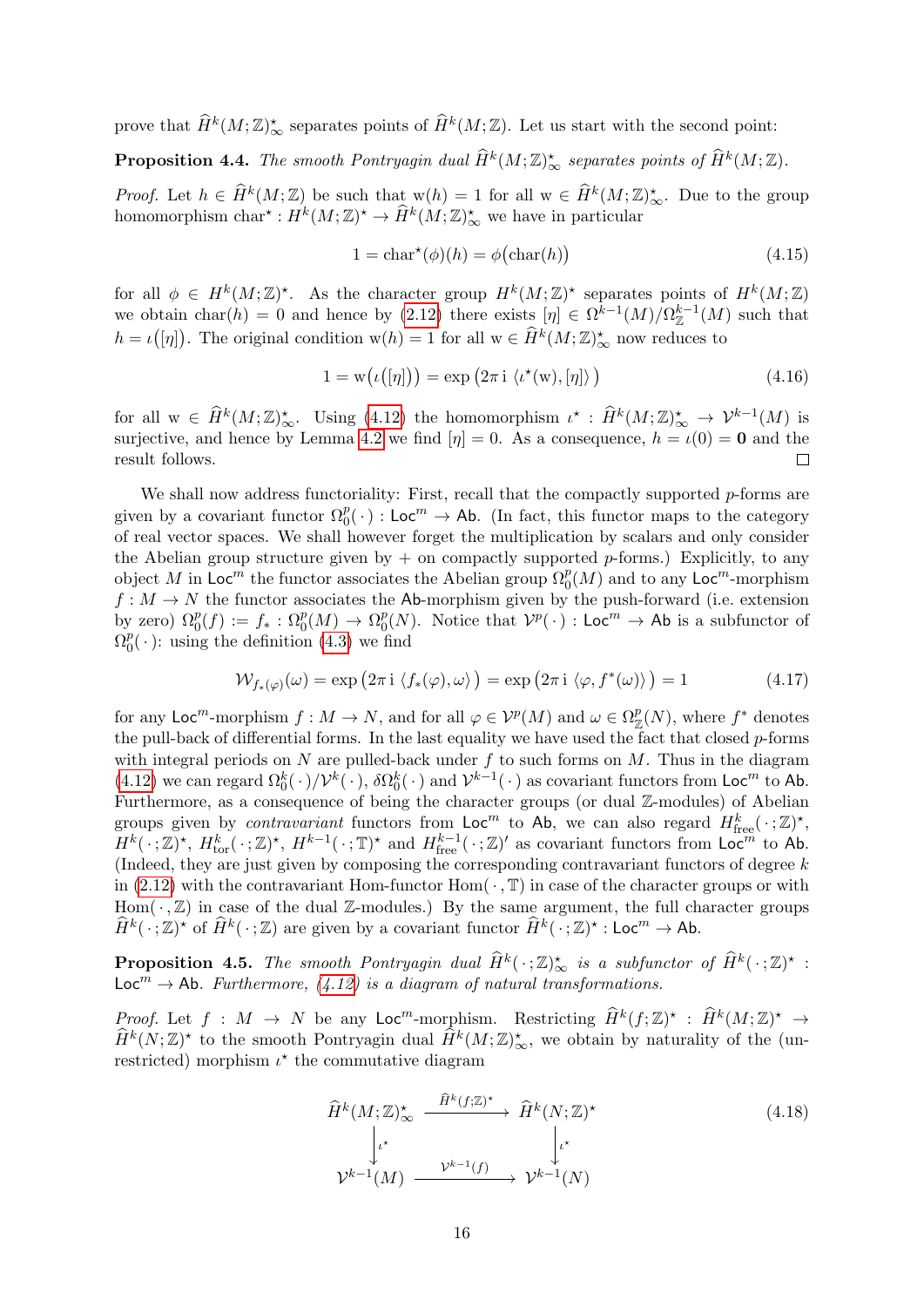Hence the image of  $\widehat{H}^k(M;\mathbb{Z})^*_{\infty}$  under  $\widehat{H}^k(f;\mathbb{Z})^*$  is contained in the inverse image of  $\mathcal{V}^{k-1}(N)$ under  $\iota^*$ , which is by the definition [\(4.11\)](#page-14-1) the smooth Pontryagin dual  $\widehat{H}^k(N;\mathbb{Z})_{\infty}^*$ . Thus  $\widehat{H}^k(\cdot;\mathbb{Z})_{\infty}^*$  is a subfunctor of  $\widehat{H}^k(\cdot;\mathbb{Z})^*$ .

Finally, [\(4.12\)](#page-14-0) is a diagram of natural transformations since it is the restriction to smooth Pontryagin duals of the diagram [\(4.1\)](#page-12-0) of natural transformations, which is given by acting with the Hom-functor Hom $(\cdot, \mathbb{T})$  on the degree k component of the natural diagram [\(2.12\)](#page-8-2).  $\Box$ 

**Remark 4.6.** For any Loc<sup>m</sup>-morphism  $f : M \to N$  we shall denote the restriction of  $\widehat{H}^k(f; \mathbb{Z})^*$ to  $\widehat{H}^k(M;\mathbb{Z})_{\infty}^{\star}$  by  $\widehat{H}^k(f;\mathbb{Z})_{\infty}^{\star} : \widehat{H}^k(M;\mathbb{Z})_{\infty}^{\star} \to \widehat{H}^k(N;\mathbb{Z})_{\infty}^{\star}$ .

# <span id="page-17-0"></span>5 Presymplectic Abelian group functors

As a preparatory step towards the quantization of the smooth Pontryagin dual  $\widehat{H}^k(\cdot;\mathbb{Z})_{\infty}^*$ :  $\text{Loc}^m \to \text{Ab}$  of a degree k differential cohomology theory we have to equip the Abelian groups  $\widehat{H}^k(M;\mathbb{Z})_{\infty}^*$  with a natural presymplectic structure  $\widehat{\tau} : \widehat{H}^k(M;\mathbb{Z})_{\infty}^* \times \widehat{H}^k(M;\mathbb{Z})_{\infty}^* \to \mathbb{R}$ . A useful<br>selection exitation for these structures is given by Peierls' construction [Poi52] selection criterion for these structures is given by Peierls' construction [\[Pei52\]](#page-34-7) that allows us to derive a Poisson bracket which can be used as a presymplectic structure on  $\widehat{H}^k(M; \mathbb{Z})_{\infty}^{\star}$ . We shall now explain this construction in some detail, referring to [\[BDS13,](#page-33-1) Remark 3.5] where a similar construction is done for connections on a fixed T-bundle.

Let M be any object in  $\mathsf{Loc}^m$ . Recall that any element  $w \in \widehat{H}^k(M; \mathbb{Z})_\infty^*$  is a group character, i.e. a homomorphism of Abelian groups  $w : \hat{H}^k(M; \mathbb{Z}) \to \mathbb{T}$  to the circle group  $\mathbb{T}$ . Using the inclusion  $\mathbb{T} \hookrightarrow \mathbb{C}$  of the circle group into the complex numbers of modulus one, we may regard w as a complex-valued functional, i.e. w :  $\widehat{H}^k(M; \mathbb{Z}) \to \mathbb{C}$ . We use the following notion of functional derivative, which we derive in [A](#page-29-0)ppendix A from a Fréchet-Lie group structure on  $\widehat{H}^k(M;\mathbb{Z}).$ 

<span id="page-17-2"></span>**Definition 5.1.** For any  $w \in \widehat{H}^k(M; \mathbb{Z})_\infty^*$  considered as a complex-valued functional w :  $\widehat{H}^k(M;\mathbb{Z}) \to \mathbb{C}$ , the **functional derivative** of w at  $h \in \widehat{H}^k(M;\mathbb{Z})$  along the vector  $[\eta] \in$  $\Omega^{k-1}(M)/d\Omega^{k-2}(M)$  (if it exists) is defined by

<span id="page-17-1"></span>
$$
\mathbf{w}^{(1)}(h)\big([\eta]\big) := \lim_{\epsilon \to 0} \frac{\mathbf{w}\big(h + \iota\big([\epsilon \eta]\big)\big) - \mathbf{w}(h)}{\epsilon} \,, \tag{5.1}
$$

where we have suppressed the projection  $\Omega^{k-1}(M)/d\Omega^{k-2}(M) \to \Omega^{k-1}(M)/\Omega_{\mathbb{Z}}^{k-1}(M)$  that is induced by the identity on  $\Omega^{k-1}(M)$ .

**Proposition 5.2.** For any  $w \in \widehat{H}^k(M; \mathbb{Z})_{\infty}^{\star}$ ,  $h \in \widehat{H}^k(M; \mathbb{Z})$  and  $[\eta] \in \Omega^{k-1}(M)/d\Omega^{k-2}(M)$ the functional derivative exists and reads as

$$
\mathbf{w}^{(1)}(h)\big([\eta]\big) = 2\pi \,\mathbf{i}\,\,\mathbf{w}(h)\,\,\langle \iota^*(\mathbf{w}), [\eta] \rangle \tag{5.2}
$$

Proof. We compute [\(5.1\)](#page-17-1) explicitly to get

$$
w^{(1)}(h)([\eta]) = \lim_{\epsilon \to 0} \frac{w(h) w(\iota([\epsilon \eta])) - w(h)}{\epsilon}
$$
  
= w(h) 
$$
\lim_{\epsilon \to 0} \frac{\exp (2\pi i \langle \iota^*(w), [\epsilon \eta] \rangle) - 1}{\epsilon} = w(h) 2\pi i \langle \iota^*(w), [\eta] \rangle . \tag{5.3}
$$

In the first equality we have used the fact that w is a homomorphism of Abelian groups and in the second equality the group homomorphism [\(4.2\)](#page-12-2).  $\Box$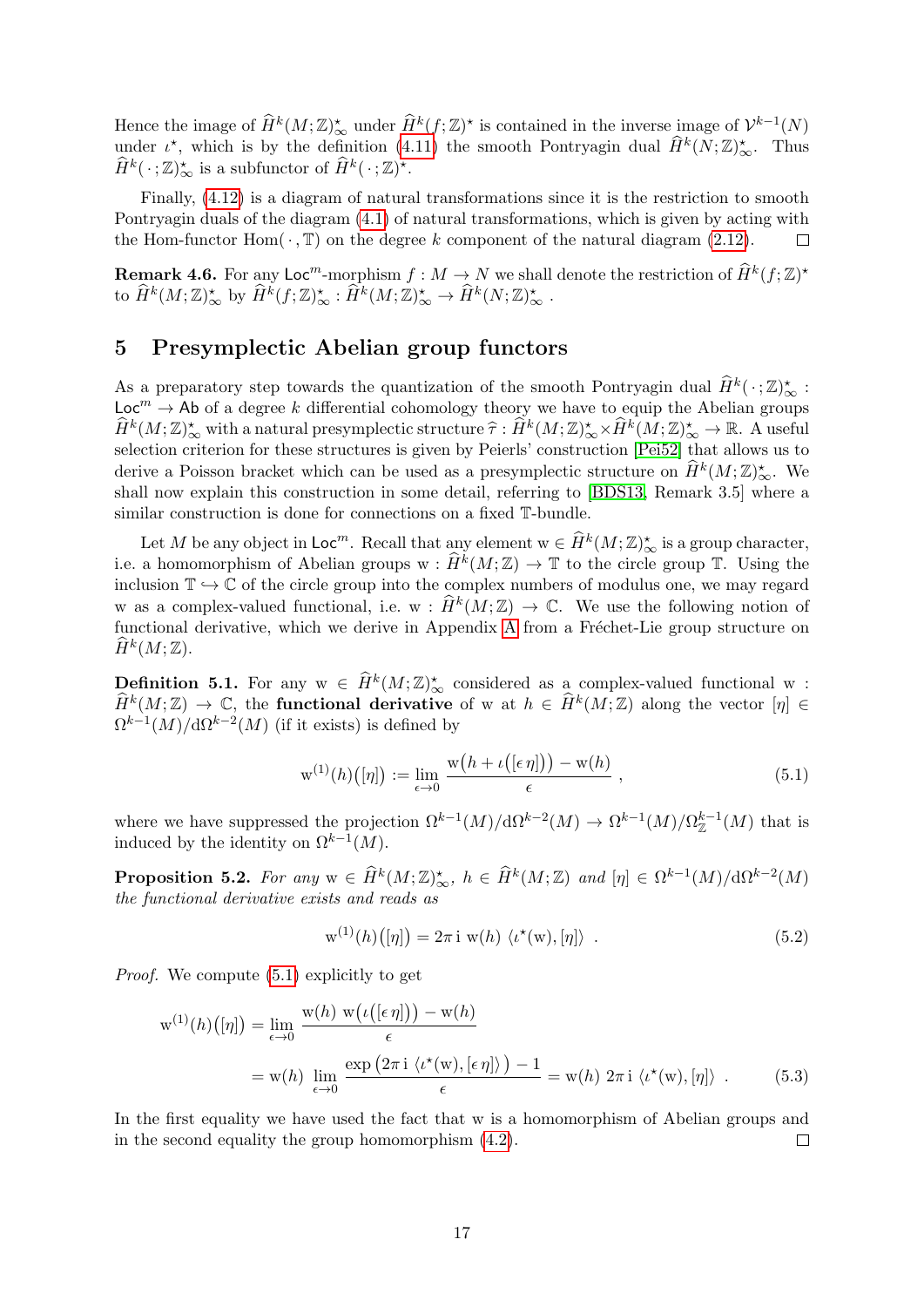To work out Peierls' construction we need a Lagrangian, which we take to be the generalized Maxwell Lagrangian

<span id="page-18-3"></span>
$$
L(h) = \frac{\lambda}{2} \operatorname{curv}(h) \wedge * (\operatorname{curv}(h)), \qquad (5.4)
$$

where  $\lambda > 0$  is a "coupling" constant and the factor  $\frac{1}{2}$  is purely conventional. The corresponding Euler-Lagrange equation coincides (up to the factor  $\lambda$ ) with the Maxwell map defined in Section [3,](#page-8-0) so they have the same solution subgroups. Given any solution  $h \in \widetilde{\mathfrak{Sol}}^k(M)$  of the Euler-Lagrange equation  $\lambda \delta$ (curv(h)) = 0, Peierls' proposal is to study the retarded/advanced effect of a functional w on this solution. Adapted to our setting, we shall introduce a formal parameter  $\varepsilon$  and search for  $\eta_{w}^{\pm} \in \Omega^{k-1}(M)$  such that  $h_{w}^{\pm} := h + \iota(\varepsilon \eta_{w}^{\pm})$  solves the partial differential equation

<span id="page-18-0"></span>
$$
\lambda \delta \left( \operatorname{curv}(h_{\mathrm{w}}^{\pm}) \right) + \varepsilon \operatorname{w}^{(1)}(h_{\mathrm{w}}^{\pm}) = 0 \tag{5.5}
$$

up to first order in  $\varepsilon$  and such that  $\eta_w^{\pm}$  satisfies a suitable asymptotic condition to be stated below. Expanding [\(5.5\)](#page-18-0) to first order in  $\varepsilon$  (and using  $\delta(\text{curv}(h)) = 0$ ) yields the inhomogeneous equation

$$
\lambda \delta d\eta_{\rm w}^{\pm} + 2\pi \, \mathrm{i} \, {\rm w}(h) \, \iota^{\star}({\rm w}) = 0 \; . \tag{5.6}
$$

The requisite asymptotic condition on  $\eta_w^{\pm}$  is as follows: There exist small gauge transformations  $d\chi_{w}^{\pm} \in d\Omega^{k-2}(M)$  and Cauchy surfaces  $\Sigma_{w}^{\pm}$  in M such that

<span id="page-18-1"></span>
$$
\left(\eta_{\rm w}^{\pm} + d\chi_{\rm w}^{\pm}\right)|_{J_M^{\mp}(\Sigma_{\rm w}^{\pm})} = 0 \tag{5.7}
$$

where  $J_M^{\pm}(A)$  denotes the causal future/past of a subset  $A \subseteq M$ . In simple terms, this requires  $\eta_{w}^{+}$  to be pure gauge in the far past and  $\eta_{w}^{-}$  to be pure gauge in the far future. Under these assumptions, the unique (up to small gauge invariance) solution to [\(5.6\)](#page-18-1) is given by  $\eta_w^{\pm}$  $-\frac{2\pi\mathrm{i}}{\lambda}$  w(h)  $G^{\pm}(\iota^{*}(w))$ , where  $G^{\pm}:\Omega_{0}^{k-1}(M) \to \Omega^{k-1}(M)$  denote the unique retarded/advanced Green's operators of the Hodge-d'Alembert operator  $\Box := \delta \circ d + d \circ \delta : \Omega^{k-1}(M) \to \Omega^{k-1}(M)$ . Following further the construction of Peierls we define the retarded/advanced effect of w on  $v \in \widehat{H}^k(M; \mathbb{Z})_\infty^*$  (considered also as a functional  $v : \widehat{H}^k(M; \mathbb{Z}) \to \mathbb{C}$ ) by taking the functional derivative of v at h along  $[\eta_w^{\pm}]$ , i.e.

$$
\left(E_{\mathbf{w}}^{\pm}(\mathbf{v})\right)(h) := \mathbf{v}^{(1)}(h)\left([\eta_{\mathbf{w}}^{\pm}]\right) = \frac{4\pi^2}{\lambda} \left\langle \iota^{\star}(\mathbf{v}), G^{\pm}\left(\iota^{\star}(\mathbf{w})\right) \right\rangle \mathbf{v}(h) \mathbf{w}(h) . \tag{5.8}
$$

The difference between the retarded and advanced effects defines a Poisson bracket on the associative, commutative and unital \*-algebra generated by  $\widehat{H}^k(M;\mathbb{Z})_{\infty}^*$ . For two generators  $\mathbf{v}, \mathbf{w} \in \widehat{H}^k(M; \mathbb{Z})_{\infty}^*$  the Poisson bracket reads as

<span id="page-18-2"></span>
$$
\{v, w\} = 4\pi^2 \,\widehat{\tau}(v, w) \, v \, w \,, \tag{5.9}
$$

with the antisymmetric bihomomorphism of Abelian groups

$$
\hat{\tau} : \hat{H}^k(M; \mathbb{Z})^{\star}_{\infty} \times \hat{H}^k(M; \mathbb{Z})^{\star}_{\infty} \longrightarrow \mathbb{R} ,
$$
  
\n
$$
(v, w) \longmapsto \hat{\tau}(v, w) = \lambda^{-1} \langle \iota^{\star}(v), G(\iota^{\star}(w)) \rangle .
$$
 (5.10)

In this expression  $G := G^+ - G^-$ :  $\Omega_0^{k-1}(M) \to \Omega^{k-1}(M)$  is the retarded-minus-advanced Green's operator. Antisymmetry of  $\hat{\tau}$  follows from the fact that G is formally skew-adjoint as a consequence of  $\Box$  being formally self-adjoint with respect to the inner product on forms  $\langle \cdot, \cdot \rangle$ .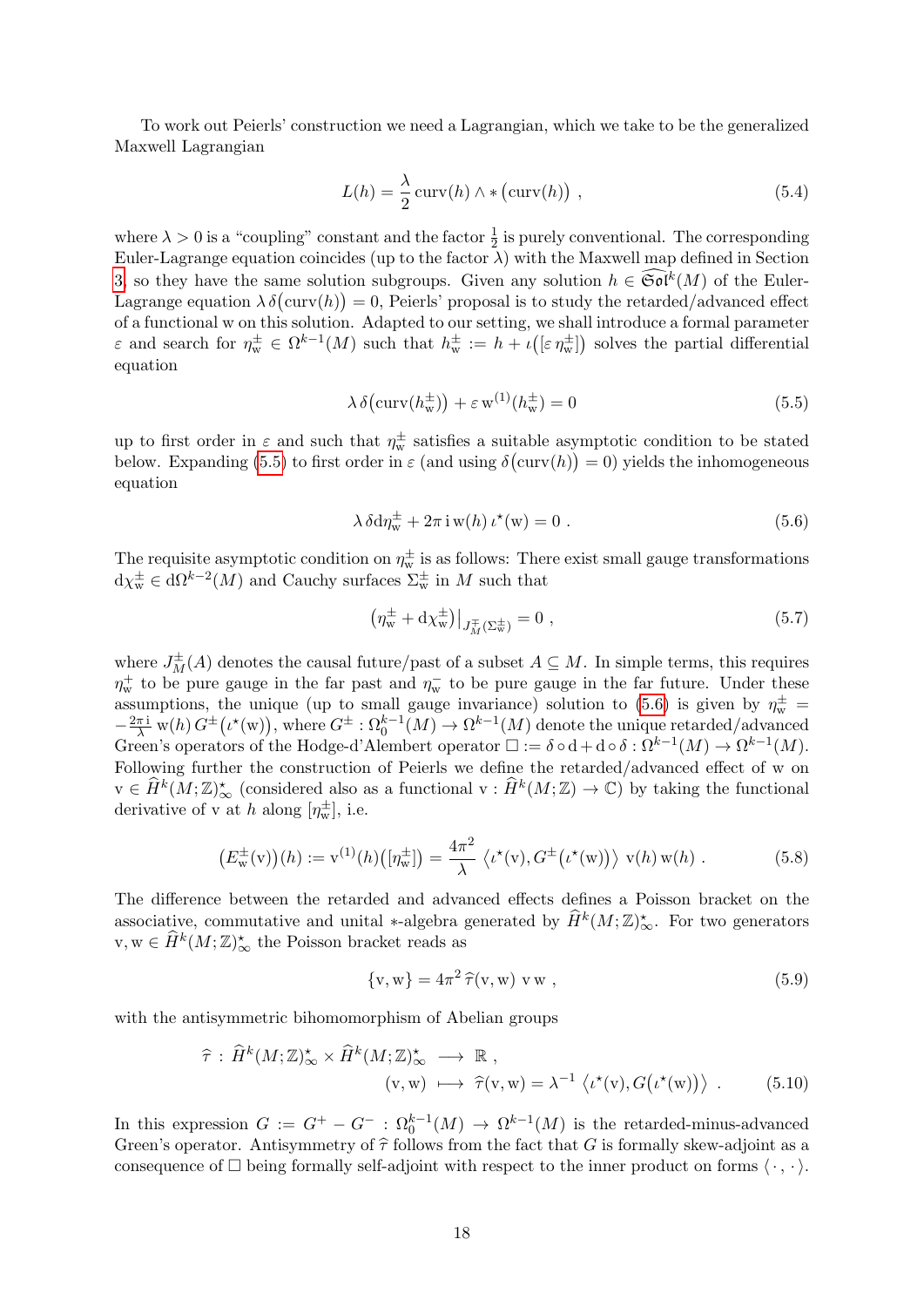By naturality of the Green's operators  $G^{\pm}$  and the inner product  $\langle \cdot, \cdot \rangle$ , the presymplectic structure  $\hat{\tau}$  is also natural. This allows us to promote the covariant functor  $\hat{H}^k(\cdot;\mathbb{Z})_{\infty}^*$ : Loc<sup>m</sup>  $\rightarrow$ Ab to a functor with values in the category of presymplectic Abelian groups PAb defined as follows: The objects in PAb are pairs  $(G, \sigma)$ , where G is an Abelian group and  $\sigma : G \times G \to \mathbb{R}$ is an antisymmetric bihomomorphism of Abelian groups (called a presymplectic structure), i.e. for any  $g \in G$ , the maps  $\sigma(\cdot, g)$ ,  $\sigma(g, \cdot): G \to \mathbb{R}$  are both homomorphisms of Abelian groups. The morphisms in PAb are group homomorphisms  $\phi : G \to G'$  that preserve the presymplectic structures, i.e.  $\sigma' \circ (\phi \times \phi) = \sigma$ .

 $\text{Definition 5.3. The off-shell presymplectic Abelian group functor }\mathfrak{G}_0^k(\cdot): \text{Loc}^m \to \text{PAb}$ for a degree k differential cohomology theory is defined as follows: To an object M in  $Loc<sup>m</sup>$  it associates the presymplectic Abelian group  $\widehat{\mathfrak{G}}_0^k(M) := (\widehat{H}^k(M; \mathbb{Z})_{\infty}^*, \widehat{\tau})$  with  $\widehat{\tau}$  given in [\(5.10\)](#page-18-2). To a Loc<sup>m</sup>-morphism  $f: M \to N$  it associates the PAb-morphism  $\widehat{\mathfrak{G}}_0^k(f): \widehat{\mathfrak{G}}_0^k(M) \to \widehat{\mathfrak{G}}_0^k(N)$ that is induced by the Ab-morphism  $\widehat{H}^k(f; \mathbb{Z})_{\infty}^{\star} : \widehat{H}^k(M; \mathbb{Z})_{\infty}^{\star} \to \widehat{H}^k(N; \mathbb{Z})_{\infty}^{\star}$ .

The terminology off-shell comes from the physics literature and it means that the Abelian groups underlying  $\hat{\mathfrak{G}}_0^k(\cdot)$  are (subgroups of) the character groups of  $\hat{H}^k(\cdot;\mathbb{Z})$ . In contrast, the Abelian groups underlying the on-shell presymplectic Abelian group functor should be (subgroups of) the character groups of the subfunctor  $\widehat{\mathfrak{Sol}}^k(\cdot)$  of  $\widehat{H}^k(\cdot;\mathbb{Z})$ , see Section [3.](#page-8-0) We shall discuss the on-shell presymplectic Abelian group functor later in this section after making some remarks on  $\widehat{\mathfrak{G}}_o^k(\cdot)$ .

Our first remark is concerned with the presymplectic structure [\(5.10\)](#page-18-2). Notice that  $\hat{\tau}$  is the pull-back under  $\iota^*$  of the presymplectic structure on the Abelian group  $\mathcal{V}^{k-1}(M)$  given by

$$
\tau: \mathcal{V}^{k-1}(M) \times \mathcal{V}^{k-1}(M) \longrightarrow \mathbb{R}, \qquad (\varphi, \psi) \longmapsto \tau(\varphi, \psi) = \lambda^{-1} \langle \varphi, G(\psi) \rangle. \tag{5.11}
$$

By using this presymplectic structure, the covariant functor  $\mathcal{V}^{k-1}(\cdot)$ : Loc<sup>m</sup>  $\rightarrow$  Ab can be promoted to a functor  $\mathfrak{G}^k_0(\cdot)$ : Loc<sup>m</sup>  $\to$  PAb taking values in the category PAb: For any object M in Loc<sup>m</sup> we set  $\mathfrak{G}^k_0(M) := (\mathcal{V}^{k-1}(M), \tau)$  with  $\tau$  given in [\(5.11\)](#page-19-0) and for any Loc<sup>m</sup>-morphism  $f: M \to N$  we set  $\mathfrak{G}^k_0(f): \mathfrak{G}^k_0(M) \to \mathfrak{G}^k_0(N)$  to be the PAb-morphism induced by the Abmorphism  $\mathcal{V}^{k-1}(f) : \mathcal{V}^{k-1}(M) \to \mathcal{V}^{k-1}(N)$ . By Theorem [4.3](#page-14-2) and [\(5.10\)](#page-18-2), we have a surjective natural transformation  $\iota^* : \widehat{\mathfrak{G}}_0^k(\cdot) \Rightarrow \mathfrak{G}_0^k(\cdot)$  between functors from Loc<sup>m</sup> to PAb. Furthermore, by equipping the Abelian groups  $H^k(M;\mathbb{Z})^*$  with the trivial presymplectic structure, we may regard  $H^k(\cdot;\mathbb{Z})^* : \mathsf{Loc}^m \to \mathsf{Ab}$  as a covariant functor with values in PAb. Theorem [4.3](#page-14-2) then provides us with a natural exact sequence in the category PAb given by

<span id="page-19-0"></span>
$$
0 \longrightarrow H^k(M; \mathbb{Z})^{\star} \xrightarrow{\text{char}^{\star}} \widehat{\mathfrak{G}}_0^k(M) \xrightarrow{\iota^{\star}} \mathfrak{G}_0^k(M) \longrightarrow 0 . \tag{5.12}
$$

If we pull back  $\hat{\tau}$  under the natural transformation  $\text{curv}^* : \Omega_0^k(\cdot)/\mathcal{V}^k(\cdot) \Rightarrow \hat{H}^k(\cdot;\mathbb{Z})_{\infty}^*$ , we<br>can premate the covariant functor  $\Omega^k(\cdot)/\mathcal{V}^k(\cdot)$  the set of the set functor with values in the can promote the covariant functor  $\Omega_0^k(\cdot)/\mathcal{V}^k(\cdot)$  : Loc<sup>m</sup>  $\to$  Ab to a functor with values in the category PAb, which we denote by  $\mathfrak{F}_0^k(\cdot)$ : Loc<sup>m</sup>  $\rightarrow$  PAb. Using again Theorem [4.3,](#page-14-2) we obtain a natural diagram in the category PAb given by

<span id="page-19-1"></span>
$$
\begin{array}{cccc}\n & & 0 & & \\
 & & \downarrow & & \\
 & & \downarrow & & \\
 & & \downarrow & & \\
 & & \downarrow & & \\
 & & \downarrow & & \\
 0 & \longrightarrow H^k(M; \mathbb{Z})^\star & \xrightarrow{\text{char}^\star} \hat{\mathfrak{G}}_o^k(M) & \xrightarrow{\iota^\star} \mathfrak{G}_o^k(M) & \longrightarrow 0\n\end{array}
$$
\n(5.13)

where the horizontal and vertical sequences are exact.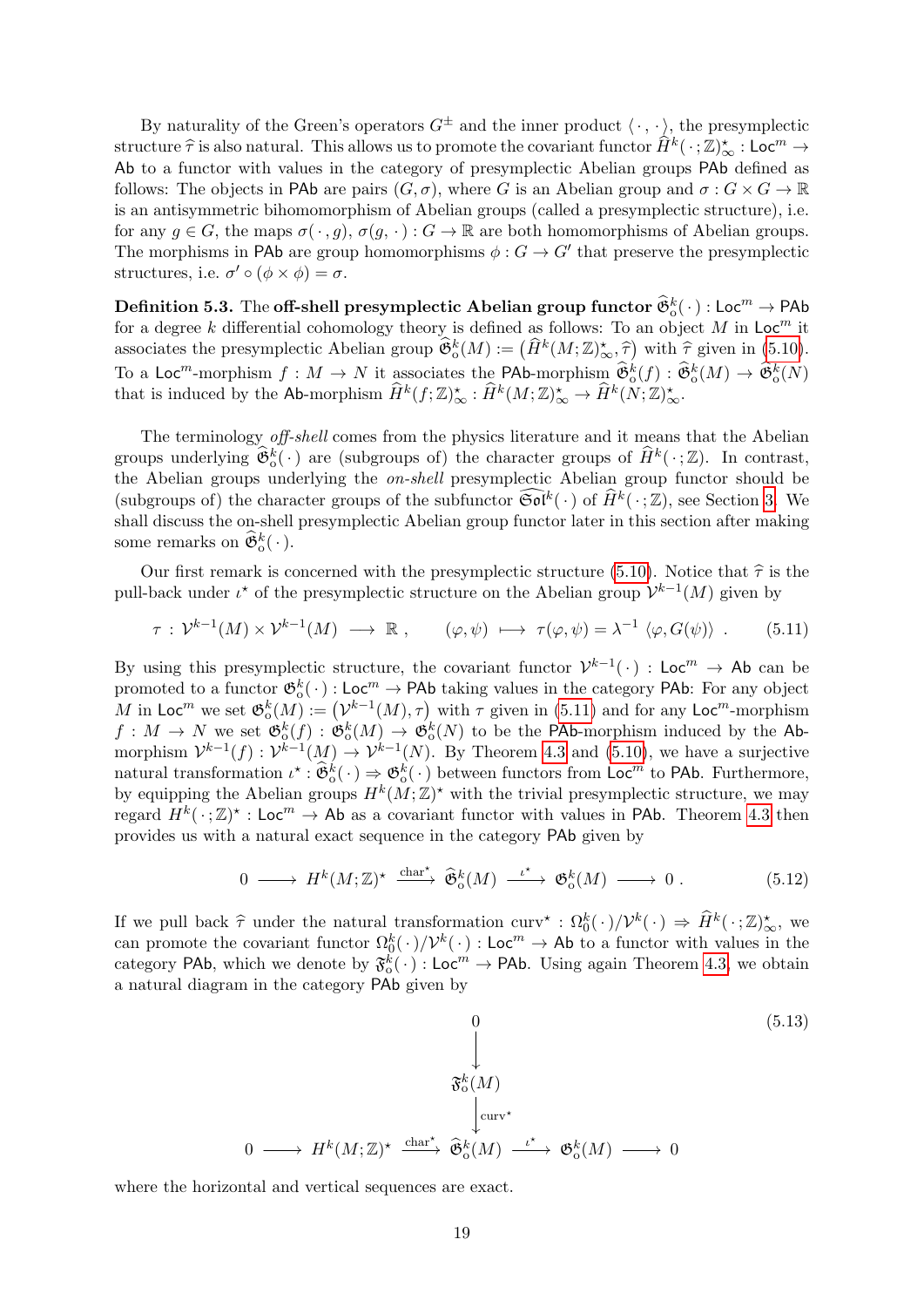<span id="page-20-1"></span>Remark 5.4. The diagram [\(5.13\)](#page-19-1) has the following physical interpretation. If we think of the covariant functor  $\mathfrak{F}_b^k(\cdot)$  as a field theory describing classical observables on the differential cohomology groups  $\widehat{H}^k(\cdot;\mathbb{Z})$ , the diagram shows that this field theory has two (faithful) subtheories: The first subtheory  $H^k(\cdot;\mathbb{Z})^*$  is purely topological and it describes observables on the cohomology groups  $H^k(\cdot;\mathbb{Z})$ . The second subtheory  $\mathfrak{F}^k_0(\cdot)$  describes only the "field strength" observables", i.e. classical observables measuring the curvature of elements in  $\widehat{H}^k(\cdot;\mathbb{Z})$ . In addition to  $\hat{\mathfrak{G}}_0^k(\cdot)$  having two subtheories, it also projects onto the field theory  $\mathfrak{G}_0^k(\cdot)$  describing classical observables of topologically trivial fields.

**Remark 5.5.** In the PAb-diagram [\(5.13\)](#page-19-1) the character group  $H^{k-1}(M; \mathbb{T})^*$  (cf. the Ab-diagram [\(4.12\)](#page-14-0)) does not appear. The reason is that there is no presymplectic structure on  $H^{k-1}(\cdot; \mathbb{T})^*$ such that the components of both curv<sup>\*</sup> and  $\kappa^*$  are PAb-morphisms: if such a presymplectic structure  $\sigma$  would exist, then the presymplectic structure on  $\mathfrak{F}^k_0(\cdot)$  would have to be trivial as it would be given by the pull-back of  $\sigma$  along  $\kappa^* \circ \text{curv}^* = 0$ . This is not the case. We expect that the role of the flat classes  $H^{k-1}(\cdot; \mathbb{T})$  is that of a local symmetry group of the field theory  $\widehat{\mathfrak{G}}_0^k(\cdot)$ . This claim is strengthened by noting that adding flat classes does not change the generalized Maxwell Lagrangian [\(5.4\)](#page-18-3). In future work we plan to study this local symmetry group in detail and also try to understand its role in Abelian S-duality.

We shall now discuss the on-shell presymplectic Abelian group functor for a degree  $k$  differential cohomology theory. Recall that for any object M in  $\mathsf{Loc}^m$  we have that  $\widetilde{\mathfrak{Sol}}^k(M) \subseteq \widetilde{\mathfrak{ch}}(M)$  $\widehat{H}^k(M;\mathbb{Z})$  is a subgroup. Thus any element  $w \in \widehat{H}^k(M;\mathbb{Z})^{\star}_{\infty}$  defines a group character on  $\widetilde{\mathfrak{Sol}}^k(M)$ . However, there are elements  $w \in \widehat{H}^k(M;\mathbb{Z})_{\infty}^{\star}$  which give rise to a trivial group character on  $\widetilde{\mathfrak{Sol}}^k(M)$ , i.e.  $w(h) = 1$  for all  $h \in \widetilde{\mathfrak{Sol}}^k(M)$ . We collect all of these elements in the vanishing subgroups

$$
\widehat{\mathfrak{I}}^k(M) := \left\{ \mathbf{w} \in \widehat{H}^k(M; \mathbb{Z})^{\star}_{\infty} : \ \mathbf{w}(h) = 1 \quad \forall h \in \widehat{\mathfrak{Sol}}^k(M) \right\}. \tag{5.14}
$$

Notice that  $\hat{\mathfrak{I}}^k(\cdot)$ : Loc<sup>m</sup>  $\rightarrow$  Ab is a subfunctor of  $\hat{H}^k(\cdot;\mathbb{Z})_{\infty}^{\star}$ . In order to characterize this subfunctor, let us first dualize the Maxwell maps  $MW = \delta \circ \text{curv} : \hat{H}^k(M; \mathbb{Z}) \to \Omega^{k-1}(M)$  to the smooth Pontryagin duals. This yields the group homomorphisms

$$
\text{MW*} = \text{curv*} \circ \text{d} : \Omega_0^{k-1}(M) \longrightarrow \widehat{H}^k(M; \mathbb{Z})_{\infty}^* \ . \tag{5.15}
$$

It is immediate to see that the image  $MW^{\star}[\Omega_0^{k-1}(M)]$  is a subgroup of  $\hat{\mathfrak{I}}^k(M)$ : for any  $\rho \in \Omega^{k-1}(M)$  $\Omega_0^{k-1}(M)$  we have

$$
MW^{\star}(\rho)(h) = \exp(2\pi i \langle \rho, MW(h) \rangle) = 1
$$
\n(5.16)

for all  $h \in \widehat{\mathfrak{Sol}}^k(M)$ .

<span id="page-20-0"></span>Proposition 5.6.  $\widehat{\mathfrak{I}}^k(M) = \text{MW}^{\star}[\Omega_0^{k-1}(M)].$ 

*Proof.* The inclusion " $\supseteq$ " was shown above. To prove the inclusion " $\subseteq$ ", let us take an arbitrary  $w \in \hat{\mathfrak{I}}^k(M)$ . By [\(3.7\)](#page-10-2) we have  $\kappa[H^{k-1}(M;\mathbb{T})] \subseteq \widehat{\mathfrak{Sol}}^k(M)$ , which implies that  $\kappa^*(w) = 0$  is the trivial group character on  $H^{k-1}(M;\mathbb{T})$ . As a consequence of [\(4.12\)](#page-14-0) (exactness of the middle horizontal sequence), we have  $w = \text{curv}^{\star}([\varphi])$  for some  $[\varphi] \in \Omega_0^k(M)/\mathcal{V}^k(M)$ . Furthermore, applying  $\iota^*$  on w and using again the commutative diagram [\(4.12\)](#page-14-0) we find  $\iota^*(w) = \delta \varphi \in$  $\mathcal{V}^{k-1}(M)$ . Due to the injective group homomorphism  $\iota$  (cf. [\(3.7\)](#page-10-2)), the group character  $\iota^*(w)$ has to be trivial on  $\mathfrak{Sol}^k(M)$ , i.e.

$$
\exp\left(2\pi i \left\langle \delta\varphi, [\eta] \right\rangle\right) = 1\tag{5.17}
$$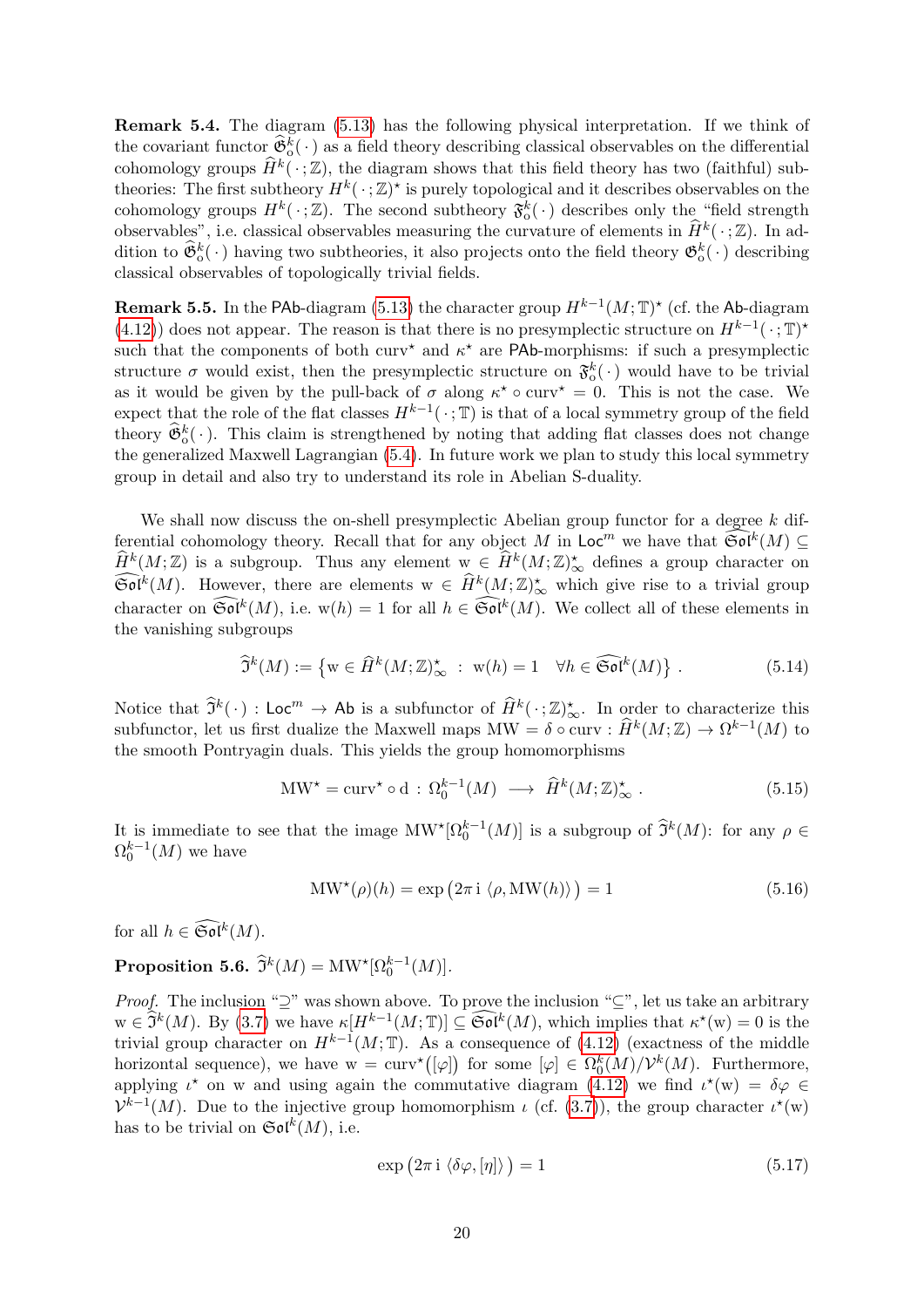for all  $[\eta] \in \mathfrak{Sol}^k(M)$ . It is immediate to see that  $[G(\alpha)] \in \mathfrak{Sol}^k(M)$ , for any  $\alpha \in \Omega_{\mathrm{tc}, \delta}^{k-1}(M)$  of timelike compact support, and by [\[Ben14,](#page-33-5) Theorem 7.4] any  $[\eta] \in \mathfrak{Sol}^k(M)$  has a representative of the form  $\eta = G(\alpha)$ , with  $\alpha \in \Omega_{\text{tc},\delta}^{k-1}(M)$ . Hence, we obtain the equivalent condition

$$
\langle \delta \varphi, G(\alpha) \rangle = 0 \tag{5.18}
$$

for all  $\alpha \in \Omega_{\text{tc},\delta}^{k-1}(M)$ . For  $k=1$  this condition implies  $G(\delta \varphi) = 0$  and hence  $\delta \varphi = \Box \rho = \delta d\rho$  for some  $\rho \in \Omega_0^0(M)$  by standard properties of normally hyperbolic operators [\[BGP07,](#page-33-4) Bär13]. For  $k > 1$  we use Poincaré duality between spacelike and timelike compact de Rham cohomology groups [\[Ben14,](#page-33-5) Theorem 6.2] to find  $G(\delta \varphi) = d\chi$  for some  $\chi \in \Omega_{\rm sc}^{k-2}(M)$  of spacelike compact support. Applying  $\delta$  to this equation yields  $0 = \delta d\chi$  and, again by [\[Ben14,](#page-33-5) Theorem 7.4], there exists  $\beta \in \Omega_{0,\delta}^{k-2}(M)$  such that  $d\chi = dG(\beta)$ . Plugging this into the equation above yields  $G(\delta\varphi - d\beta) = 0$  and hence  $\delta\varphi - d\beta = \Box \rho$  for some  $\rho \in \Omega_0^{k-1}(M)$ . Applying  $\delta$  and using the fact that  $\beta$  is coclosed implies  $-\Box \beta = \Box \delta \rho$ , thus  $\beta = -\delta \rho$ . Plugging this back into the original equation leads to  $\delta\varphi = \delta d\rho$ , just as in the case  $k = 1$ . As a consequence we obtain

$$
\iota^{\star}(\text{MW}^{\star}(\rho)) = \delta \text{d}\rho = \delta \varphi = \iota^{\star}(\text{w}) . \tag{5.19}
$$

By exactness of the middle vertical sequence in the diagram [\(4.12\)](#page-14-0) there exists  $\phi \in H^k(M;\mathbb{Z})^*$ such that  $w = MW^*(\rho) + char^*(\phi)$ . Using the fact that both w and  $MW^*(\rho)$  are trivial group characters on the solution subgroups we find

$$
1 = \text{char}^{\star}(\phi)(h) = \phi(\text{char}(h))\tag{5.20}
$$

for all  $h \in \widetilde{\mathfrak{Sol}}^k(M)$ . In order to finish the proof we just have to notice that char :  $\widetilde{\mathfrak{Sol}}^k(M) \to$  $H^k(M;\mathbb{Z})$  is surjective (cf. Theorem [3.7\)](#page-10-1), so  $\phi$  is the trivial group character and  $w = MW^*(\rho)$ with  $\rho \in \Omega_0^{k-1}(M)$ .  $\Box$ 

For any object M in  $\mathsf{Loc}^m$ , the vanishing subgroup  $\widehat{\mathfrak{I}}^k(M)$  is a subgroup of the radical in the presymplectic Abelian group  $\widehat{\mathfrak{G}}_0^k(M)$ : given any  $\rho \in \Omega_0^{k-1}(M)$  and any  $w \in \widehat{H}^k(M;\mathbb{Z})_{\infty}^{\star}$ , we find

$$
\hat{\tau}(\text{MW}^{\star}(\rho), \text{w}) = \lambda^{-1} \langle \iota^{\star}(\text{MW}^{\star}(\rho)), G(\iota^{\star}(\text{w})) \rangle
$$
  
\n
$$
= \lambda^{-1} \langle \delta d\rho, G(\iota^{\star}(\text{w})) \rangle
$$
  
\n
$$
= \lambda^{-1} \langle \rho, G(\delta d \iota^{\star}(\text{w})) \rangle
$$
  
\n
$$
= \lambda^{-1} \langle \rho, G(\Box \iota^{\star}(\text{w})) \rangle
$$
  
\n
$$
= 0,
$$
 (5.21)

where in the third equality we have integrated by parts (which is possible since  $\rho$  is of compact support) and in the fourth equality we have used the fact that  $\iota^{*}(w) \in \mathcal{V}^{k-1}(M)$  is coclosed (cf. Lemma [4.1\)](#page-13-0), hence  $\delta d \iota^*(w) = \Box \iota^*(w)$ . The last equality follows from  $G \circ \Box = 0$  on compactly supported forms. As a consequence we can take the quotient of the covariant functor  $\widehat{\mathfrak{G}}_0^k(\cdot)$ : Loc<sup>m</sup>  $\rightarrow$  PAb by the subfunctor  $\widehat{\mathfrak{I}}^k(\cdot)$ , which yields another functor to the category PAb.

**Definition 5.7.** The on-shell presymplectic Abelian group functor  $\widehat{\mathfrak{G}}^k(\cdot)$ : Loc<sup>m</sup>  $\rightarrow$  PAb for a degree k differential cohomology theory is defined as the quotient  $\widehat{\mathfrak{G}}^k(\cdot) := \widehat{\mathfrak{G}}^k_0(\cdot)/\widehat{\mathfrak{I}}^k(\cdot)$ . Explicitly, it associates to an object M in Loc<sup>m</sup> the presymplectic Abelian group  $\hat{\mathfrak{G}}^k(M) :=$  $\widehat{\mathfrak{G}}_0^k(M)/\widehat{\mathfrak{I}}^k(M)$  with the presymplectic structure induced from  $\widehat{\mathfrak{G}}_0^k(M)$ .<sup>[5](#page-21-0)</sup> To a Loc<sup>m</sup>-morphism  $f: M \to N$  it associates the PAb-morphism  $\widehat{\mathfrak{G}}^k(f) : \widehat{\mathfrak{G}}^k(M) \to \widehat{\mathfrak{G}}^k(N)$  that is induced by  $\widehat{\mathfrak{G}}_o^k(f) : \widehat{\mathfrak{G}}_o^k(M) \to \widehat{\mathfrak{G}}_o^k(N).$ 

<span id="page-21-0"></span><sup>&</sup>lt;sup>5</sup> The induced presymplectic structure is well-defined, since, as we have shown above,  $\hat{\mathfrak{I}}^k(M)$  is a subgroup of the radical in  $\widehat{\mathfrak{G}}_o^k(M)$ .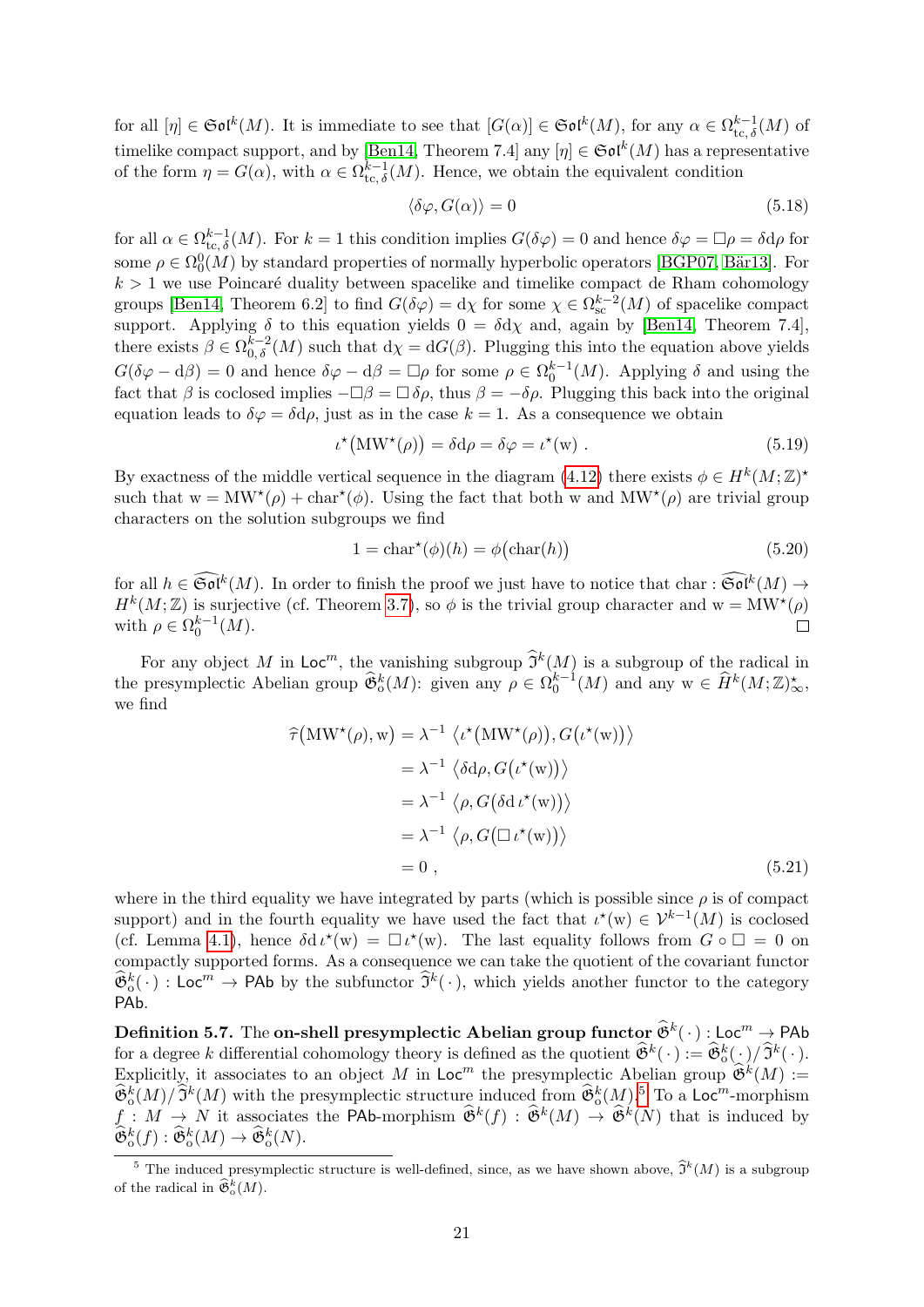We shall now derive the analog of the diagram  $(5.13)$  for on-shell functors. By construction, it is clear that we have two natural transformations  $char^* : H^k(\cdot;\mathbb{Z})^* \Rightarrow \widehat{\mathfrak{G}}^k(\cdot)$  and  $curv^* :$  $\mathfrak{F}_0^k(\cdot) \Rightarrow \mathfrak{F}^k(\cdot)$ , which however do not have to be injective. To make them injective we have to take a quotient by the kernel subfunctors, which we now characterize.

<span id="page-22-2"></span>**Lemma 5.8.** For any object M in  $\mathsf{Loc}^m$ , the kernel of  $\text{char}^{\star}: H^k(M; \mathbb{Z})^{\star} \to \widehat{\mathfrak{G}}^k(M)$  is trivial while the kernel  $\mathfrak{K}^k(M)$  of  $curv^* : \mathfrak{F}^k_{\mathrm{o}}(M) \to \widehat{\mathfrak{G}}^k(M)$  is given by

$$
\mathfrak{K}^k(M) = \left[ \mathrm{d}\Omega_0^{k-1}(M) \right] \ \subseteq \ \frac{\Omega_0^k(M)}{\mathcal{V}^k(M)} \ . \tag{5.22}
$$

*Proof.* To prove the first statement, let  $\phi \in H^k(M; \mathbb{Z})^*$  be such that char<sup>\*</sup>( $\phi$ )  $\in \hat{\mathfrak{I}}^k(M)$ . This means that  $char^*(\phi)(h) = \phi(char(h)) = 1$  for all  $h \in \widehat{\mathfrak{Sol}}^k(M)$ . As char :  $\widehat{\mathfrak{Sol}}^k(M) \to$  $H^k(M;\mathbb{Z})$  is surjective (cf. Theorem [3.7\)](#page-10-1), we obtain  $\phi = 0$  and hence the kernel of char<sup>\*</sup>:  $H^k(M;\mathbb{Z})^* \to \widehat{\mathfrak{G}}^k(M)$  is trivial.

Next, let us notice that by Theorem [3.7](#page-10-1) an element  $[\varphi] \in \Omega_0^k(M)/\mathcal{V}^k(M)$  is in the kernel of  $\text{curv}^{\star} : \mathfrak{F}^k_0(M) \to \widehat{\mathfrak{G}}^k(M)$  if and only if

<span id="page-22-0"></span>
$$
1 = \exp(2\pi i \langle \varphi, \omega \rangle) \tag{5.23}
$$

for all  $\omega \in \Omega_{\mathbb{Z},\delta}^k(M)$  and for any choice of representative  $\varphi$  of the class  $[\varphi]$ . It is clear that for  $\varphi = d\rho \in d\Omega_0^{k-1}(M)$  the condition [\(5.23\)](#page-22-0) is fulfilled: just integrate d by parts and use  $\delta \omega = 0$ .  $\varphi = \alpha \rho \in \alpha \Omega_0$  (*M*) the condition [\(5.23\)](#page-22-0) is function. Just integrate  $\alpha$  by parts and use  $\omega = 0$ .<br>To show that any [ $\varphi$ ] satisfying (5.23) has a representative  $\varphi = d\rho \in d\Omega_0^{k-1}(M)$ , we first use the fact that the vector space  $\{G(\mathrm{d}\beta):\beta\in\Omega^{k-1}_{\mathrm{tc},\delta}(M)\}$  is a subgroup of  $(\mathrm{d}\Omega^{k-1})_{\delta}(M)\subseteq \Omega^k_{\mathbb{Z},\delta}(M)$ . Then the condition [\(5.23\)](#page-22-0) in particular implies that

<span id="page-22-1"></span>
$$
0 = \langle \varphi, G(\mathrm{d}\beta) \rangle = -\langle G(\delta\varphi), \beta \rangle \tag{5.24}
$$

for all  $\beta \in \Omega_{\text{tc},\delta}^{k-1}(M)$ . Arguing as in the proof of Proposition [5.6,](#page-20-0) this condition implies that  $\delta\varphi = \delta d\rho$  for some  $\rho \in \Omega_0^{k-1}(M)$ . Hence  $\varphi$  is of the form  $\varphi = d\rho + \varphi'$  with  $\delta\varphi' = 0$ . Plugging this into [\(5.23\)](#page-22-0) we obtain the condition

$$
1 = \exp (2\pi i \left( \langle \varphi', \omega \rangle + \langle \rho, \delta \omega \rangle \right)) = \exp (2\pi i \left( \langle \varphi', \varphi \rangle \right)) \tag{5.25}
$$

for all  $\omega \in \Omega_{\mathbb{Z},\delta}^k(M)$ , where  $[\varphi']$  is a dual de Rham class in  $\Omega_{0,\delta}^k(M)/\delta \Omega_0^{k+1}(M)$  and  $[\omega]$ is a de Rham class in  $\Omega_d^k(M)/d\Omega^{k-1}(M)$ . As by Theorem [3.7](#page-10-1) the de Rham class mapping  $\Omega_{\mathbb{Z},\delta}^k(M) \to H^k_{\text{free}}(M;\mathbb{Z})$  is surjective, [\(5.25\)](#page-22-1) implies that  $[\varphi'] \in H^k_{\text{free}}(M;\mathbb{Z})'$  and hence that  $\varphi$ is equivalent to  $d\rho$  in  $\Omega_0^k(M)/\mathcal{V}^k(M)$ .  $\Box$ 

Taking now the quotient of the covariant functor  $\mathfrak{F}_0^k(\cdot)$  : Loc<sup>m</sup>  $\rightarrow$  PAb by its subfunctor  $\mathfrak{K}^k(\cdot)$ , we get another covariant functor  $\mathfrak{F}^k(\cdot) := \mathfrak{F}^k_{\text{o}}(\cdot)/\mathfrak{K}^k(\cdot)$ : Loc<sup>m</sup>  $\rightarrow$  PAb. By Lemma [5.8](#page-22-2) there are now two *injective* natural transformations  $char^* : H^k(\cdot;\mathbb{Z})^* \Rightarrow \widehat{\mathfrak{G}}^k(\cdot)$  and  $curv^* :$  $\mathfrak{F}^k(\cdot) \Rightarrow \mathfrak{F}^k(\cdot)$  to the on-shell presymplectic Abelian group functor  $\mathfrak{F}^k(\cdot)$ . To obtain the on-shell analog of the diagram [\(5.13\)](#page-19-1) we just have to notice that, by a proof similar to that of Proposition [5.6,](#page-20-0) the vanishing subgroups of the topologically trivial field theory are given by

$$
\mathfrak{I}^k(M) := \left\{ \varphi \in \mathcal{V}^{k-1}(M) \; : \; \exp\left(2\pi i \, \langle \varphi, [\eta] \rangle\right) = 1 \quad \forall [\eta] \in \mathfrak{Sol}^k(M) \right\} = \delta d\Omega_0^{k-1}(M) \; . \tag{5.26}
$$

We define the corresponding quotient  $\mathfrak{G}^k(\cdot) := \mathfrak{G}^k_{\mathfrak{0}}(\cdot)/\mathfrak{I}^k(\cdot)$  : Loc<sup>m</sup>  $\rightarrow$  PAb and notice that the natural transformation  $\iota^* : \hat{\mathfrak{G}}^k(\cdot) \Rightarrow \mathfrak{G}^k(\cdot)$  is well-defined and surjective. Hence we obtain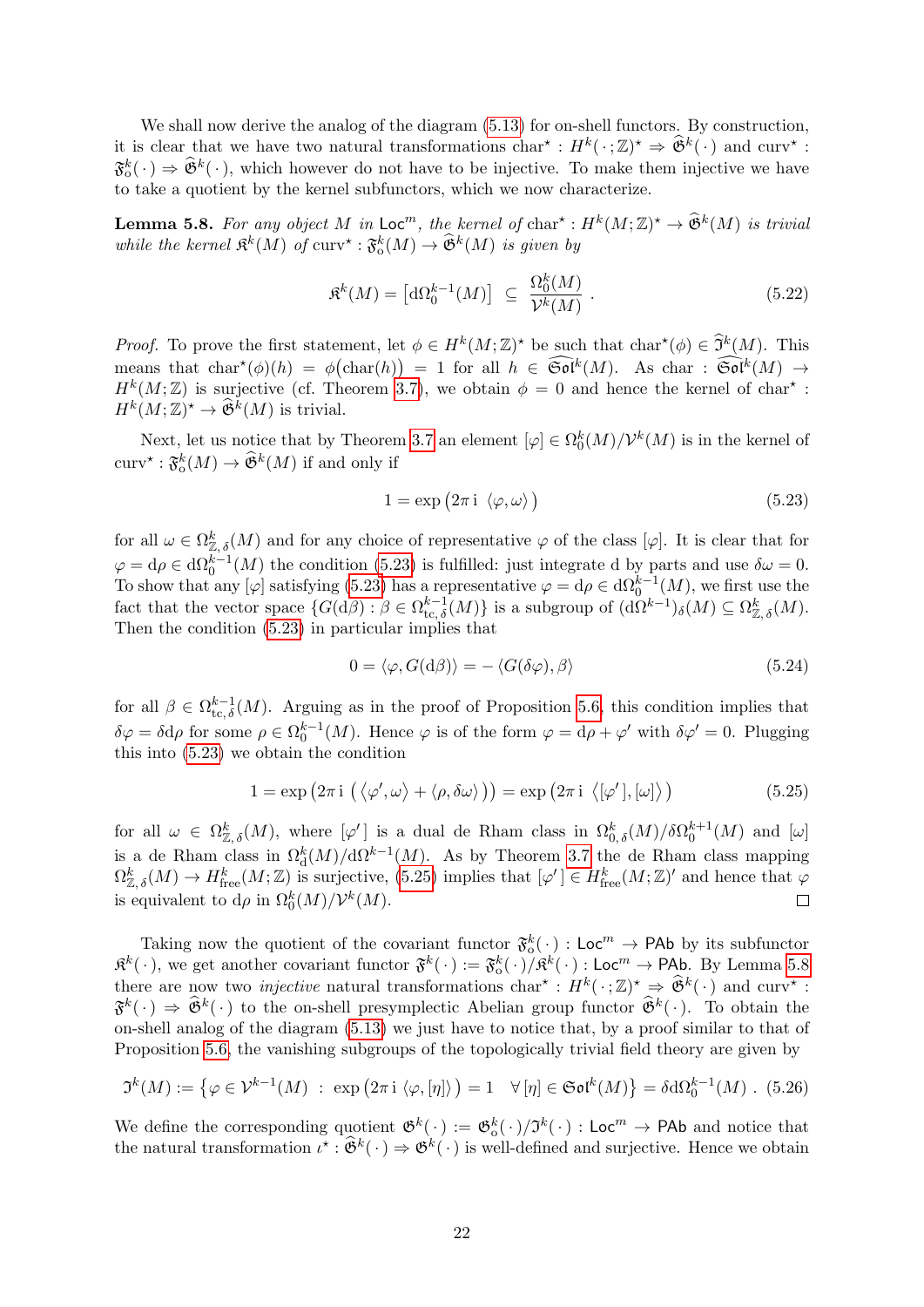a natural diagram in the category PAb given by

$$
\begin{array}{ccc}\n & & 0 & (5.27) \\
 & & \downarrow & & \\
\mathfrak{F}^{k}(M) & & & \\
 & & \downarrow^{\text{curv}\star} & \\
0 \longrightarrow H^{k}(M;\mathbb{Z})^{\star} & \xrightarrow{\text{char}^{\star}} \hat{\mathfrak{G}}^{k}(M) \stackrel{\iota^{\star}}{\longrightarrow} \mathfrak{G}^{k}(M) \longrightarrow 0\n\end{array}
$$

where the horizontal and vertical sequences are exact. The physical interpretation given in Remark [5.4](#page-20-1) applies to this diagram as well.

We conclude this section by pointing out that the subtheory  $\mathfrak{F}^k(\cdot)$  of  $\widehat{\mathfrak{G}}^k(\cdot)$  has a further purely topological subtheory. Let M be any object in  $Loc<sup>m</sup>$ . Recall that the Abelian group underlying  $\mathfrak{F}^k(M)$  is given by the double quotient  $(\Omega_0^k(M)/\mathcal{V}^k(M))/[\mathrm{d}\Omega_0^{k-1}(M)]$ , classes of  $\mathbf 0$ which we denote by double brackets, e.g.  $[[\varphi]]$ . There is a natural group homomorphism  $\Omega_{0, \mathrm{d}}^k(M) \to \mathfrak{F}^k(M)$ ,  $\varphi \mapsto [[\varphi]],$  which induces to the quotient  $\Omega_{0, \mathrm{d}}^k(M)/d\Omega_0^{k-1}(M) \to \mathfrak{F}^k(M)$ since  $[[d\rho]] = 0$  for any  $\rho \in \Omega_0^{k-1}(M)$ . This group homomorphism is injective: if  $[[\varphi]] = 0$ for some  $\varphi \in \Omega_{0,d}^k(M)$ , then  $\varphi = d\rho + \varphi'$  for some  $\rho \in \Omega_0^{k-1}(M)$  and  $\varphi' \in \mathcal{V}^k(M)$  (in particular  $\delta \varphi' = 0$ . Since  $d\varphi = 0$  we also have  $d\varphi' = 0$  and hence  $\Box \varphi' = 0$ , which implies  $\varphi' = 0$ . By Poincaré duality and de Rham's theorem, the quotient  $\Omega_{0,d}^k(M)/d\Omega_0^{k-1}(M)$  can be canonically identified with  $\text{Hom}_{\mathbb{R}}(H^{m-k}(M;\mathbb{R}),\mathbb{R}) \simeq H^{m-k}(M;\mathbb{R})^{\star}$ , the character group of the  $(m-k)$ -th singular cohomology group with coefficients in R. We denote the injective natural transformation constructed above by  $q^* : H^{m-k}(\cdot; \mathbb{R})^* \Rightarrow \mathfrak{F}^k(\cdot)$ . The pull-back of the presymplectic structure on  $\mathfrak{F}^k(\cdot)$  to  $H^{m-k}(\cdot;\mathbb{R})^*$  is trivial. In fact, the presymplectic structure on  $H^{m-k}(M;\mathbb{R})^*$  is then given by pulling back  $\tau$  in [\(5.11\)](#page-19-0) via  $\iota^* \circ \text{curv}^* \circ q^*$ . For any two elements in  $H^{m-k}(M;\mathbb{R})^*$ , which we represent by two classes  $[\varphi], [\varphi'] \in \Omega_{0,d}^k(M)/d\Omega_0^{k-1}(M)$ with the isomorphism above, we find

$$
\tau(\iota^* \circ \operatorname{curv}^* \circ q^*([\varphi]), \iota^* \circ \operatorname{curv}^* \circ q^*([\varphi']) ) = \tau(\delta\varphi, \delta\varphi') = \lambda^{-1} \langle \varphi, G(\mathrm{d}\delta\varphi') \rangle = 0 \qquad (5.28)
$$

since  $\varphi'$  is closed and hence  $G(d\delta\varphi') = G(\Box\varphi') = 0$ . In order to get a better understanding of  $q^*$ , let us compute how elements in the image of curv<sup>\*</sup>  $\circ q^* : H^{m-k}(M;\mathbb{R})^* \to \hat{\mathfrak{G}}^k(M)$  act on the solution subgroup  $\widetilde{\mathfrak{Sol}}^k(M)$ . For any element in  $H^{m-k}(M;\mathbb{R})^*$ , which we represent by a class  $[\varphi] \in \Omega_{0,d}^k(M)/d\Omega_0^{k-1}(M)$  with the isomorphism above, and any  $h \in \widehat{\mathfrak{Sol}}^k(M)$  we find

<span id="page-23-0"></span>
$$
(\operatorname{curv}^\star \circ \operatorname{q}^\star([\varphi]))(h) = \exp\left(2\pi i \langle \varphi, \operatorname{curv}(h) \rangle\right) = \exp\left(2\pi i \int_M \varphi \wedge * \left(\operatorname{curv}(h)\right)\right). \tag{5.29}
$$

Since h lies in the kernel of the Maxwell map, the forms  $*(curv(h)) \in \Omega^{m-k}(M)$  are closed and the integral in [\(5.29\)](#page-23-0) depends only on the de Rham classes  $[\varphi] \in H_0^k(M; \mathbb{R})$  and  $[\ast(\text{curv}(h))] \in$  $H^{m-k}(M;\mathbb{R})$ . So the observables described by the subtheory  $H^{m-k}(\cdot;\mathbb{R})^*$  of  $\widehat{\mathfrak{G}}^k(\cdot)$  are exactly those measuring the de Rham class of the dual curvature of a solution.

<span id="page-23-1"></span>Remark 5.9. Following the terminology used in ordinary Maxwell theory (given in degree  $k = 2$ ) we may call the subtheory  $H^{m-k}(\cdot; \mathbb{R})^*$  electric and the subtheory  $H^k(\cdot; \mathbb{Z})^*$  magnetic. The structures we have found for the on-shell field theory can be summarized by the following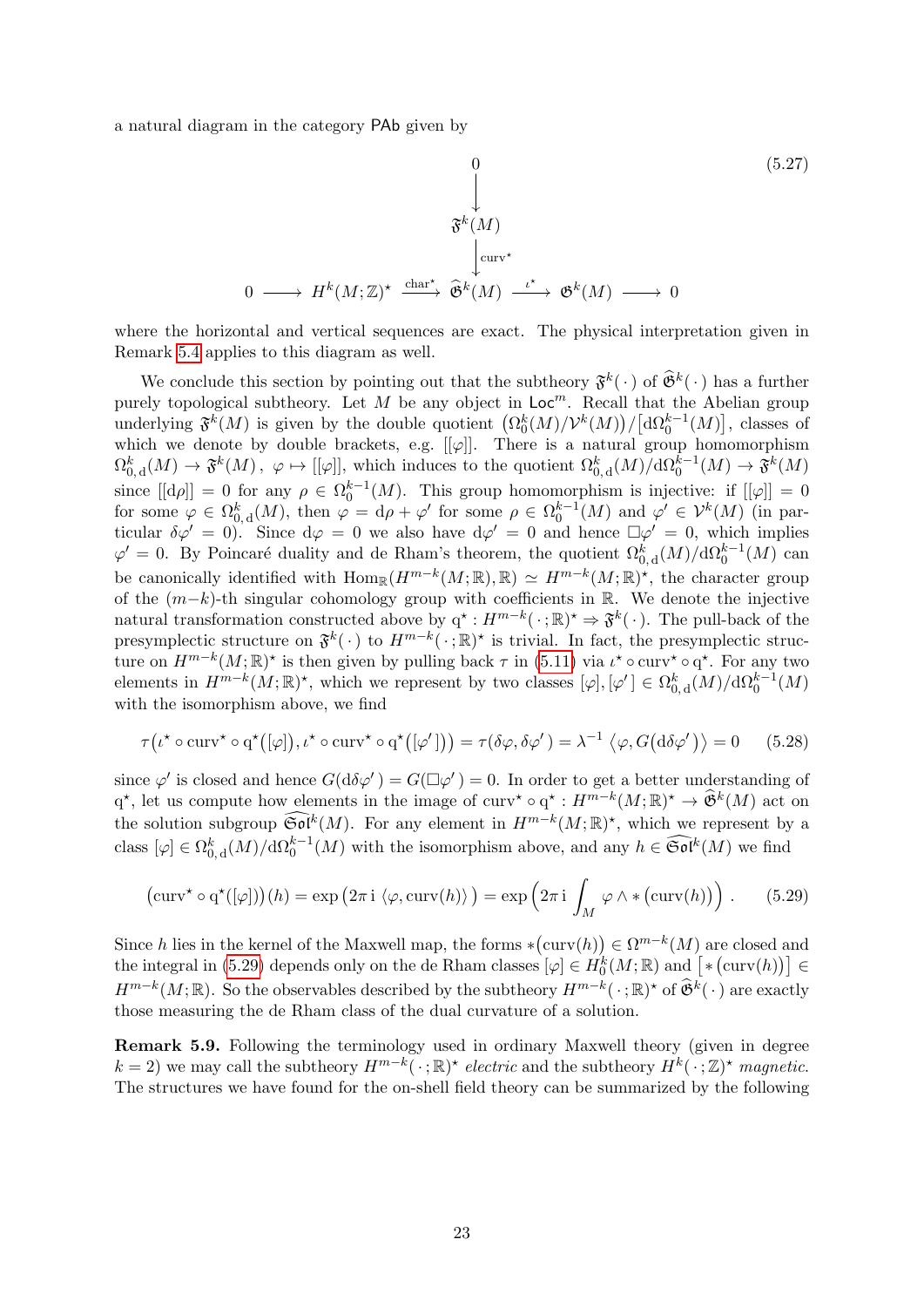diagram with all horizontal and vertical sequences exact:

<span id="page-24-1"></span>
$$
0 \longrightarrow \underbrace{H^{m-k}(M;\mathbb{R})^{\star}}_{\text{electric}} \xrightarrow{\mathbf{q}^{\star}} \mathfrak{F}^{k}(M)
$$
\n
$$
0 \longrightarrow \underbrace{H^{k}(M;\mathbb{Z})^{\star}}_{\text{magnetic}} \xrightarrow{\text{char}^{\star}} \mathfrak{F}^{k}(M) \xrightarrow{\iota^{\star}} \mathfrak{G}^{k}(M) \xrightarrow{\iota^{\star}} \mathfrak{G}^{k}(M) \longrightarrow 0
$$
\n
$$
(5.30)
$$
\n
$$
(5.30)
$$

## <span id="page-24-0"></span>6 Quantum field theory

In the previous section we have derived various functors from the category  $Loc<sup>m</sup>$  to the category PAb of presymplectic Abelian groups. In particular, the functor  $\hat{\mathfrak{S}}^k(\cdot)$  describes the association of the smooth Pontryagin duals (equipped with a natural presymplectic structure) of the solution subgroups of a degree  $k$  differential cohomology theory. To quantize this field theory, we shall make use of the CCR-functor for presymplectic Abelian groups, see  $[M^+73]$  $[M^+73]$ and [\[BDHS13,](#page-33-2) Appendix A] for details. In short, canonical quantization is a covariant functor  $CCR(\cdot)$ : PAb  $\rightarrow C^*$ Alg to the category of unital  $C^*$ -algebras with morphisms given by unital  $C^*$ -algebra homomorphisms (not necessarily injective). To any presymplectic Abelian group  $(G, \sigma)$  this functor associates the unital C<sup>\*</sup>-algebra  $\mathfrak{CCR}(G, \sigma)$ , which is generated by the symbols  $W(g)$ ,  $g \in G$ , satisfying the Weyl relations  $W(g) W(\tilde{g}) = e^{-i \sigma(g, \tilde{g})/2} W(g + \tilde{g})$  and the  $*$ -involution property  $W(g)^* = W(-g)$ . This unital  $*$ -algebra is then equipped and completed with respect to a suitable C<sup>\*</sup>-norm. To any PAb-morphism  $\phi: (G, \sigma) \to (G', \sigma')$  the functor associates the C\*Alg-morphism  $\mathfrak{CCR}(\phi) : \mathfrak{CCR}(G, \sigma) \to \mathfrak{CCR}(G', \sigma')$ , which is obtained as the unique continuous extension of the unital ∗-algebra homomorphism defined on generators by  $W(q) \mapsto W(\phi(q)).$ 

**Definition 6.1.** The **quantum field theory functor**  $\widehat{\mathfrak{A}}^k(\cdot)$  : Loc<sup>m</sup>  $\rightarrow$  C<sup>\*</sup>Alg for a degree  $k$  differential cohomology theory is defined as the composition of the on-shell presymplectic Abelian group functor  $\widehat{\mathfrak{G}}^k(\,\cdot\,):$  Loc<sup>m</sup>  $\rightarrow$  PAb with the CCR-functor  $\mathfrak{CCR}(\,\cdot\,):$  PAb  $\rightarrow C^*\mathsf{Alg},$ i.e.

$$
\widehat{\mathfrak{A}}^k(\cdot) := \mathfrak{CCR}(\cdot) \circ \widehat{\mathfrak{G}}^k(\cdot) . \tag{6.1}
$$

<span id="page-24-2"></span>Remark 6.2. The subtheory structure of the classical on-shell field theory explained in Remark [5.9](#page-23-1) is also present, with a slight caveat, in the quantum field theory. Acting with the functor  $\mathfrak{CCR}(\cdot)$  on the diagram [\(5.30\)](#page-24-1) we obtain a similar diagram in the category  $C^*$ Alg (with  $CCR(0) = \mathbb{C}$ , the trivial unital C<sup>\*</sup>-algebra). However, the sequences in this diagram will in general not be exact, as the CCR-functor is not an exact functor. This will not be of major concern to us, since by [\[BDHS13,](#page-33-2) Corollary A.7] the functor  $CCR(\cdot)$  does map injective PAb-morphisms to injective  $C^*$ Alg-morphisms. Thus our statements in Remark [5.9](#page-23-1) about the (faithful) subtheories remain valid after quantization. Explicitly, the quantum field theory  $\hat{\mathfrak{A}}^k(\cdot)$  has three  $\text{faithful subtheories } \mathfrak{A}_{\text{el}}^k(\,\cdot\,):=\mathfrak{CCR}(\,\cdot\,)\circ H^{m-k}(\,\cdot\,;\mathbb{R})^{\star},\ \mathfrak{A}_{\text{mag}}^k(\,\cdot\,):=\mathfrak{CCR}(\,\cdot\,)\circ H^k(\,\cdot\,;\mathbb{Z})^{\star} \text{ and }$  $\mathfrak{A}^k_{\mathfrak{F}}(\cdot) := \mathfrak{CCR}(\cdot) \circ \mathfrak{F}^k(\cdot)$ , with the first two being purely topological and the third being a theory of quantized curvature observables.

We shall now address the problem of whether or not our functor  $\widehat{\mathfrak{A}}^k(\cdot)$  satisfies the axioms of locally covariant quantum field theory, which have been proposed in [\[BFV03\]](#page-34-3) to single out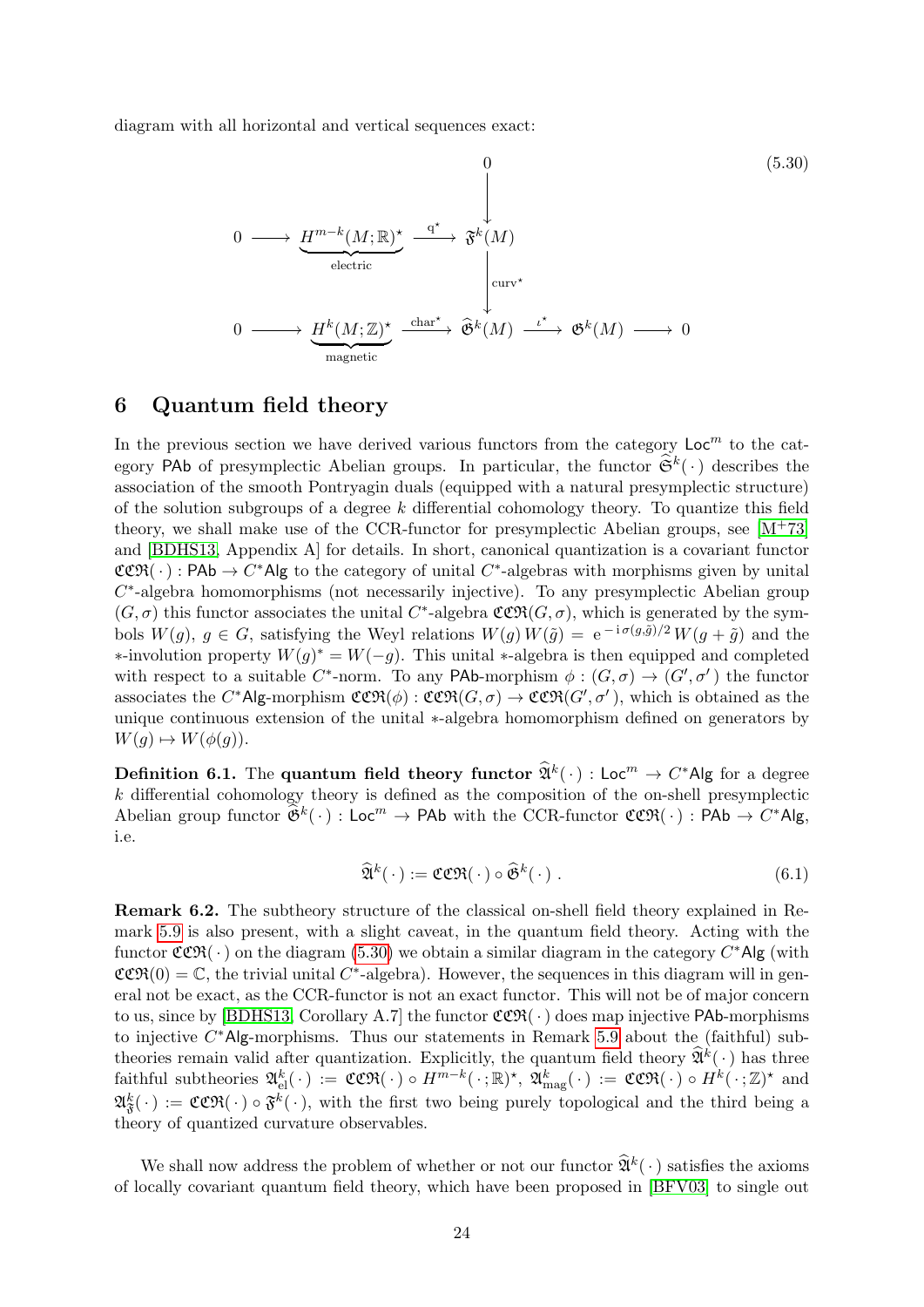physically reasonable models for quantum field theory from all possible covariant functors from  $\mathsf{Loc}^m$  to  $C^*$ Alg. The first axiom formalizes the concept of Einstein causality.

**Theorem 6.3.** The functor  $\widehat{\mathfrak{A}}^k(\cdot)$  : Loc<sup>m</sup>  $\rightarrow$  C\*Alg satisfies the causality axiom: For any pair of Loc<sup>m</sup>-morphisms  $f_1 : M_1 \to M$  and  $f_2 : M_2 \to M$  such that  $f_1[M_1]$  and  $f_2[M_2]$  are causally disjoint subsets of M, the subalgebras  $\widehat{\mathfrak{A}}^k(f_1)[\widehat{\mathfrak{A}}^k(M_1)]$  and  $\widehat{\mathfrak{A}}^k(f_2)[\widehat{\mathfrak{A}}^k(M_2)]$  of  $\widehat{\mathfrak{A}}^k(M)$ commute.

*Proof.* For any two generators  $W(w) \in \widehat{\mathfrak{A}}^k(M_1)$  and  $W(v) \in \widehat{\mathfrak{A}}^k(M_2)$  we have

$$
\left[\widehat{\mathfrak{A}}^k(f_1)\big(W(\mathbf{w})\big),\widehat{\mathfrak{A}}^k(f_2)\big(W(\mathbf{v})\big)\right] = \left[W\big(\widehat{\mathfrak{G}}^k(f_1)(\mathbf{w})\big),W\big(\widehat{\mathfrak{G}}^k(f_2)(\mathbf{v})\big)\right]
$$

$$
= -2i W\big(\widehat{\mathfrak{G}}^k(f_1)(\mathbf{w}) + \widehat{\mathfrak{G}}^k(f_2)(\mathbf{v})\big)\sin\left(\frac{1}{2}\tau\big(f_{1*}(\iota^{\star}(\mathbf{w})),f_{2*}(\iota^{\star}(\mathbf{v}))\big)\right) = 0 , \quad (6.2)
$$

where we have used the Weyl relations and the fact that, by hypothesis, the push-forwards  $f_{1*}(t^{\star}(\mathbf{w}))$  and  $f_{2*}(t^{\star}(\mathbf{v}))$  are differential forms of causally disjoint support, for which the presymplectic structure [\(5.11\)](#page-19-0) vanishes. The result now follows by approximating generic elements in  $\widehat{\mathfrak{A}}^k(M_1)$  and  $\widehat{\mathfrak{A}}^k(M_2)$  by linear combinations of generators and using continuity of  $\widehat{\mathfrak{A}}^k(f_1)$  and  $\widehat{\mathfrak{A}}^k(f_2)$ .  $\Box$ 

The second axiom formalizes the concept of a dynamical law. Recall that a  $Loc<sup>m</sup>$ -morphism  $f: M \to N$  is called a Cauchy morphism if the image  $f[M]$  contains a Cauchy surface of N.

**Theorem 6.4.** The functor  $\widehat{\mathfrak{A}}^k(\cdot)$ :  $\mathsf{Loc}^m \to C^*$  Alg satisfies the time-slice axiom: If  $f : M \to$ N is a Cauchy morphism, then  $\widehat{\mathfrak{A}}^k(f) : \widehat{\mathfrak{A}}^k(M) \to \widehat{\mathfrak{A}}^k(N)$  is a  $C^*$ Alg-isomorphism.

*Proof.* Recall that the Abelian groups underlying  $\hat{\mathfrak{G}}^k(\cdot)$  are subgroups of the character groups of  $\widehat{\mathfrak{Sol}}^k(\cdot)$  and that by definition  $\widehat{\mathfrak{G}}^k(f) : \widehat{\mathfrak{G}}^k(M) \to \widehat{\mathfrak{G}}^k(N)$ ,  $w \mapsto w \circ \widehat{\mathfrak{Sol}}^k(f)$ . Using Theorem [3.9](#page-10-3) we have that  $\widetilde{\mathfrak{Sol}}^k(f)$  is an Ab-isomorphism for any Cauchy morphism  $f : M \to N$ , hence  $\widehat{\mathfrak{G}}^k(f)$  is a PAb-isomorphism and as a consequence of functoriality  $\widehat{\mathfrak{A}}^k(f) = \mathfrak{CCR}(\widehat{\mathfrak{G}}^k(f))$  is a C <sup>∗</sup>Alg-isomorphism.  $\Box$ 

In addition to the causality and time-slice axioms, [\[BFV03\]](#page-34-3) proposed the locality axiom which demands that the functor  $\widehat{\mathfrak{A}}^k(\cdot)$  : Loc<sup>m</sup>  $\rightarrow$  C\*Alg should map any Loc<sup>m</sup>-morphism  $f: M \to N$  to an *injective*  $C^*$ Alg-morphism  $\widehat{\mathfrak{A}}^k(f) : \widehat{\mathfrak{A}}^k(M) \to \widehat{\mathfrak{A}}^k(N)$ . The physical idea behind this axiom is that any observable quantity on a sub-spacetime M should also be an observable quantity on the full spacetime N into which it embeds via  $f : M \to N$ . It is known that this axiom is not satisfied in various formulations of Maxwell's theory, see e.g. [\[DL12,](#page-34-14) [BDS13,](#page-33-1) [BDHS13,](#page-33-2) [SDH14,](#page-34-12) [FL14\]](#page-34-15). The violation of the locality axiom is shown in most of these works by giving an example of a  $\mathsf{Loc}^m$ -morphism  $f : M \to N$  such that the induced  $C^*$ -algebra morphism is not injective. A detailed characterization and understanding of which  $Loc<sup>m</sup>$ -morphisms violate the locality axiom is given in [\[BDHS13\]](#page-33-2) for a theory of connections on fixed T-bundles. It is shown there that a morphism violates the locality axiom if and only if the induced morphism between the compactly supported de Rham cohomology groups of degree 2 is not injective. Thus the locality axiom is violated due to topological obstructions. Our present theory under consideration has a much richer topological structure than a theory of connections on a fixed T-bundle, see Remark [6.2.](#page-24-2) It is therefore important to extend the analysis of [\[BDHS13\]](#page-33-2) to our functor  $\widehat{\mathfrak{A}}^k(\cdot)$  : Loc<sup>m</sup>  $\rightarrow$  C\*Alg in order to characterize exactly those  $\mathsf{Loc}^m$ -morphisms which violate the locality axiom.

We collect some results which will simplify our analysis: Let  $\phi: (G, \sigma) \to (G', \sigma')$  be any PAb-morphism. Then  $\mathfrak{CCR}(\phi)$  is injective if and only if  $\phi$  is injective: the direction " $\Leftarrow$ " is shown in [\[BDHS13,](#page-33-2) Corollary A.7] and the direction " $\Rightarrow$ " is an obvious proof by contraposition (which is spelled out in [\[BDHS13,](#page-33-2) Theorem 5.2]). Hence our problem of characterizing all  $\mathsf{Loc}^m$ morphisms  $f: M \to N$  for which  $\widehat{\mathfrak{A}}^k(f)$  is injective is equivalent to the classical problem of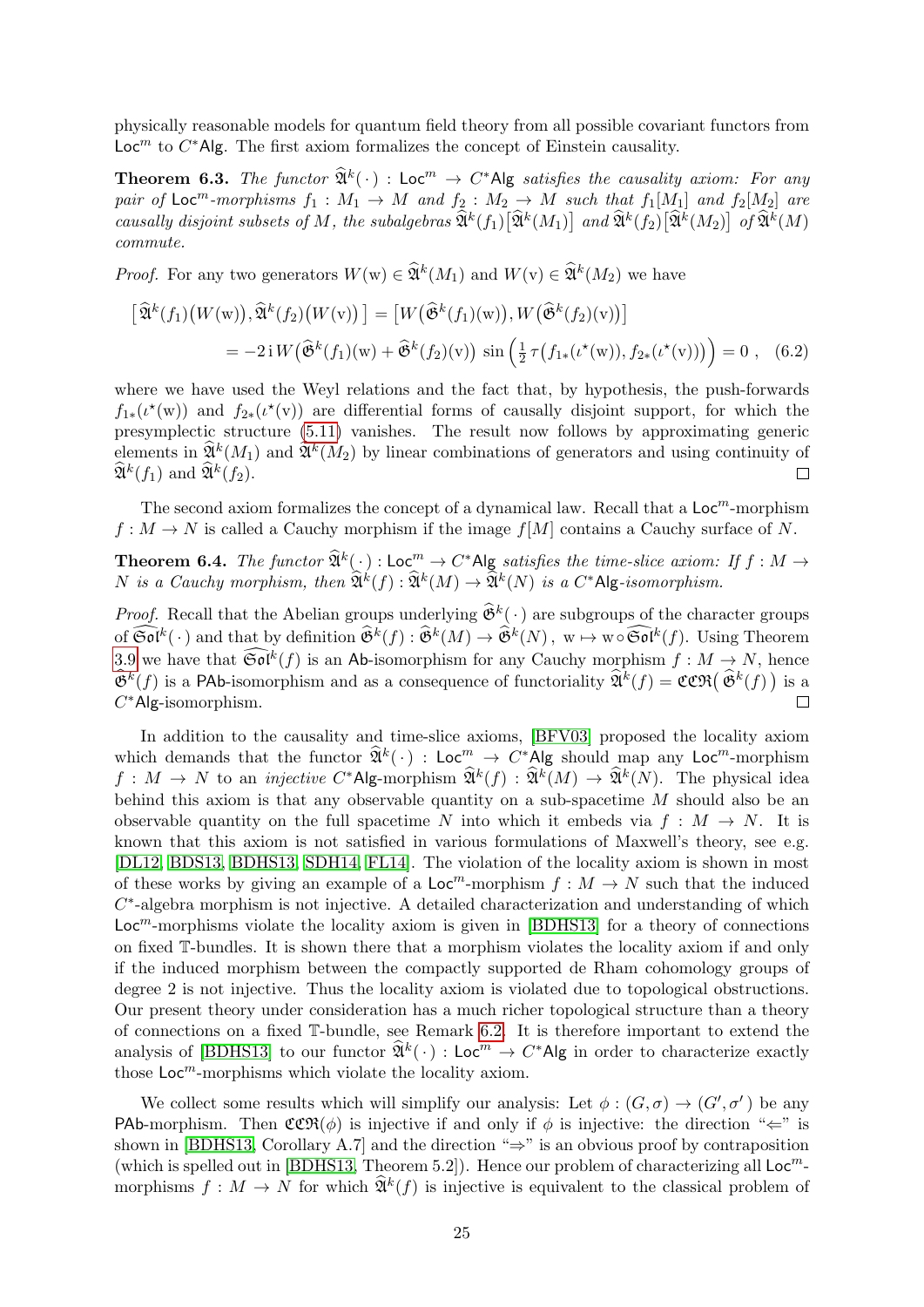characterizing all  $\mathsf{Loc}^m$ -morphisms  $f : M \to N$  for which  $\widehat{\mathfrak{G}}^k(f)$  is injective. Furthermore, the kernel of any PAb-morphism  $\phi: (G, \sigma) \to (G', \sigma')$  is a subgroup of the radical in  $(G, \sigma)$ : if  $g \in G$  with  $\phi(g) = 0$  then  $0 = \sigma'(\phi(g), \phi(\tilde{g})) = \sigma(g, \tilde{g})$  for all  $\tilde{g} \in G$ , which shows that g is an element the radical of  $(G, \sigma)$ . For any object M in Loc<sup>m</sup> the radical of  $\widehat{\mathfrak{G}}^k(M)$  is easily computed:

<span id="page-26-1"></span>**Lemma 6.5.** The radical of  $\widehat{\mathfrak{G}}^k(M)$  is the subgroup

$$
\operatorname{Rad}(\widehat{\mathfrak{G}}^k(M)) = \left\{ v \in \widehat{\mathfrak{G}}^k(M) : \iota^*(v) \in \frac{\delta(\Omega_0^k(M) \cap d\Omega_{\text{tc}}^{k-1}(M))}{\delta d\Omega_0^{k-1}(M)} \right\}. \tag{6.3}
$$

*Proof.* We show the inclusion " $\supseteq$ " by evaluating the presymplectic structure [\(5.10\)](#page-18-2) for any element v of the group on the right-hand side of [\(6.3\)](#page-26-0) and any  $w \in \widehat{\mathfrak{G}}^k(M)$ . Using  $\iota^*(v) = [\delta d \rho]$ for some  $\rho \in \Omega_{\text{tc}}^{k-1}(M)$ , we obtain

<span id="page-26-0"></span>
$$
\hat{\tau}(v, w) = \lambda^{-1} \langle \iota^*(v), G(\iota^*(w)) \rangle
$$
  
\n
$$
= \lambda^{-1} \langle \delta d\rho, G(\iota^*(w)) \rangle
$$
  
\n
$$
= \lambda^{-1} \langle \rho, G(\delta d \iota^*(w)) \rangle
$$
  
\n
$$
= \lambda^{-1} \langle \rho, G(\Box \iota^*(w)) \rangle
$$
  
\n
$$
= 0.
$$
 (6.4)

We now show the inclusion "⊆". Let v be any element in the radical of  $\widehat{\mathfrak{G}}^k(M)$ , i.e.  $0 =$  $\hat{\tau}(w, v) = \lambda^{-1} \langle \iota^*(w), G(\iota^*(v)) \rangle$  for all  $w \in \hat{\mathfrak{B}}^k(M)$ . As  $\iota^*$  is surjective, this implies that  $\iota_{\infty} C(\iota^*(w)) = 0$  for all  $\iota_{\infty} C(\iota^*(w))$  from which we see deduce by similar arguments as in  $\langle \varphi, G(\iota^{*}(v)) \rangle = 0$  for all  $\varphi \in \mathcal{V}^{k-1}(M)$ , from which we can deduce by similar arguments as in the proof of Proposition [5.6](#page-20-0) that  $\iota^*(v) = [\delta d\rho]$  for some  $\rho \in \Omega_{\text{tc}}^{k-1}(M)$  with  $d\rho \in \Omega_0^k(M)$ .  $\Box$ 

We show that the radical Rad $(\hat{\mathfrak{G}}^k(M))$ , and hence also the kernel of any PAb-morphism with source given by  $\widehat{\mathfrak{G}}^k(M)$ , is contained in the images of curv\*  $\circ q^* : H^{m-k}(M; \mathbb{R})^* \to \widehat{\mathfrak{G}}^k(M)$ and char<sup>\*</sup>:  $H^k(M;\mathbb{Z})^* \to \hat{\mathfrak{G}}^k(M)$ . To make this precise, similarly to [\[FS14,](#page-34-16) Section 5] we may equip the category PAb with the following monoidal structure  $\oplus$ : For two objects  $(G, \sigma)$ and  $(G',\sigma')$  in PAb we set  $(G,\sigma) \oplus (G',\sigma') := (G \oplus G', \sigma \oplus \sigma')$ , where  $G \oplus G'$  denotes the direct sum of Abelian groups and  $\sigma \oplus \sigma'$  is the presymplectic structure on  $G \oplus G'$  defined by  $\sigma \oplus \sigma'(g \oplus g', \tilde{g} \oplus \tilde{g}') := \sigma(g, \tilde{g}) + \sigma'(g', \tilde{g}')$ . For two PAb-morphisms  $\phi_i : (G_i, \sigma_i) \rightarrow (G'_i, \sigma'_i)$ ,  $i = 1, 2$ , the functor gives the direct sum  $\phi_1 \oplus \phi_2 : (G_1 \oplus G_2, \sigma_1 \oplus \sigma_2) \rightarrow (G'_1 \oplus G'_2, \sigma'_1 \oplus \sigma'_2)$ . The identity object is the trivial presymplectic Abelian group. We define the covariant functor describing the direct sum of both topological subtheories of  $\widehat{\mathfrak{G}}^k(\cdot)$  by

$$
\mathfrak{C} \mathfrak{h} \mathfrak{arg} \mathfrak{e}^k(\cdot) := H^{m-k}(\cdot; \mathbb{R})^{\star} \oplus H^k(\cdot; \mathbb{Z})^{\star} : \mathsf{Loc}^m \longrightarrow \mathsf{PAb} . \tag{6.5}
$$

There is an obvious natural transformation  $\text{top}^{\star} : \mathfrak{Charg}e^k(\cdot) \Rightarrow \widehat{\mathfrak{G}}^k(\cdot)$  given for any object M in  $Loc<sup>m</sup>$  by

$$
\text{top}^{\star} : \mathfrak{C} \mathfrak{h} \mathfrak{arg} \mathfrak{e}^k(M) \longrightarrow \widehat{\mathfrak{G}}^k(M) , \qquad \psi \oplus \phi \longrightarrow \text{curv}^{\star}(q^{\star}(\psi)) + \text{char}^{\star}(\phi) . \tag{6.6}
$$

This natural transformation is injective by the following argument: Using the isomorphism explained in the paragraph before Remark [5.9,](#page-23-1) we can represent any  $\psi \in H^{m-k}(M;\mathbb{R})^*$  by a compactly supported de Rham class  $[\varphi] \in \Omega_{0,d}^k(M)/d\Omega_0^{k-1}(M)$ . Applying  $\iota^*$  on the equation  $\mathrm{top}^{\star}(\psi \oplus \phi) = 0$  implies  $[\delta \varphi] = 0$  in  $\mathcal{V}^{k-1}(M)/\delta \mathrm{d}\Omega_0^{k-1}(M)$ , i.e.  $\delta \varphi = \delta \mathrm{d}\rho$  for some  $\rho \in \Omega_0^{k-1}(M)$ , which after applying d and using  $d\varphi = 0$  leads to  $\varphi = d\rho$ , i.e.  $[\varphi] = 0$  and thus  $\psi = 0$ . As char<sup>\*</sup> is injective, the condition  $top^*(\psi \oplus \phi) = 0$  implies  $\psi \oplus \phi = 0$  and so top<sup>\*</sup> is injective.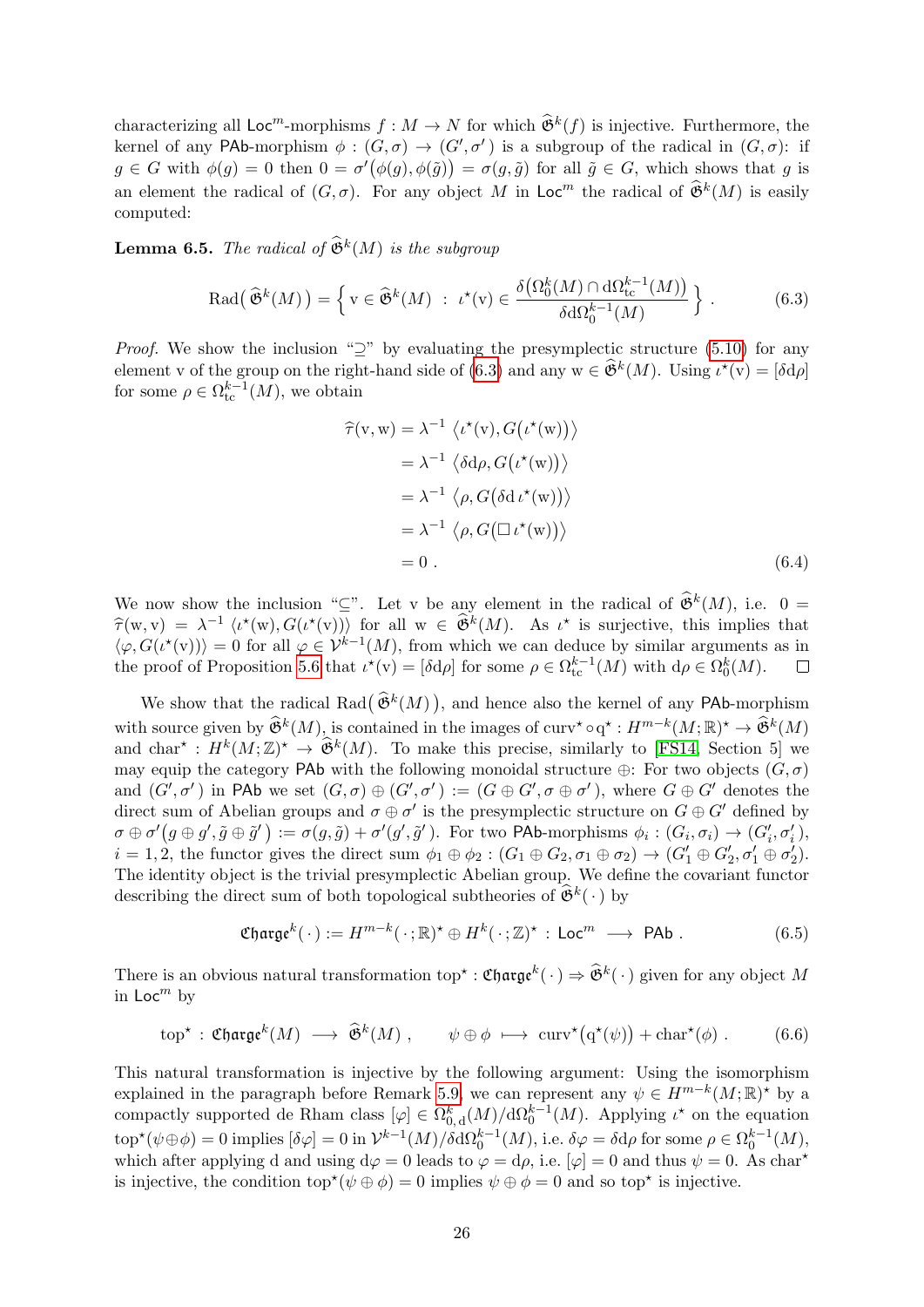<span id="page-27-0"></span>**Lemma 6.6.** The radical Rad $(\widehat{\mathfrak{G}}^k(M))$  is a subgroup of the image of  $\mathfrak{Charge}^k(M)$  under  $\text{top}^{\star} : \text{Charge}^k(M) \to \widehat{\mathfrak{G}}^k(M)$ . In particular, the kernel of any PAb-morphism with source given by  $\widehat{\mathfrak{G}}^k(M)$  is a subgroup of the image of  $\mathfrak{Charge}^k(M)$  under  $\text{top}^{\star} : \mathfrak{Charge}^k(M) \to \widehat{\mathfrak{G}}^k(M)$ .

Proof. The second statement follows from the first one, since as we have argued above kernels of PAb-morphisms are subgroups of the radical of the source. To show the first statement, let  $v \in \text{Rad}(\hat{\mathfrak{G}}^k(M))$  and notice that by Lemma [6.5](#page-26-1) there exists  $\rho \in \Omega_{\text{tc}}^{k-1}(M)$  with  $d\rho$ of compact support such that  $\iota^*(v) = [\delta d\rho]$ . As the element  $v - \text{curv}^*(q^*([d\rho])) \in \widehat{\mathfrak{G}}^k(M)$ lies in the kernel of  $\iota^*$ , Remark [5.9](#page-23-1) implies that there exists  $\phi \in H^k(M; \mathbb{Z})^*$  such that  $v =$ curv<sup>\*</sup>(q<sup>\*</sup>([dρ]) + char<sup>\*</sup>( $\phi$ ) = top<sup>\*</sup>([dρ]  $\oplus$   $\phi$ ), and hence v lies in the image of Charge<sup>k</sup>(M) under top\*:  $\mathfrak{Charge}^k(M) \to \widehat{\mathfrak{G}}^k(M)$ .  $\Box$ 

Remark 6.7. Notice that the converse of Lemma [6.6](#page-27-0) is in general not true, i.e. the image of  $\mathfrak{Charge}^k(M)$  under top<sup>\*</sup>:  $\mathfrak{Charge}^k(M) \to \mathfrak{B}^k(M)$  is not necessarily a subgroup of the radical  $\text{Rad}(\widehat{\mathfrak{G}}^k(M))$ . For example, for any object M in Loc<sup>m</sup> which has compact Cauchy surfaces (such as  $M = \mathbb{R} \times \mathbb{T}^{m-1}$  equipped with the canonical Lorentzian metric), Lemma [6.5](#page-26-1) implies that the radical is the kernel of  $\iota^*$ , which by Remark [5.9](#page-23-1) is equal to the image of char<sup>\*</sup>. If  $H^{m-k}(M;\mathbb{R})^*$  is non-trivial (as in the case  $M=\mathbb{R}\times\mathbb{T}^{m-1}$  for any  $1\leq k\leq m$ ), then its image under curv<sup>\*</sup>  $\circ$  q<sup>\*</sup> is not contained in the radical.

We can now give a characterization of the  $\mathsf{Loc}^m$ -morphisms which violate the locality axiom.

<span id="page-27-2"></span>**Theorem 6.8.** Let  $f : M \to N$  be any  $\mathsf{Loc}^m$ -morphism. Then the  $C^*\mathsf{Alg}$ -morphism  $\widehat{\mathfrak{A}}^k(f)$ :<br> $\widehat{\mathfrak{B}}^k(A)$  $\widehat{\mathfrak{A}}^k(M) \to \widehat{\mathfrak{A}}^k(N)$  is injective if and only if the PAb-morphism  $\mathfrak{Charge}^k(f)$  :  $\mathfrak{Charge}^k(M) \to$ Charge $^k(N)$  is injective.

*Proof.* We can simplify this problem by recalling from above that  $\widehat{\mathfrak{A}}^k(f)$  is injective if and only if  $\widehat{\mathfrak{G}}^k(f)$  is injective. Furthermore, it is easier to prove the contraposition " $\widehat{\mathfrak{G}}^k(f)$  not injective  $\Leftrightarrow$  Charge<sup>k</sup>(f) not injective", which is equivalent to our theorem. Our arguments will be based on the fact that  $\text{top}^{\star} : \mathfrak{C} \text{large}^k(\cdot) \Rightarrow \widehat{\mathfrak{G}}^k(\cdot)$  is an *injective* natural transformation, so it is helpful to draw the corresponding commutative diagram in the category PAb with exact vertical sequences:

<span id="page-27-1"></span>
$$
\begin{array}{ccc}\n\widehat{\mathfrak{G}}^{k}(M) & \xrightarrow{\widehat{\mathfrak{G}}^{k}(f)} & \widehat{\mathfrak{G}}^{k}(N) \\
\text{top}^{\star} & & \downarrow \\
\text{Change}^{k}(M) & \xrightarrow{\mathfrak{Charge}^{k}(f)} & \mathfrak{Charge}^{k}(N) \\
\uparrow & & \uparrow \\
\uparrow & & \uparrow \\
0 & & 0\n\end{array}
$$
\n(6.7)

Let us prove the direction " $\Leftarrow$ ": Assuming that Charge<sup>k</sup>(f) is not injective, the diagram [\(6.7\)](#page-27-1) implies that  $\text{top*} \circ \text{C} \text{large}^k(f) = \widehat{\mathfrak{G}}^k(f) \circ \text{top*}$  is not injective, and hence  $\widehat{\mathfrak{G}}^k(f)$  is not injective since top<sup>\*</sup> is injective. To prove the direction "⇒" let us assume that  $\widehat{\mathfrak{G}}^k(f)$  is not injective. By Lemma [6.6](#page-27-0) the kernel of  $\widehat{\mathfrak{G}}_k^k(f)$  is a subgroup of the image of  $\mathfrak{Charge}^k(M)$  under top<sup>\*</sup>:  $\mathfrak{Charge}^k(M) \to \widehat{\mathfrak{G}}^k(M)$ , hence  $\widehat{\mathfrak{G}}^k(f) \circ \text{top}^*$  is not injective. The commutative diagram  $(6.7)$ then implies that  $\text{top}^{\star} \circ \mathfrak{Charge}^k(f)$  is not injective, hence  $\mathfrak{Charge}^k(f)$  is not injective since  $\text{top}^{\star}$ is injective.  $\Box$ 

<span id="page-27-3"></span>**Example 6.9.** We provide explicit examples of  $\mathsf{Loc}^m$ -morphisms  $f : M \to N$  which violate the locality axiom. Let us take as  $\text{Loc}^m$ -object  $N = \mathbb{R}^m$ , the m-dimensional oriented and time-oriented Minkowski spacetime. Choosing any Cauchy surface  $\Sigma_N = \mathbb{R}^{m-1}$  in N, we take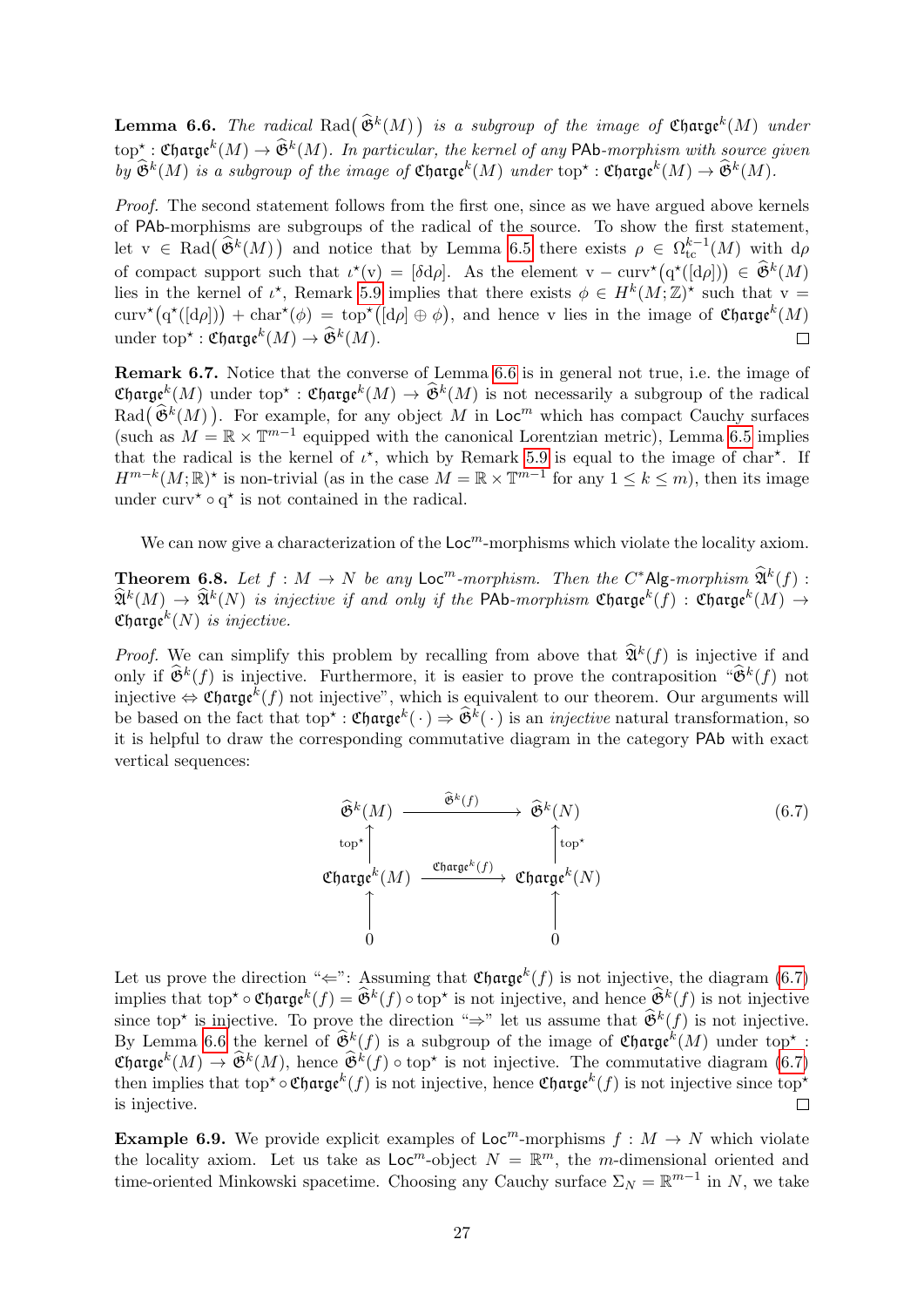the subset  $\Sigma_M := (\mathbb{R}^p \setminus \{0\}) \times \mathbb{R}^{m-1-p} \subseteq \Sigma_N$ , where we have removed the origin 0 of a pdimensional subspace with  $1 \leq p \leq m-1$ . We take the Cauchy development of  $\Sigma_M$  in N (which we denote by  $M$ ) and note that by [\[BGP07,](#page-33-4) Lemma A.5.9]  $M$  is a causally compatible, open and globally hyperbolic subset of N. The canonical inclusion provides us with a  $\mathsf{Loc}^m$ morphism  $\iota_{N,M}: M \to N$ . Using the diffeomorphism  $\mathbb{R}^p \setminus \{0\} \simeq \mathbb{R} \times \mathbb{S}^{p-1}$  with the  $p-1$ -sphere  $\mathbb{S}^{p-1}$  (in our conventions  $\mathbb{S}^0 := \{-1, +1\}$ ), we find that  $M \simeq \mathbb{R}^{m-p+1} \times \mathbb{S}^{p-1}$ . Using the fact that the singular cohomology groups are homotopy invariant, we obtain

<span id="page-28-0"></span>
$$
\mathfrak{C} \mathfrak{harge}^k(M) \simeq H^{m-k}(\mathbb{S}^{p-1}; \mathbb{R})^\star \oplus H^k(\mathbb{S}^{p-1}; \mathbb{Z})^\star ,\tag{6.8a}
$$

$$
\mathfrak{C} \mathfrak{h} \mathfrak{arg} \mathfrak{e}^k(N) \simeq H^{m-k}(\text{pt}; \mathbb{R})^* \oplus H^k(\text{pt}; \mathbb{Z})^* , \qquad (6.8b)
$$

where pt denotes a single point. By Theorem [6.8,](#page-27-2) the  $C^*$ Alg-morphism  $\widehat{\mathfrak{A}}^k(\iota_{N,M})$  is not injective if and only if  $\mathfrak{Charge}^k(\iota_{N;M})$  is not injective. The following choices of  $p$  lead to  $\mathsf{Loc}^m\text{-morphisms}$  $\iota_{N:M}:M\to N$  which violate the locality axiom:

- $k = 1$ : Since by assumption  $m \geq 2$ , the second isomorphism in [\(6.8\)](#page-28-0) implies Charge<sup>1</sup>(N) = 0. Since  $1 \le p \le m-1$ , we have  $H^{m-1}(\mathbb{S}^{p-1};\mathbb{R})^* = 0$  and hence the first isomorphism in [\(6.8\)](#page-28-0) implies  $\mathfrak{Charge}^1(M) \simeq H^1(\mathbb{S}^{p-1};\mathbb{Z})^*$ . For  $m \geq 3$  we choose  $p = 2$  and find that Charge<sup>1</sup> $(M) \simeq \mathbb{Z}^{\star} \simeq \mathbb{T}$ , hence Charge<sup>1</sup> $(\iota_{N,M})$  is not injective (being a group homomorphism  $\mathbb{T} \to 0$ ). The case  $m = 2$  is special and is discussed in detail below.
- $2 \leq k \leq m-1$ : The second isomorphism in [\(6.8\)](#page-28-0) implies Charge<sup>k</sup> $(N) = 0$ . Choosing  $p = m - k + 1$  (which is admissible since  $2 \le p \le m - 1$ ), the first isomorphism in [\(6.8\)](#page-28-0) gives Charge<sup>k</sup> $(M) \simeq \mathbb{R} \oplus \delta_{k,m-k} \mathbb{T}$ , where  $\delta_{k,m-k}$  denotes the Kronecker delta. Hence **Charge**<sup>k</sup>( $\iota_{N,M}$ ) is not injective (being a group homomorphism  $\mathbb{R} \oplus \delta_{k,m-k} \mathbb{T} \to 0$ ). Alternatively, if  $2 \le k \le m-2$  we may also choose  $p = k+1$  and find via the first isomorphism in [\(6.8\)](#page-28-0) that Charge  $k(M) \simeq \delta_{k,m-k} \mathbb{R} \oplus \mathbb{T}$ , which also implies that Charge  $k(\iota_{N,M})$  is not injective.
- $k = m$ : The second isomorphism in [\(6.8\)](#page-28-0) implies Charge<sup>m</sup>(N)  $\simeq \mathbb{R}$ . Choosing  $p = 1$ (which is admissible since  $m \geq 2$ ) we obtain Charge<sup>m</sup> $(M) \simeq \mathbb{R}^2$ , hence Charge<sup>m</sup> $(\iota_{N,M})$  is not injective (being a group homomorphism  $\mathbb{R}^2 \to \mathbb{R}$ ).

Corollary 6.10. Choose any  $m > 2$  and  $1 \leq k \leq m$  such that  $(m, k) \neq (2, 1)$ . Then the quantum field theory functor  $\widehat{\mathfrak{A}}^k(\cdot)$  : Loc<sup>m</sup>  $\to C^*$ Alg violates the locality axiom.

*Proof.* This follows from the explicit examples of  $Loc<sup>m</sup>$ -morphisms given in Example [6.9](#page-27-3) and Theorem [6.8.](#page-27-2)  $\Box$ 

The case  $m = 2$  and  $k = 1$  is special. As any object M in Loc<sup>2</sup> is a two-dimensional globally hyperbolic spacetime, there exists a one-dimensional Cauchy surface  $\Sigma_M$  such that  $M \simeq \mathbb{R} \times \Sigma_M$ . By the classification of one-manifolds (without boundary),  $\Sigma_M$  is diffeomorphic to the disjoint union of copies of  $\mathbb R$  and  $\mathbb T$ , i.e.  $\Sigma_M \simeq \coprod_{i=1}^{n_M} \mathbb R \sqcup \coprod_{j=1}^{c_M} \mathbb T$  (the natural numbers  $n_M$  and  $c_M$  are finite, since M is assumed to be of finite-type). By homotopy invariance, we have

$$
\mathfrak{Charge}^1(M) \simeq H^1(\Sigma_M; \mathbb{R})^\star \oplus H^1(\Sigma_M; \mathbb{Z})^\star \simeq \mathbb{R}^{c_M} \oplus \mathbb{T}^{c_M} . \tag{6.9}
$$

As any  $\text{Loc}^m$ -morphism  $f : M \to N$  is in particular an embedding, the number of compact components in the Cauchy surfaces  $\Sigma_M$  and  $\Sigma_N$  cannot decrease, i.e.  $c_M \leq c_N$ . As a consequence, **Charge**<sup>1</sup>(*f*) is injective and by Theorem [6.8](#page-27-2) so is  $\widehat{\mathfrak{A}}^1(f)$ .

**Proposition 6.11.** The quantum field theory functor  $\widehat{\mathfrak{A}}^1(\cdot)$  : Loc<sup>2</sup>  $\rightarrow$  C\*Alg satisfies the locality axiom. Thus it is a locally covariant quantum field theory in the sense of [\[BFV03\]](#page-34-3).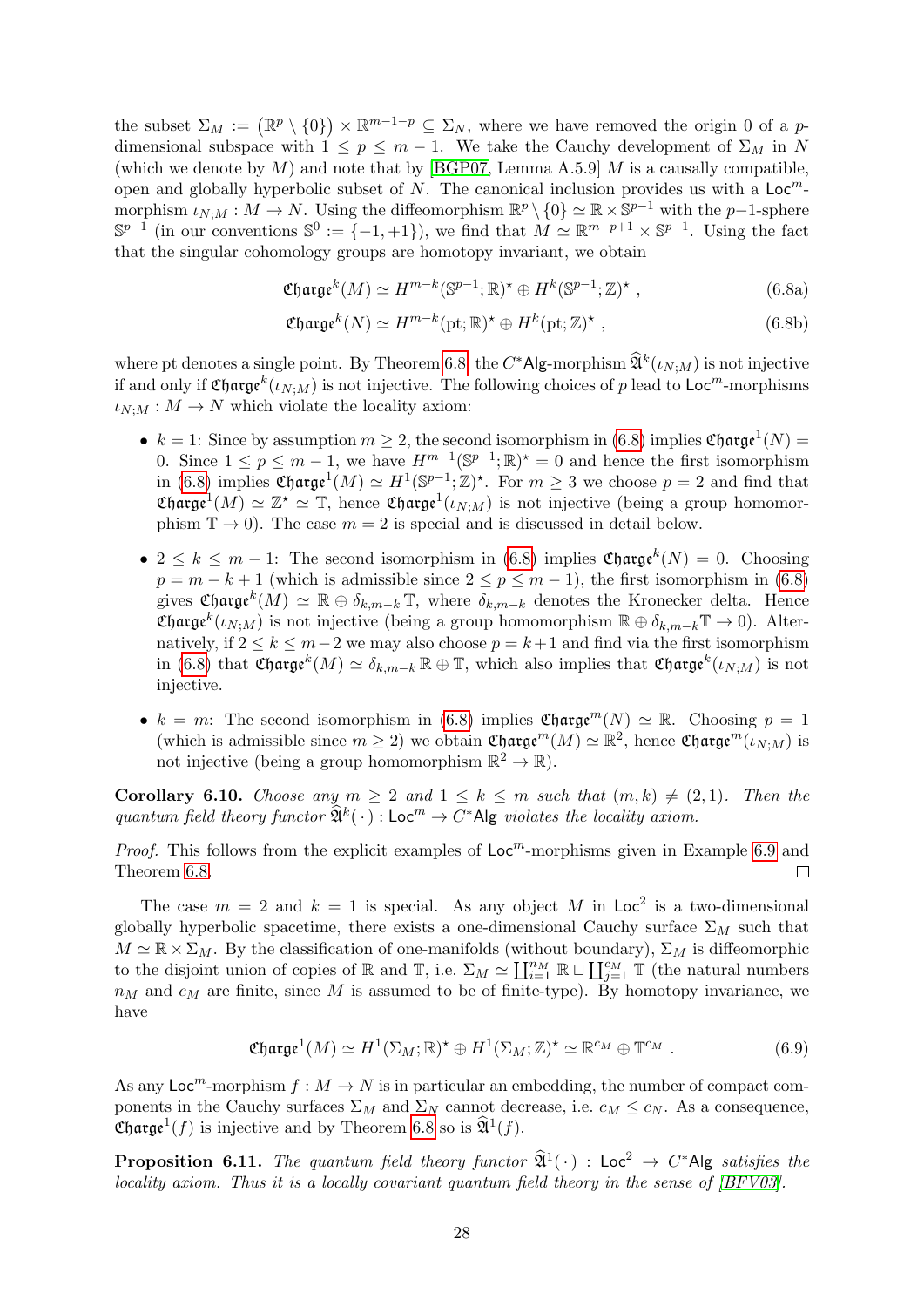## Acknowledgements

We thank Christian Bär, Marco Benini, Claudio Dappiaggi, Chris Fewster, Klaus Fredenhagen, Florian Hanisch and Igor Khavkine for useful comments on this work. A.S. would like to thank the Department of Mathematics of the University of Potsdam for hospitality during a visit in May 2014, where parts of this research have been conducted. A.S. further thanks the Erwin Schrödinger Institute in Vienna for support and hospitality during the Workshop "Algebraic Quantum Field Theory: Its Status and its Future", where we received useful feedback and suggestions on this work from the organizers and participants. The work of C.B. is partially supported by the Sonderforschungsbereich "Raum Zeit Materie" funded by the Deutsche Forschungsgemeinschaft (DFG). The work of A.S. is supported by a DFG Research Fellowship. The work of R.J.S. is supported in part by the Consolidated Grant ST/J000310/1 from the UK Science and Technology Facilities Council.

## <span id="page-29-0"></span>A Fréchet-Lie group structures

In this appendix we show how to equip the differential cohomology groups  $\widehat{H}^k(M; \mathbb{Z})$ , as well as all other Abelian groups in the diagram  $(2.11)$ , with the structure of an Abelian Fréchet-Lie group such that the morphisms in this diagram are smooth maps. Our notion of functional derivatives in Definition [5.1](#page-17-2) then coincides with directional derivatives along tangent vectors corresponding to this Abelian Fréchet-Lie group structure. Furthermore, we show that the contravariant functor  $\widehat{H}^k(\cdot;\mathbb{Z})$ : Loc<sup>m</sup>  $\rightarrow$  Ab can be promoted to a functor to the category of Abelian Fréchet-Lie groups. For the notions of Fréchet manifolds and Fréchet-Lie groups we refer to [\[Ham82\]](#page-34-17).

Let M be any smooth manifold that is of finite-type. The Abelian groups in the lower horizontal sequence in the diagram  $(2.11)$  are finitely generated discrete groups, hence we shall equip them with the discrete topology and therewith obtain zero-dimensional Abelian Fréchet-Lie groups. All arrows in the lower horizontal sequence in [\(2.11\)](#page-6-0) then become morphisms of Abelian Fréchet-Lie groups. Next, we consider the upper horizontal sequence in  $(2.11)$ . We endow the R-vector space of differential p-forms  $\Omega^p(M)$  with the natural  $C^{\infty}$ -topology, i.e. the topology of uniform convergence together with all derivatives on any compact set  $K \subset M$ . An elegant way to describe the  $C^{\infty}$ -topology is by choosing an auxiliary Riemannian metric q on M and a countable compact exhaustion  $K_0 \subset K_1 \subset \cdots \subset K_n \subset K_{n+1} \subset \cdots \subset M$ , with  $n \in \mathbb{N}$ . We define the family of semi-norms

$$
\|\omega\|_{l,n} := \max_{j=0,1,\dots,l} \max_{x \in K_n} |D^j \omega(x)| \tag{A.1}
$$

for all  $l, n \in \mathbb{N}$  and  $\omega \in \Omega^p(M)$ , where  $D^j : \Omega^p(M) \to \Gamma^\infty(M, \bigwedge^p T^*M \otimes \bigvee^j T^*M)$  is the symmetrized covariant derivative corresponding to the Riemannian metric q and  $|\cdot|$  is the fibre metric on  $\bigwedge^p T^*M \otimes \bigvee^j T^*M$  induced by g. The  $C^{\infty}$ -topology on  $\Omega^p(M)$  is the Fréchet topology induced by the family of semi-norms  $\|\cdot\|_{l,n}$  with  $l, n \in \mathbb{N}$ . It is easy to check that this topology does not depend on the choice of Riemannian metric g and compact exhaustion  $K_n$ , as for different choices of g and  $K_n$  the corresponding semi-norms can be estimated against each other.

The subspace of exact forms  $d\Omega^{k-1}(M) \subseteq \Omega^k(M)$  is a closed subspace in the  $C^{\infty}$ -topology on  $\Omega^k(M)$ , hence  $d\Omega^{k-1}(M)$  is a Fréchet space in its own right. Forgetting the multiplication by scalars, the Abelian group  $d\Omega^{k-1}(M)$  (with respect to +) in the upper right corner of [\(2.11\)](#page-6-0) is an Abelian Fréchet-Lie group. Let us now describe the Abelian Fréchet-Lie group structure on  $\Omega^{k-1}(M)/\Omega_{\mathbb{Z}}^{k-1}(M)$ . For us it will be convenient to provide an explicit description by using charts. As model space we shall take the Fréchet space  $\Omega^{k-1}(M)/d\Omega^{k-2}(M)$ . To specify a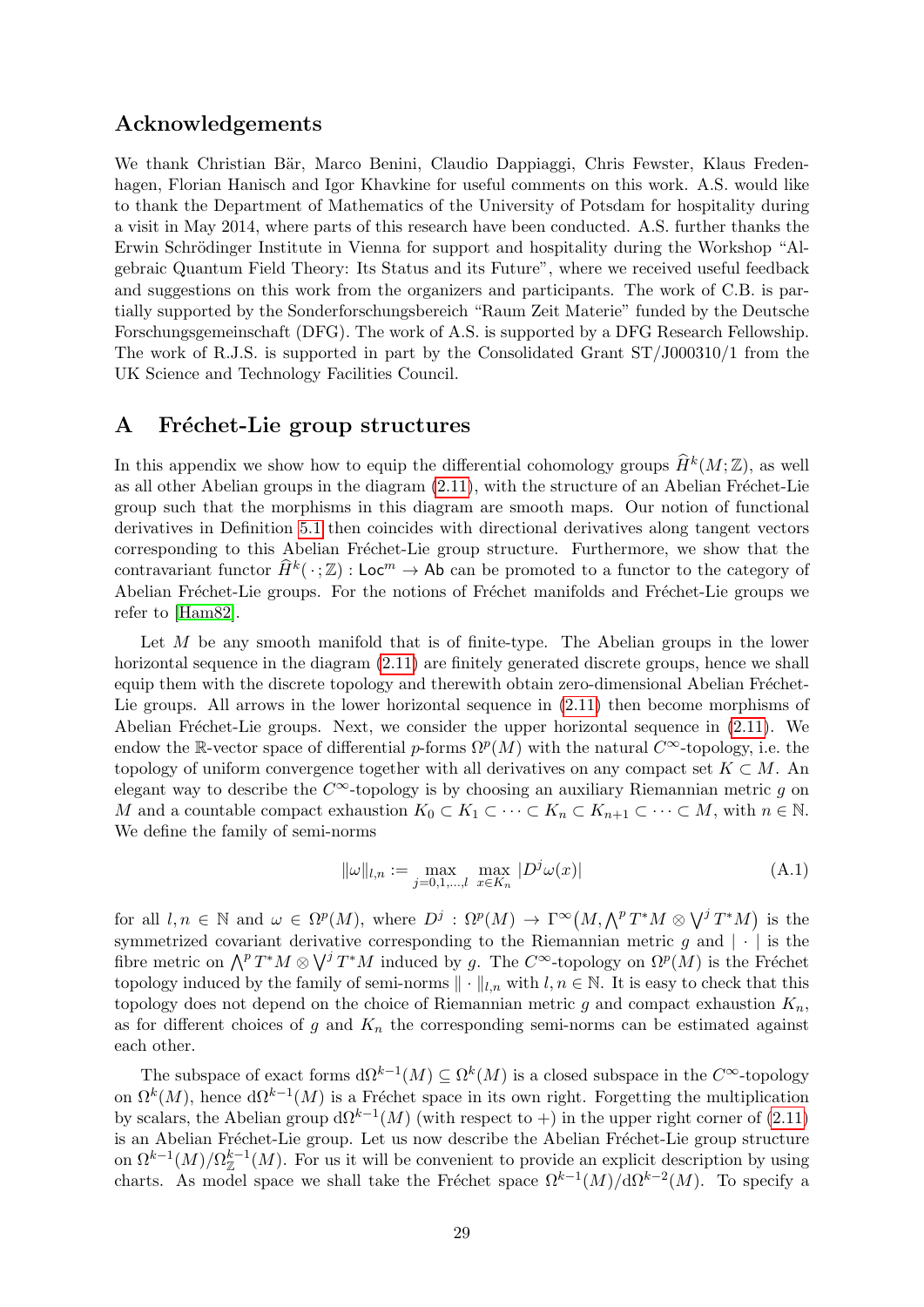topology on  $\Omega^{k-1}(M)/\Omega_{\mathbb{Z}}^{k-1}(M)$  by defining a neighborhood basis around every point  $[\eta] \in$  $\Omega^{k-1}(M)/\Omega^{k-1}_{\mathbb{Z}}(M)$ , notice that  $\Omega^{k-1}(M)/\Omega^{k-1}_{\mathbb{Z}}(M)$  is the quotient of  $\Omega^{k-1}(M)/d\Omega^{k-2}(M)$ by the finitely generated subgroup  $H^{k-1}_{\text{free}}(M;\mathbb{Z})$ . Let  $V_n \subseteq \Omega^{k-1}(M)/d\Omega^{k-2}(M)$ , with  $n \in$ N, be a countable neighborhood basis of  $0 \in \Omega^{k-1}(M)/d\Omega^{k-2}(M)$ , which consists of "small open sets" in the sense that  $V_n \cap H_{\text{free}}^{k-1}(M;\mathbb{Z}) = \{0\}$  for all  $n \in \mathbb{N}$ . Thus the quotient map  $q: \Omega^{k-1}(M)/d\Omega^{k-2}(M) \to \Omega^{k-1}(M)/\Omega_{\mathbb{Z}}^{k-1}(M)$  is injective when restricted to  $V_n$ . We may assume without loss of generality that  $V_n$  is symmetric, i.e.  $-V_n = V_n$ . We now define a neighborhood basis around every point  $[\eta] \in \Omega^{k-1}(M)/\Omega_{\mathbb{Z}}^{k-1}(M)$  by setting

$$
U_{[\eta],n} := [\eta] + q[V_n] \ \subseteq \ \frac{\Omega^{k-1}(M)}{\Omega_{\mathbb{Z}}^{k-1}(M)} \ . \tag{A.2}
$$

The topology induced by the basis  $\{U_{[\eta],n} : [\eta] \in \Omega^{k-1}(M)/\Omega_{\mathbb{Z}}^{k-1}(M) , n \in \mathbb{N}\}\$  makes the quotient  $\Omega^{k-1}(M)/\Omega_{\mathbb{Z}}^{k-1}(M)$  into a Fréchet manifold: as charts around  $[\eta]$  we may take the maps

$$
\psi_{[\eta],n} : U_{[\eta],n} \longrightarrow V_n \subseteq \frac{\Omega^{k-1}(M)}{\mathrm{d}\Omega^{k-2}(M)}, \qquad [\eta] + q([\omega]) \longrightarrow [\omega]. \tag{A.3}
$$

The change of coordinates is then given by affine transformations  $V \to [\omega'] + V$ ,  $[\omega] \mapsto [\omega'] + [\omega]$ on open subsets  $V \subseteq \Omega^{k-1}(M)/d\Omega^{k-2}(M)$ , which are smooth maps. Fixing any point  $[\eta'] \in$  $\Omega^{k-1}(M)/\Omega_{\mathbb{Z}}^{k-1}(M)$ , consider the map  $[\eta'] + (\cdot) : \Omega^{k-1}(M)/\Omega_{\mathbb{Z}}^{k-1}(M) \to \Omega^{k-1}(M)/\Omega_{\mathbb{Z}}^{k-1}(M)$ . The inverse image of any open neighborhood  $U_{[\eta],n}$  is given by

$$
([\eta'] + (\cdot))^{-1} (U_{[\eta],n}) = [\eta] - [\eta'] + q[V_n] = U_{[\eta] - [\eta'],n} , \qquad (A.4)
$$

which is open. Hence  $+$  is continuous. Analogously, we see that the group inverse is continuous since the inverse image of any  $U_{[\eta],n}$  is  $U_{-[\eta],n}$ . To see that the group operations are also smooth, notice that for any  $U_{[\eta],n}$  the map  $[\eta'] + (\cdot) : U_{[\eta]-[\eta'],n} \to U_{[\eta],n}$  induces the identity map  $\mathrm{id}_{V_n}: V_n \to V_n$  in the charts  $\psi_{[\eta]-[\eta'],n}$  and  $\psi_{[\eta],n}$ . Similarly the inverse  $-: U_{-[n],n} \to U_{[n],n}$  induces minus the identity map  $-i d_{V_n}: V_n \to V_n$  in the charts  $\psi_{-[n],n}$  and  $\psi_{[\eta],n}$ . Hence  $\Omega^{k-1}(M)/\Omega_{\mathbb{Z}}^{k-1}(M)$  is an Abelian Fréchet-Lie group. Since  $\Omega^{k-1}(M)/\Omega_{\mathbb{Z}}^{k-1}(M)$ carries the quotient topology induced from the Fréchet space  $\Omega^{k-1}(M)/d\Omega^{k-2}(M)$  and the exterior differential  $d: \Omega^{k-1}(M) \to d\Omega^{k-1}(M)$  is smooth, the same holds for the induced map  $d: \Omega^{k-1}(M)/\Omega^{k-1}_{\mathbb{Z}}(M) \to d\Omega^{k-1}(M).$ 

The Abelian Fréchet-Lie group structure on  $H^{k-1}(M;\mathbb{R})/H^{k-1}_{\text{free}}(M;\mathbb{Z})$  is modeled on the subspace  $H^{k-1}(M;\mathbb{R}) \simeq \Omega_d^{k-1}$  $\mathrm{d}^{k-1}(M)/\mathrm{d}\Omega^{k-2}(M) \subseteq \Omega^{k-1}(M)/\mathrm{d}\Omega^{k-2}(M)$  equipped with the subspace topology. Explicitly, we define charts on  $H^{k-1}(M;\mathbb{R})/H^{k-1}_{\text{free}}(M;\mathbb{Z})$  by noticing that

$$
\frac{H^{k-1}(M; \mathbb{R})}{H^{k-1}_{\text{free}}(M; \mathbb{Z})} \simeq \frac{\Omega_d^{k-1}(M)}{\Omega_{\mathbb{Z}}^{k-1}(M)} \ \subseteq \ \frac{\Omega^{k-1}(M)}{\Omega_{\mathbb{Z}}^{k-1}(M)} \tag{A.5}
$$

and setting

$$
\tilde{\psi}_{[\eta],n} : \left( U_{[\eta],n} \cap \frac{\Omega_d^{k-1}(M)}{\Omega_Z^{k-1}(M)} \right) \longrightarrow \left( V_n \cap \frac{\Omega_d^{k-1}(M)}{d\Omega^{k-2}(M)} \right), [\eta] + q([\omega]) \longrightarrow [\omega]
$$
\n(A.6)

for any  $[\eta] \in \Omega_d^{k-1}$  $\frac{k-1}{d}(M)/\Omega_{\mathbb{Z}}^{k-1}(M)$  and  $n \in \mathbb{N}$ . This defines on  $H^{k-1}(M;\mathbb{R})/H^{k-1}_{\text{free}}(M;\mathbb{Z})$  and Abelian Fréchet-Lie group structure. The smooth inclusion  $\Omega_d^{k-1}(M) \hookrightarrow \Omega^{k-1}(M)$  of Fréchet spaces descends to a smooth inclusion  $H^{k-1}(M;\mathbb{R})/H^{k-1}_{free}(M;\mathbb{Z}) \hookrightarrow \Omega^{k-1}(M)/\Omega_{\mathbb{Z}}^{k-1}(M)$  of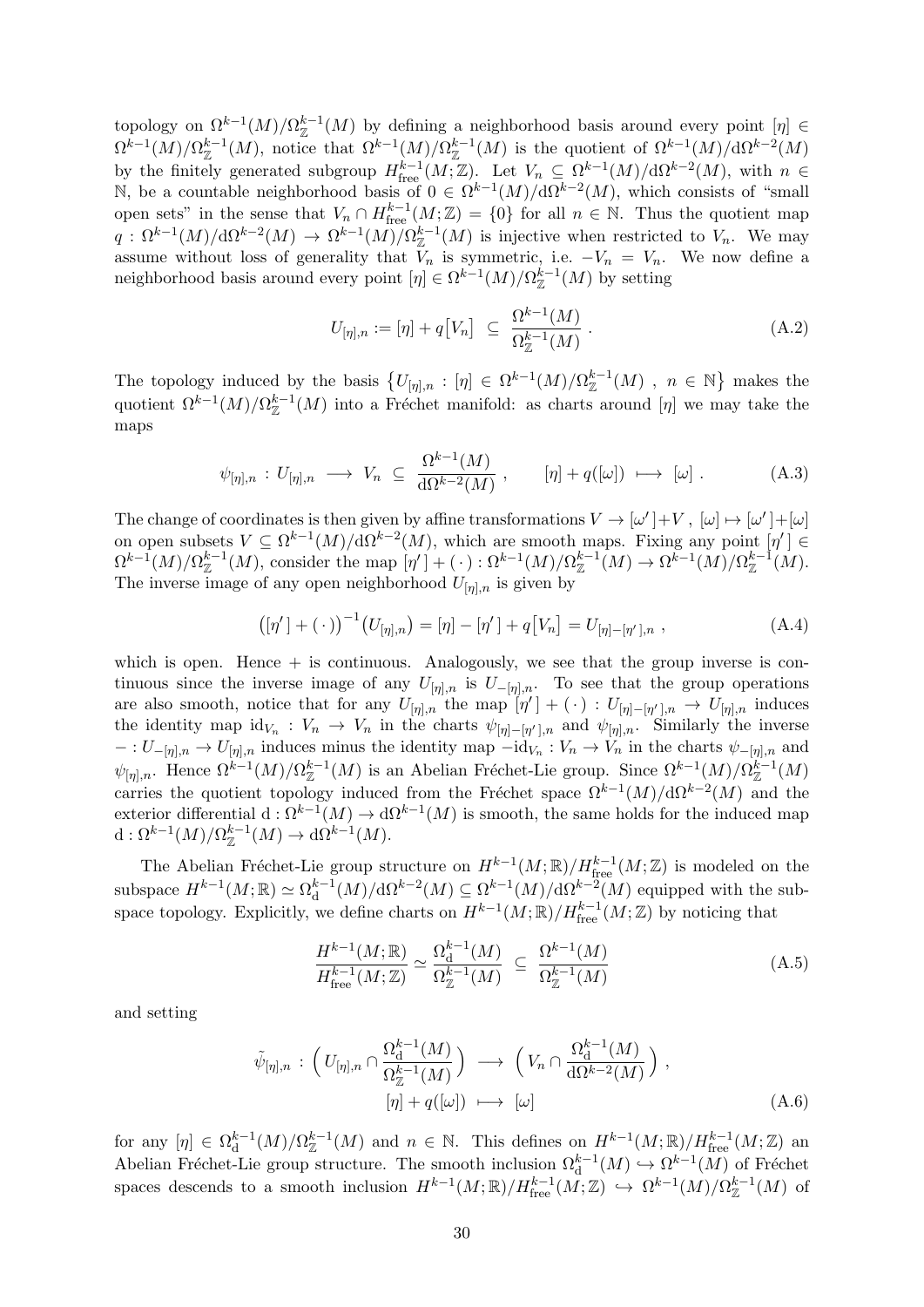Abelian Fréchet-Lie groups. Hence we have shown that all arrows in the upper horizontal sequence in  $(2.11)$  are morphisms of Abelian Fréchet-Lie groups.

From the Abelian Fréchet-Lie group structure on the groups in the lower and upper horizontal sequence in  $(2.11)$  we can derive an Abelian Fréchet-Lie group structure on the groups in the middle horizontal sequence. Our strategy makes use of the vertical exact sequences in [\(2.11\)](#page-6-0). As the construction is the same for all three vertical sequences, it is enough to discuss the example of the middle vertical sequence. As char :  $\widehat{H}^k(M; \mathbb{Z}) \to H^k(M; \mathbb{Z})$  is an Abelian group homomorphism to a discrete Abelian Fréchet-Lie group, the connected components of  $\hat{H}^k(M; \mathbb{Z})$  are precisely the fibers of the characteristic class map char. Thus we shall take as model space for  $\widehat{H}^k(M;\mathbb{Z})$  the same Fréchet space  $\Omega^{k-1}(M)/d\Omega^{k-2}(M)$  as for the group  $\Omega^{k-1}(M)/\Omega_{\mathbb{Z}}^{k-1}(M)$  describing the kernel of char. Explicitly, we take the topology on  $\widehat{H}^k(M;\mathbb{Z})$ which is generated by the basis

$$
\widehat{U}_{h,n} := h + (\iota \circ q) [V_n] \subseteq \widehat{H}^k(M; \mathbb{Z}), \qquad (A.7)
$$

for all  $h \in \widehat{H}^k(M; \mathbb{Z})$  and  $n \in \mathbb{N}$ . The charts are given by

$$
\widehat{\psi}_{h,n} : \widehat{U}_{h,n} \longrightarrow V_n , \qquad h + (\iota \circ q)([\omega]) \longmapsto [\omega] , \qquad (A.8)
$$

and the proof that the change of coordinates is smooth is the same as above. By construction of the topology on  $\widehat{H}^k(M; \mathbb{Z})$ , the group operations are smooth, since it suffices to consider them along the connected components and there the proof reduces to the one above for the smoothness of the group operations on  $\Omega^{k-1}(M)/\Omega_{\mathbb{Z}}^{k-1}(M)$ . Again by construction, the topological trivialization  $\iota : \Omega^{k-1}(M)/\Omega^{k-1}(M) \to \hat{H}^k(M;\mathbb{Z})$  is a diffeomorphism onto the connected component of  $\mathbf{0} \in \widehat{H}^k(M;\mathbb{Z})$ . The characteristic class char :  $\widehat{H}^k(M;\mathbb{Z}) \to$  $H^k(M;\mathbb{Z})$  is smooth, since  $H^k(M;\mathbb{Z})$  carries the discrete topology. Likewise, the inclusions  $H^{k-1}(M;\mathbb{R})/H^{k-1}_{\text{free}}(M;\mathbb{Z}) \hookrightarrow H^{k-1}(M;\mathbb{T})$  and  $d\Omega^{k-1}(M) \hookrightarrow \Omega_{\mathbb{Z}}^k(M)$ , as well as the projections  $H^{k-1}(M; \mathbb{T}) \to H^k_{tor}(M; \mathbb{Z})$  and  $\Omega^k_{\mathbb{Z}}(M) \to H^k_{free}(M; \mathbb{Z})$ , in the left and right vertical sequences in  $(2.11)$  are smooth maps.

It remains to show that the arrows in the middle horizontal sequence of [\(2.11\)](#page-6-0) are smooth: A basis for the topology on  $\Omega^k_Z(M)$  is given by sets of the form  $\omega + V$ , where  $\omega \in \Omega^k_Z(M)$  and the sets V are taken from an open neighborhood basis of  $0 \in d\Omega^{k-1}(M)$ . The inverse image of an open set  $\omega + V$  under curv :  $\widehat{H}^k(M; \mathbb{Z}) \to \Omega^k_{\mathbb{Z}}(M)$  is the union over all  $h \in \text{curv}^{-1}(\omega)$ of the open sets  $h + \iota[d^{-1}(V)]$ , hence it is open and curv is continuous. Furthermore, the curvature curv is smooth with differential  $D_h$ curv $([\omega]) = d\omega$ , where  $h \in \widehat{H}^k(M; \mathbb{Z})$  and  $[\omega] \in \Omega^{k-1}(\mathbb{Z}) \setminus \Omega^{k-2}(\mathbb{Z})$ .  $\Omega^{k-1}(M)/d\Omega^{k-2}(M) = T_h \hat{H}^k(M;\mathbb{Z})$  is a tangent vector. By a similar argument, the group homomorphism  $\kappa: H^{k-1}(M; \mathbb{T}) \to \widehat{H}^k(M; \mathbb{Z})$  is smooth with differential given by the inclusion

$$
T_{[\phi]}\Big(\frac{H^{k-1}(M;\mathbb{R})}{H_{\text{free}}^{k-1}(M;\mathbb{Z})}\Big) = H^{k-1}(M;\mathbb{R}) \hookrightarrow \frac{\Omega^{k-1}(M)}{\mathrm{d}\Omega^{k-2}(M)} = T_{\kappa([\phi])}\widehat{H}^k(M;\mathbb{Z}) ,\tag{A.9}
$$

where  $[\phi] \in H^{k-1}(M; \mathbb{R})/H^{k-1}_{\text{free}}(M; \mathbb{Z}).$ 

With respect to the Abelian Fréchet-Lie group structure developed above, the tangent space at a point  $h \in \widehat{H}^k(M; \mathbb{Z})$  is given by the model space  $\Omega^{k-1}(M)/d\Omega^{k-2}(M)$ . The functional derivative given in Definition [5.1](#page-17-2) is the directional derivative along tangent vectors.

It remains to show that the contravariant functor  $\widehat{H}^k(\cdot;\mathbb{Z}) : \mathsf{Loc}^m \to \mathsf{Ab}$  can be promoted to a functor with values in the category of Abelian Fréchet-Lie groups. For any smooth map  $f: M \to N$  the pull-back of differential forms  $f^*: \Omega^{k-1}(N) \to \Omega^{k-1}(M)$  is smooth with respect to the Fréchet space structure on differential forms. The same holds true for the induced map on the quotients  $f^*: \Omega^{k-1}(N)/d\Omega^{k-2}(N) \to \Omega^{k-1}(M)/d\Omega^{k-2}(M)$ . Since the characteristic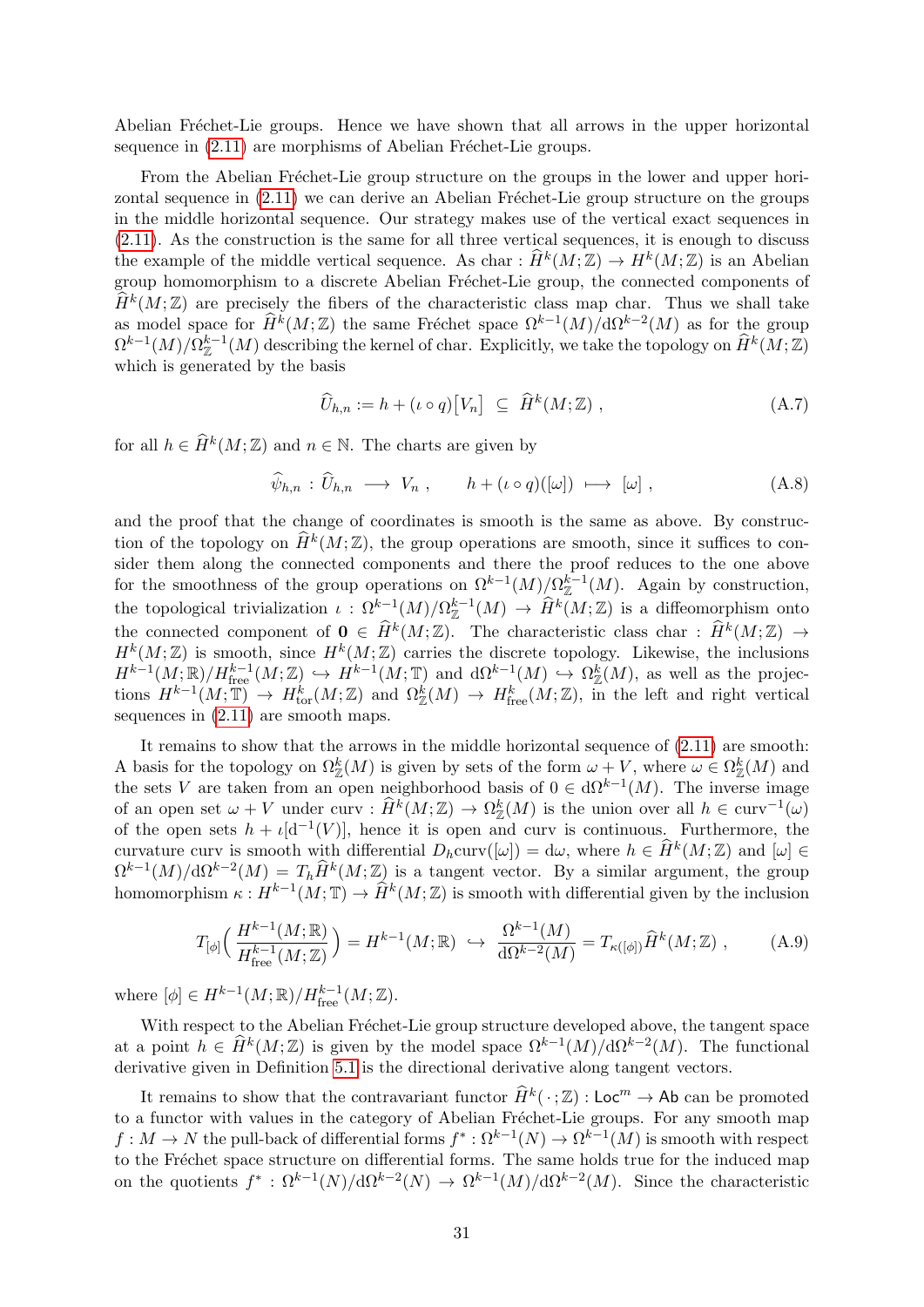class is a natural transformation char :  $\widehat{H}^k(\cdot;\mathbb{Z}) \Rightarrow H^k(\cdot;\mathbb{Z})$ , the argument for smoothness of the pull-back directly carries over from the groups in the upper row of the diagram [\(2.11\)](#page-6-0) to the middle row: As above, by construction of the topology on the differential cohomology groups it suffices to consider  $\widehat{H}^k(f; \mathbb{Z}) : \widehat{H}^k(N; \mathbb{Z}) \to \widehat{H}^k(M; \mathbb{Z})$  on the connected components, i.e. along the fibers of the characteristic class. Thus  $\widehat{H}^k(f; \mathbb{Z}) : \widehat{H}^k(N; \mathbb{Z}) \to \widehat{H}^k(M; \mathbb{Z})$  is a smooth map with differential

$$
D_h \widehat{H}^k(f; \mathbb{Z}) : T_h \widehat{H}^k(N; \mathbb{Z}) = \frac{\Omega^{k-1}(N)}{\mathrm{d}\Omega^{k-2}(N)} \longrightarrow T_{\widehat{H}^k(f; \mathbb{Z})(h)} \widehat{H}^k(M; \mathbb{Z}) = \frac{\Omega^{k-1}(M)}{\mathrm{d}\Omega^{k-2}(M)},
$$
\n
$$
[\omega] \longmapsto f^*([\omega]). \tag{A.10}
$$

It follows that  $\widehat{H}^k(\cdot;\mathbb{Z}) : \mathsf{Loc}^m \to \mathsf{Ab}$  extends to a contravariant functor to the category of Abelian Fréchet-Lie groups, and all natural transformations in the definition of a differential cohomology theory are natural transformations of functors in this sense.

### A.1 Isomorphism types

We shall now identify the isomorphism types of the Fréchet-Lie groups  $\Omega^{k-1}(M)/\Omega_{\mathbb{Z}}^{k-1}(M)$  and  $\widehat{H}^k(M;\mathbb{Z})$  by splitting the rows in the diagram [\(2.11\)](#page-6-0). The lower row splits since  $H^k_{\text{free}}(M;\mathbb{Z})$  is a free Abelian group and all groups in the lower row carry the discrete topology. By construction, all rows in  $(2.11)$  are central extensions of Abelian Fréchet-Lie groups. In particular, they define principal bundles over the groups in the right column. In the following we denote the k-th Betti number of M by  $b_k$  with  $k \in \mathbb{N}$ ; then all  $b_k < \infty$  by the assumption that M is of finite-type.

For the upper row, notice that  $d\Omega^{k-1}(M)$  is contractible, hence the corresponding torus bundle is topologically trivial. In fact, it is trivial as a central extension, i.e. the Fréchet-Lie group  $\Omega^{k-1}(M)/\Omega_{\mathbb{Z}}^{k-1}(M)$  is (non-canonically isomorphic to) the topological direct sum of the  $b_{k-1}$ -torus  $H^{k-1}(M;\mathbb{R})/H^{k-1}_{\text{free}}(M;\mathbb{Z})$  with the Fréchet space dΩ<sup>k−1</sup>(M): Any choice of forms  $\omega^1,\ldots,\omega^{b_{k-1}}\in\Omega^{k-1}_d$  $d^{k-1}(M)$  whose de Rham classes form a Z-basis of  $H^{k-1}_{\text{free}}(M;\mathbb{Z})$  provides us with (non-canonical) topological splittings

<span id="page-32-0"></span>
$$
\Omega_{\mathbf{d}}^{k-1}(M) = \operatorname{span}_{\mathbb{R}} \left\{ \omega^1, \ldots, \omega^{b_{k-1}} \right\} \oplus \mathbf{d} \Omega^{k-2}(M) , \qquad (A.11a)
$$

$$
\Omega_{\mathbb{Z}}^{k-1}(M) = \operatorname{span}_{\mathbb{Z}} \{ \omega^1, \dots, \omega^{b_{k-1}} \} \oplus \mathrm{d}\Omega^{k-2}(M) ,
$$
 (A.11b)

$$
\Omega^{k-1}(M) = \operatorname{span}_{\mathbb{R}} \left\{ \omega^1, \dots, \omega^{b_{k-1}} \right\} \oplus F^{k-1}(M) . \tag{A.11c}
$$

Here  $F^{k-1}(M) \subseteq \Omega^{k-1}(M)$  is a topological complement of the subspace spanned by the k-1forms  $\omega^1, \ldots, \omega^{b_{k-1}}$ . By a Hahn-Banach type argument, we may choose the complement  $F^{k-1}(M)$  such that  $d\Omega^{k-2}(M) \subseteq F^{k-1}(M)$ : Taking de Rham cohomology classes yields a continuous isomorphism

<span id="page-32-1"></span>
$$
[\cdot] : \operatorname{span}_{\mathbb{R}} \{ \omega^1, \dots, \omega^{b_{k-1}} \} \to H^{k-1}(M; \mathbb{R}) .
$$
 (A.12)

Thus we obtain a continuous projection  $p: \Omega_{\mathrm{d}}^{k-1}(M) \to \mathrm{span}_{\mathbb{R}}\{\omega^1,\ldots,\omega^{b_{k-1}}\}$  with kernel  $d\Omega^{k-2}(M)$ . Denote by  $\text{pr}_j$ :  $\text{span}_{\mathbb{R}}\{\omega^1,\ldots,\omega^{b_{k-1}}\} \to \mathbb{R}\omega^j$  the projection to the j-th component. Then the continuous linear functionals  $p_j := \text{pr}_j \circ p : \Omega_d^{k-1}(M) \to \mathbb{R} \omega^j$ , with  $j \in \{1, \ldots, b_{k-1}\},\$  have continuous extensions to  $\Omega^{k-1}(M)$ , and so does their direct sum  $p = p_1 \oplus \cdots \oplus p_{b_{k-1}} : \Omega_0^{k-1}(M) \to \text{span}_{\mathbb{R}}\big\{\omega^1,\ldots,\omega^{b_{k-1}}\big\}.$  Then put  $F^{k-1}(M) := \text{ker}(p)$  to obtain a decomposition of  $\Omega^{k-1}(M)$  as claimed. By construction, the exterior differential induces a continuous isomorphism of Fréchet spaces d :  $F^{k-1}(M)/d\Omega^{k-2}(M) \to d\Omega^{k-1}(M)$ . This yields the decomposition of Abelian Fréchet-Lie groups

$$
\frac{\Omega^{k-1}(M)}{\Omega_{\mathbb{Z}}^{k-1}(M)} = \frac{\operatorname{span}_{\mathbb{R}}\{\omega^1,\ldots,\omega^{b_{k-1}}\}}{\operatorname{span}_{\mathbb{Z}}\{\omega^1,\ldots,\omega^{b_{k-1}}\}} \oplus \frac{F^{k-1}(M)}{\mathrm{d}\Omega^{k-2}(M)} \xrightarrow{[\cdot]\oplus\mathrm{d}} \frac{H^{k-1}(M;\mathbb{R})}{H_{\text{free}}^{k-1}(M;\mathbb{Z})} \oplus \mathrm{d}\Omega^{k-1}(M) \ . \tag{A.13}
$$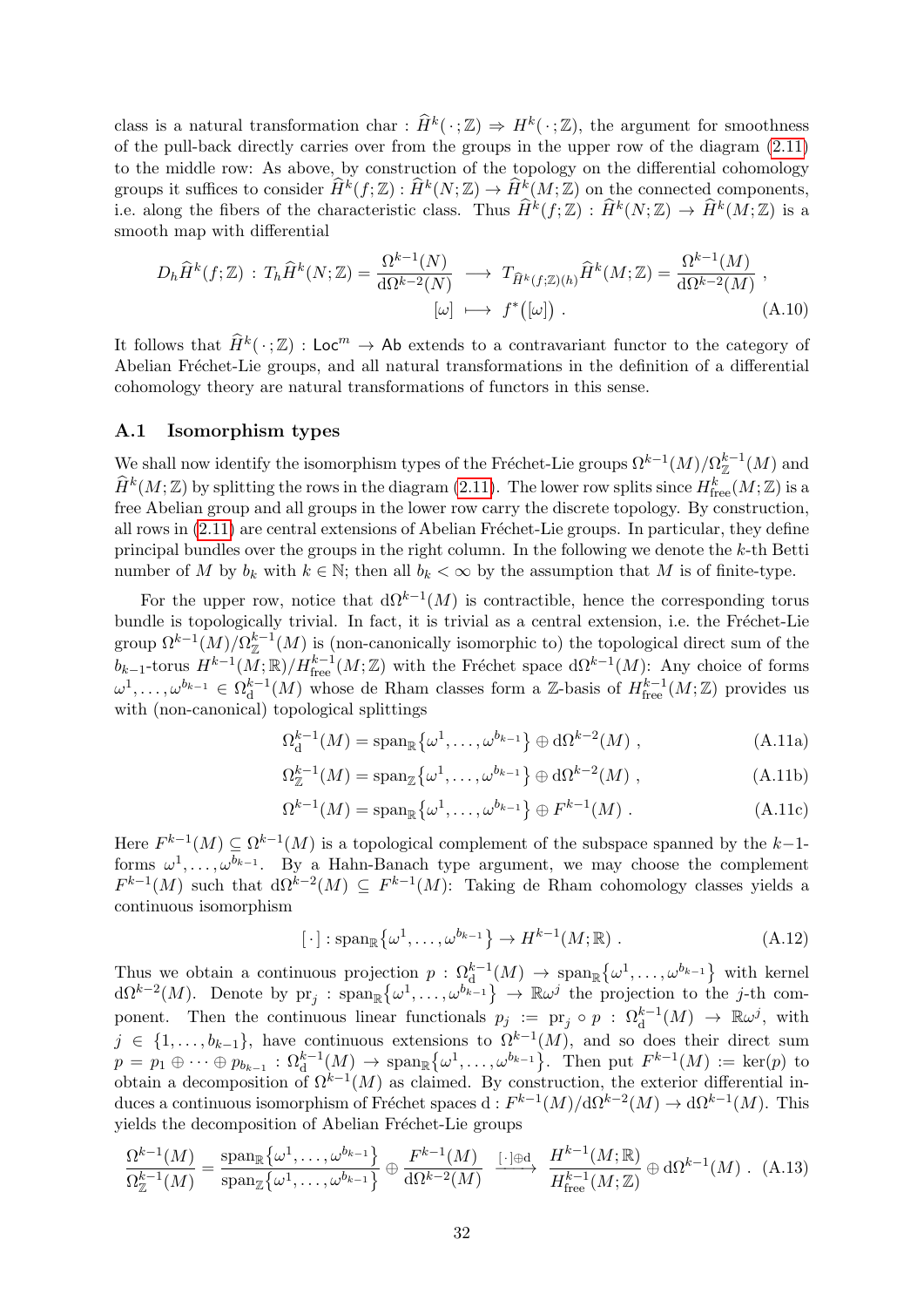Thus  $\Omega^{k-1}(M)/\Omega_{\mathbb{Z}}^{k-1}(M)$  is the direct sum in the category of Abelian Fréchet-Lie groups of the  $b_{k-1}$ -torus  $H^{k-1}(M;\mathbb{R})/H^{k-1}_{\text{free}}(M;\mathbb{Z})$  and the additive group of the Fréchet space  $d\Omega^{k-1}(M)$ , as claimed.

For the middle row in the diagram [\(2.11\)](#page-6-0), since the connected components of  $\Omega_{\mathbb{Z}}^k(M)$  are contractible, the corresponding principal  $H^{k-1}(M; \mathbb{T})$ -bundle curv :  $\hat{H}^k(M; \mathbb{Z}) \to \Omega^k(\mathbb{Z}/M)$  is topologically trivial. We can also split the middle exact sequence in the diagram  $(2.11)$  as a central extension: Choose differential forms  $\theta^1, \ldots, \theta^{b_k} \in \Omega_d^k(M)$  whose de Rham classes form a Z-module basis of  $H^k_{\text{free}}(M;\mathbb{Z})$ ; this yields a splitting of  $\Omega^k_{\mathbb{Z}}(M)$  analogous to the one in [\(A.11b\)](#page-32-0). Thus we may write any form  $\mu \in \Omega_{\mathbb{Z}}^k(M)$  as  $\mu = \sum_{i=1}^{b_k} a_i \vartheta^i + d\nu$ , where  $a_i \in \mathbb{Z}$ and  $\nu \in \Omega^{k-1}(M)$ . Now choose elements  $h_{\vartheta^i} \in \widehat{H}^k(M; \mathbb{Z})$  with curvature curv $(h_{\vartheta^i}) = \vartheta^i$ , for all  $i = 1, \ldots, b_k$ . By the splitting [\(A.13\)](#page-32-1) we may choose a Fréchet-Lie group homomorphism  $\sigma' : d\Omega^{k-1}(M) \to \Omega^{k-1}(M)/\Omega_{\mathbb{Z}}^{k-1}(M)$  such that  $d \circ \sigma' = id_{d\Omega^{k-1}(M)}$ . Now we define a splitting of the middle row in the diagram [\(2.11\)](#page-6-0) by setting

$$
\sigma : \Omega^k_{\mathbb{Z}}(M) = \operatorname{span}_{\mathbb{Z}}\left\{\vartheta^1, \dots, \vartheta^{b_k}\right\} \oplus \mathrm{d}\Omega^{k-1}(M) \longrightarrow \widehat{H}^k(M; \mathbb{Z}),
$$

$$
\sum_{i=1}^{b_k} a_i \vartheta^i + \mathrm{d}\nu \longrightarrow \sum_{i=1}^{b_k} a_i h_{\vartheta^i} + \iota(\sigma'(\mathrm{d}\nu)). \tag{A.14}
$$

By construction,  $\sigma$  is a homomorphism of Abelian Fréchet-Lie groups, i.e. it is a smooth group homomorphism. Moreover, for any form  $\mu = \sum_{i=1}^{b_k} a_i \vartheta^i + d\nu \in \Omega_{\mathbb{Z}}^k(M)$  we have curv $(\sigma(\mu)) = \sum_{i=1}^{b_k} a_i \text{curv}(h_{\vartheta^i}) + d\nu = \mu$ . Thus  $\sigma$  is a splitting of the middle horizontal sequence of Abelian Fréchet-Lie groups in the diagram  $(2.11)$ , and we have obtained a (noncanonical) decomposition

$$
\widehat{H}^k(M; \mathbb{Z}) \simeq H^{k-1}(M; \mathbb{T}) \oplus \Omega_{\mathbb{Z}}^k(M)
$$
\n(A.15)

of Abelian Fréchet-Lie groups.

## References

- <span id="page-33-6"></span>[Bär13] C. Bär, "Green-hyperbolic operators on globally hyperbolic spacetimes," arXiv:1310.0738 [math-ph].
- <span id="page-33-0"></span>[BB13] C. Bär and C. Becker, "Differential characters and geometric chains," arXiv:1303.6457 [math.DG].
- <span id="page-33-3"></span>[BG11] C. Bär and N. Ginoux, "Classical and quantum fields on Lorentzian manifolds," Springer Proc. Math. 17, 359 (2011) [arXiv:1104.1158 [math-ph]].
- <span id="page-33-4"></span>[BGP07] C. Bär, N. Ginoux and F. Pfäffle, "Wave Equations on Lorenzian Manifolds and Quantization," European Mathematical Society, Zürich, Switzerland (2007) [arXiv:0806.1036 [math.DG]].
- <span id="page-33-5"></span>[Ben14] M. Benini, "Optimal space of linear classical observables for Maxwell k-forms via spacelike and timelike compact de Rham cohomologies," arXiv:1401.7563 [math-ph].
- <span id="page-33-2"></span>[BDHS13] M. Benini, C. Dappiaggi, T.-P. Hack and A. Schenkel, "A C\*-algebra for quantized principal  $U(1)$ -connections on globally hyperbolic Lorentzian manifolds," to appear in Commun. Math. Phys. [arXiv:1307.3052 [math-ph]].
- <span id="page-33-1"></span>[BDS13] M. Benini, C. Dappiaggi and A. Schenkel, "Quantized Abelian principal connections on Lorentzian manifolds," to appear in Commun. Math. Phys. [arXiv:1303.2515 [math $ph$ .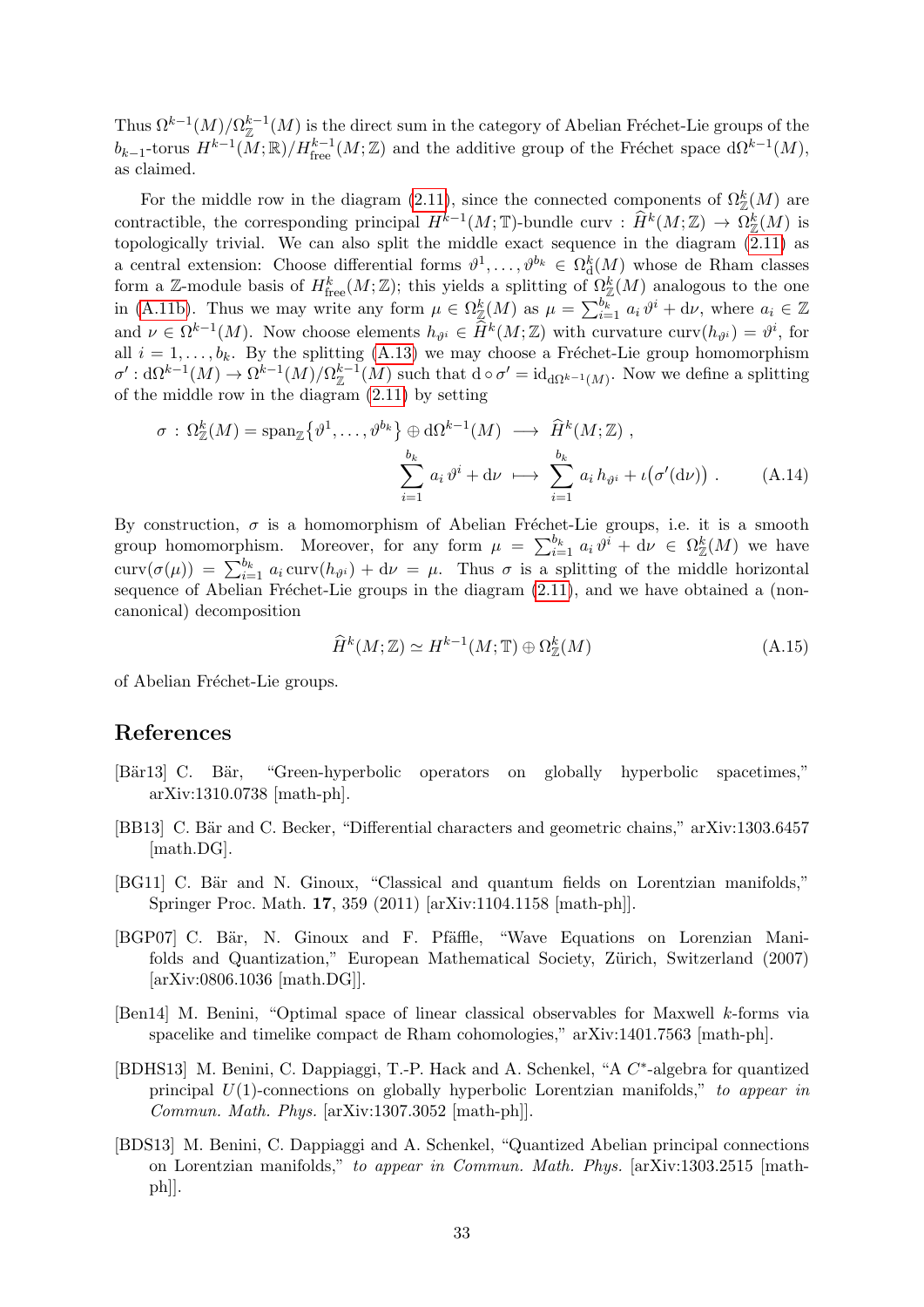- <span id="page-34-3"></span>[BFV03] R. Brunetti, K. Fredenhagen and R. Verch, "The generally covariant locality principle: A new paradigm for local quantum field theory," Commun. Math. Phys. 237, 31 (2003) [arXiv:math-ph/0112041].
- <span id="page-34-0"></span>[CS85] J. Cheeger and J. Simons, "Differential characters and geometric invariants," Lect. Notes Math. 1167, 50 (1985).
- <span id="page-34-14"></span>[DL12] C. Dappiaggi and B. Lang, "Quantization of Maxwell's equations on curved backgrounds and general local covariance," Lett. Math. Phys. 101, 265 (2012) [arXiv:1104.1374  $\left[\text{gr-qc}\right]$ .
- <span id="page-34-15"></span>[FL14] C. J. Fewster and B. Lang, "Dynamical locality of the free Maxwell field," arXiv:1403.7083 [math-ph].
- <span id="page-34-16"></span>[FS14] C. J. Fewster and A. Schenkel, "Locally covariant quantum field theory with external sources," arXiv:1402.2436 [math-ph].
- <span id="page-34-4"></span>[FV12] C. J. Fewster and R. Verch, "Dynamical locality and covariance: What makes a physical theory the same in all spacetimes?," Ann. Henri Poincaré  $13$ , 1613 (2012) [arXiv:1106.4785 [math-ph]].
- <span id="page-34-1"></span>[FMS07a] D. S. Freed, G. W. Moore and G. Segal, "The uncertainty of fluxes," Commun. Math. Phys. 271, 247 (2007) [arXiv:hep-th/0605198].
- <span id="page-34-2"></span>[FMS07b] D. S. Freed, G. W. Moore and G. Segal, "Heisenberg groups and noncommutative fluxes," Ann. Phys. 322, 236 (2007) [arXiv:hep-th/0605200].
- <span id="page-34-13"></span>[GM09] R. Green and V. Mathai, "Harmonic Cheeger-Simons characters with applications," J. Geom. Phys. 59, 663 (2009) [arXiv:0803.1874 [hep-th]].
- <span id="page-34-5"></span>[HK64] R. Haag and D. Kastler, "An algebraic approach to quantum field theory," J. Math. Phys. 5, 848 (1964).
- <span id="page-34-17"></span>[Ham82] R. S. Hamilton, "The inverse function theorem of Nash and Moser," Bull. Amer. Math. Soc. **7**, 65 (1982).
- <span id="page-34-6"></span>[HLZ03] R. Harvey, B. Lawson and J. Zweck, "The de Rham-Federer theory of differential characters and character duality," Amer. J. Math. 125, 791 (2003).
- <span id="page-34-9"></span>[Hat02] A. Hatcher, "Algebraic Topology," Cambridge University Press, Cambridge (2002).
- <span id="page-34-10"></span>[Hit01] N. Hitchin, "Lectures on special Lagrangian submanifolds," AMS/IP Studies Adv. Math. 23, 151 (2001) [arXiv:math.DG/9907034].
- <span id="page-34-11"></span>[HS05] M. J. Hopkins and I. M. Singer, "Quadratic functions in geometry, topology, and Mtheory," J. Diff. Geom. 70, 329 (2005) [arXiv:math.AT/0211216].
- <span id="page-34-8"></span>[M<sup>+</sup>73] J. Manuceau, M. Sirugue, D. Testard and A. Verbeure, "The smallest  $C^*$ -algebra for canonical commutation relations," Commun. Math. Phys. 32, 231 (1973).
- <span id="page-34-7"></span>[Pei52] R. E. Peierls, "The commutation laws of relativistic field theory," Proc. Roy. Soc. London A 214, 143 (1952).
- <span id="page-34-12"></span>[SDH14] K. Sanders, C. Dappiaggi and T.-P. Hack, "Electromagnetism, local covariance, the Aharonov-Bohm effect and Gauss' law," Commun. Math. Phys. 328, 625 (2014) [arXiv:1211.6420 [math-ph]].